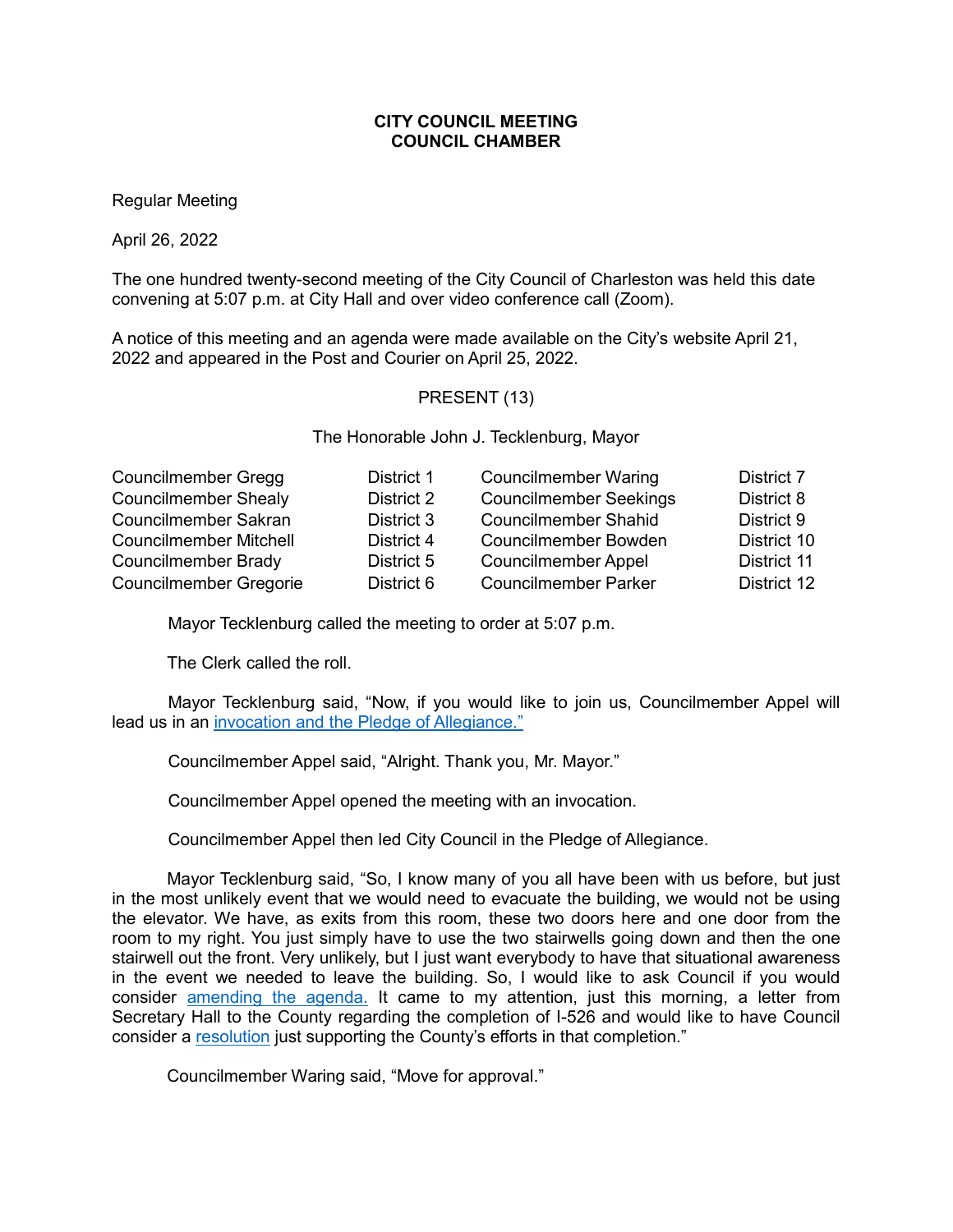Councilmember Shealy said, "Second."

Mayor Tecklenburg said, "Thank you, and if we could do that first up, I would appreciate it, so we can send a message to County Council, who is meeting this evening. Any discussion just to add it to the agenda?"

No one asked to speak.

On a motion of Councilmember Waring, seconded by Councilmember Shealy, City Council voted unanimously to amend the agenda to consider a Resolution in Support of the Completion of I-526 and Phasing Recommended by South Carolina Department of Transportation.

Councilmembers Sakran and Parker were excused from the Chamber at 5:18 p.m.

Mayor Tecklenburg read the resolution.

Councilmember Sakran returned to the Chamber at 5:19 p.m.

Councilmember Parker returned to the Chamber at 5:21 p.m.

Mayor Tecklenburg said, "That's our resolution. Do we have a motion to approve?"

Councilmember Waring said, "Move for approval."

Mayor Tecklenburg said, "And a second?"

Councilmember Shahid said, "Second."

Mayor Tecklenburg said, "Any discussion?"

No one asked to speak.

On a motion of Councilmember Waring, seconded by Councilmember Shahid, City Council voted unanimously to approve the Resolution in Support of the Completion of I-526 and Phasing Recommended by South Carolina Department of Transportation.

Mayor Tecklenburg said, "We'll send this by text message right away to County Council, so they will know we've voted on this encouragement this evening. Next, we have a number of proclamations this evening, a few more than normal, but we had a lot of requests from Councilmembers, as well as being that part of the year. First up is a [proclamation recognizing](https://youtu.be/iZmTRv8HbBI?t=385)  [Provider Appreciation Day.](https://youtu.be/iZmTRv8HbBI?t=385) It was requested by Councilmembers Shealy, Sakran, and Brady. If you all would please join me up here, along with Ashley Parker, the Director of the Oaks Children's Academy in West Ashley. Ashley, are you with us? Then, I'll proceed with their proclamation. Hey, how are you? Welcome."

Ashley Parker said, "Thank you very much."

Mayor Tecklenburg read the proclamation.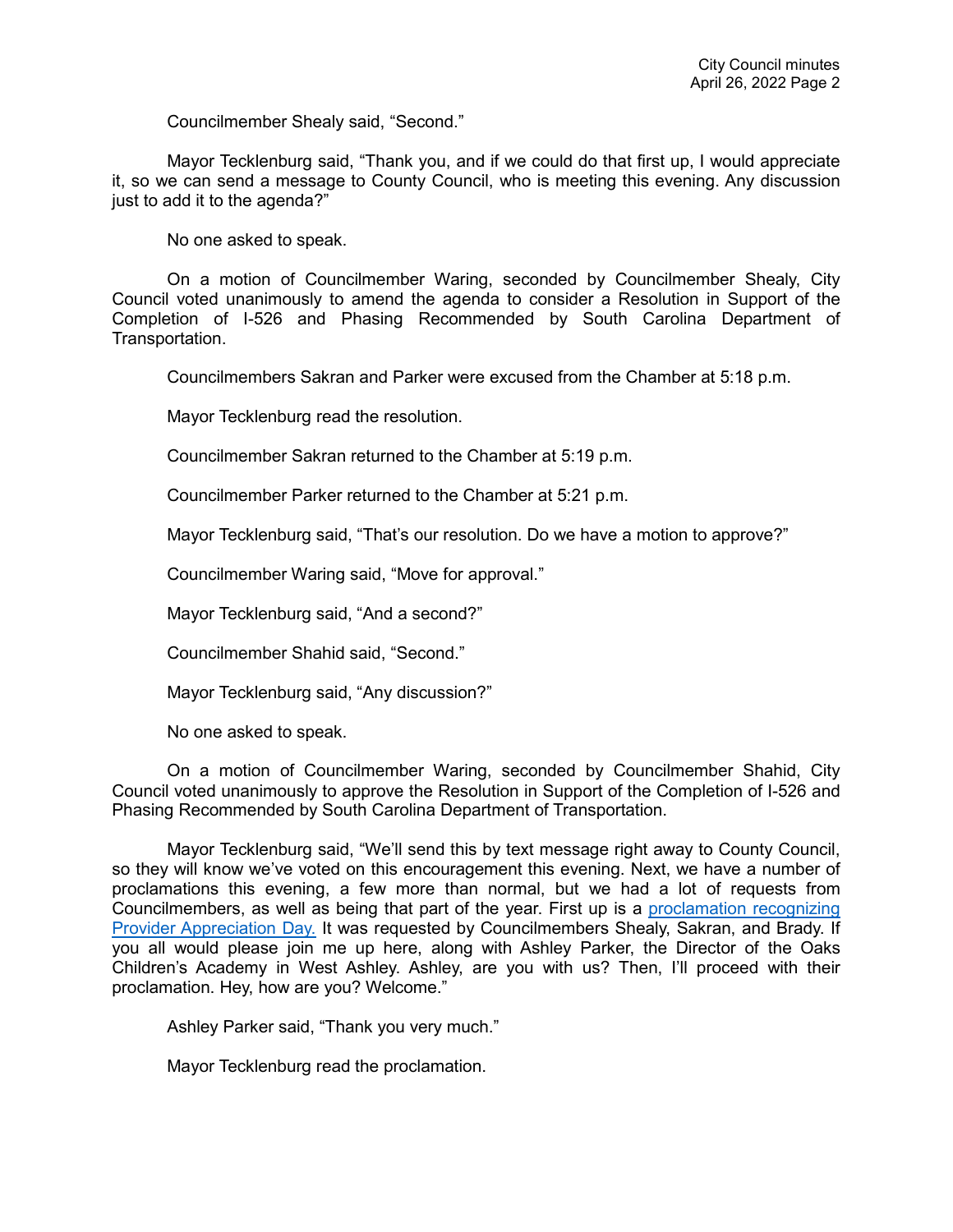Mayor Tecklenburg said, "As a father of five children, I can tell you firsthand, how important child care can be to families here and in the State of South Carolina. So, thank you, Ashley, and to all child care providers. Ashley, would you like to make a few remarks on this occasion, or any of the Councilmembers who have recommended this today?"

Councilmember Sakran said, "I won't be long. I just want to say thanks to child care providers in the community. Number one, COVID did show us the remarkable appreciation and effect that they have to keep our economy going, to keep working parents working. So, I just want to say thank you for everything you do, and I would be remiss, this is my only time to do this this evening, and I would be remiss if we didn't tell the families and the children that suffered some gun violence last night in North Charleston that we are thinking about you. We are living in a different time, and those kids did not need to see that last night. So, I just wanted to say that we are thinking about you, and tonight is about you, and tonight is about our child care providers in our City. So, thank you, all."

Councilmember Shealy said, "Yes, thank you, Mr. Mayor. I just want to say thank you to Ashley for the job she does. She takes care of a lot of children that happen to be in the district that I represent, right in the entrance of Springfield and Canterbury Woods, and she does a fantastic job. I can tell you, because my wife is also a pre-school director in West Ashley, that it is a tough job. Children are sick, and when we're going through the pandemic that we've had, they've had to go to extra levels that even some of the older kids don't have to go through. I can tell you that my wife, she looks like the ghost busters when she comes through. She's got a spray thing and sprays things down, but she's having to show up early and stay late to make sure everything is clean and sanitary for each day. I can tell you when there was a break, there were parents that were begging for pre-schools to open back up. So, Ashley, thank you so much for all that you do, and thank you to all of the child care providers that are out there. It's a service that's overlooked a lot of times, but we need to appreciate them and thank them for a job well done. So, thank you."

Mayor Tecklenburg said, "Would you like to say a couple of words?"

Ms. Parker said, "I'm okay. Thank you."

There was applause in the Chamber.

Mayor Tecklenburg said, "Alright. Next up we have a proclamation recognizing [International Composting Awareness Week.](https://youtu.be/iZmTRv8HbBI?t=664) Did everybody know it's International Composting Week? I'm going to ask our own Katie McKain, who is our Director of Sustainability, and Betsy LaForce with the South Carolina Coastal Conservation League to join me up here and anybody else that's supposed to be up here."

Mayor Tecklenburg read the proclamation.

Mayor Tecklenburg said, "Let me shout out to the County of Charleston. They've been running a composting program for some time. You can take stuff out to the Bees Ferry Landfill. You can even pick up compost from them and, thanks to Katie McKain and the City, we started this program. I and my family have been participating. We've got this little plastic thing we put our scraps in, and I take it out to Ackerman Park. You all, I have noticed a reduction in the amount of regular trash in my green trash can that I put out every week just because of composting. This really works. We can reduce the waste stream of our City if everyone would compost, and you don't have to do it that way. You can get a little composting thing and put it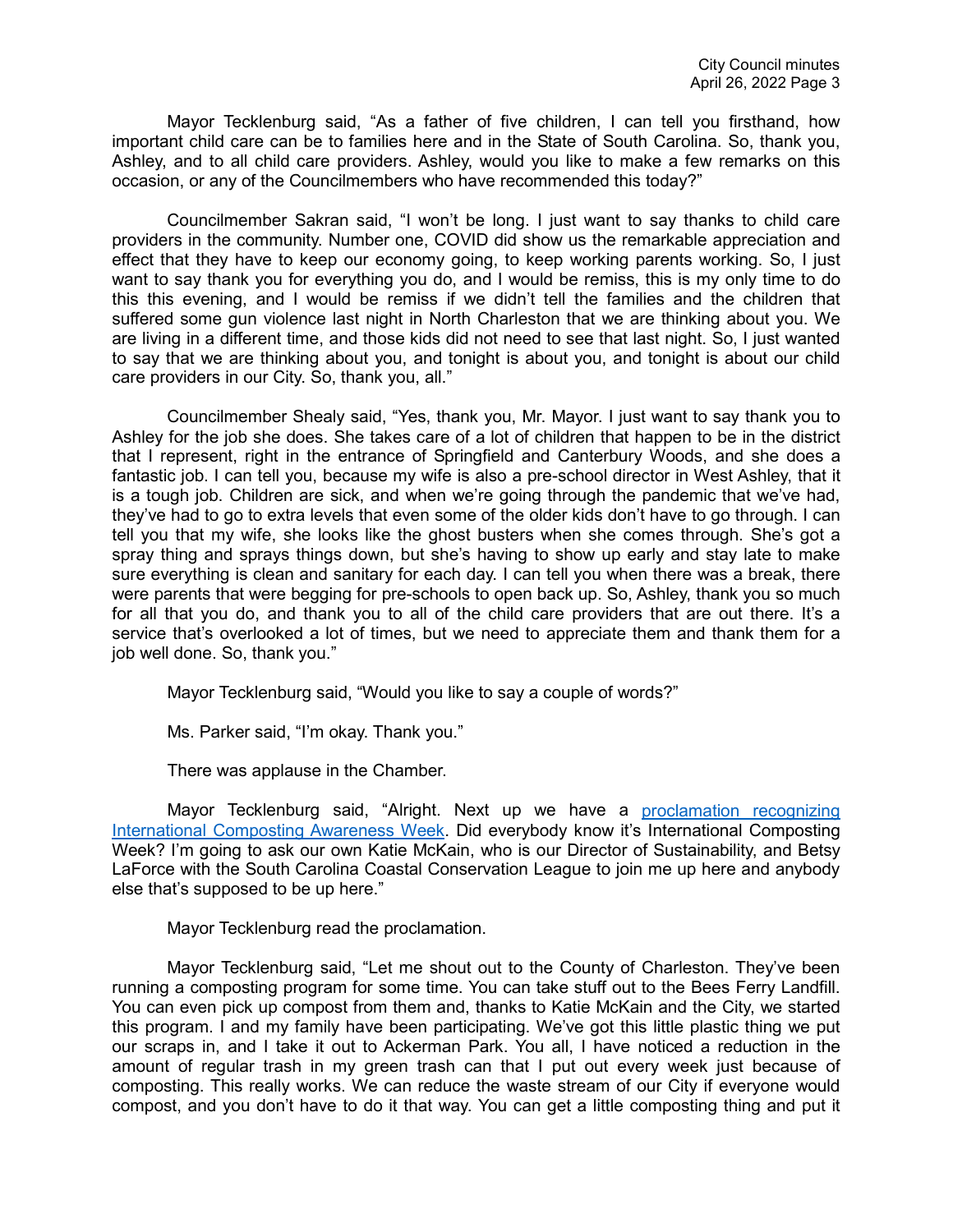out in your yard to help add nutrients to your garden, as well, and they were probably going to say some of those things, but I just couldn't resist."

There was laughter in the Chamber.

Mayor Tecklenburg said, "Betsy and Katie, please make some remarks."

Katie McKain said, "Thank you, Mayor Tecklenburg and members of City Council. Thank you so much for recognizing International Composting Awareness Week next week. As you know, we've been talking a lot about composting this year because we started the program Mayor Tecklenburg mentioned that he's participating in. It's a residential program. There's a couple of drop sites throughout the City, and it's really easy for residents to drop off their food scraps and participate. Our compost hauler, who is grant funded for this year only, then services those carts, hauls the material out to the Bees Ferry Compost Facility, which is award winning, and materials process from there.

I just want to really quickly share some data so far from the program. Residents love this program. People are really eager and excited to participate. There are over 800 households that have voluntarily signed up. Many more are interested. I hear from people every day asking questions, making sure they're following the directions. They want to know how the program is going. It's going really well. What they really want to do is they want to pledge their support for the program to continue permanently into next year, so I wanted to share that with you. I also wanted to share we have a data driven goal, as we are a data driven City, which came from our Climate Action Plan, to divert 20 tons of food scraps during this program in our first six months. I'm really excited to announce that we are on track to meet and potentially exceed that goal. We have collected over nine tons so far in just our first two-and-a-half months, so that's really exciting.

Now, there are lots of benefits to composting. I don't want to go through them all, but I did want to mention one that Mayor Tecklenburg touched on, too, that has really stood out in this test pilot period so far, and that's the potential to reduce our garbage collection expenses. One quarter of our garbage collected is food waste, and that could be composted instead, and the success is really in the model. This idea of community drop sites has been widely successful in all kinds of other cities and other urban areas globally. Like I said, the success is in the model, so the material is taken to designated sites where users are already frequenting and visiting, our City parks. When that material is picked up at designated locations, instead of picking it up curbside at individual residential addresses, we are saving a whole bunch of money, and that is something we are currently doing is picking up curbside. I will be sharing a lot more data and analysis with the Resilience and Sustainability Advisory Committee about this program in our May meeting. If anyone is interested in learning more about it in the meantime, please just let me know. Thank you so much."

### Mayor Tecklenburg said, "Thank you, Katie. Betsy."

Betsy La Force said, "Thank you, Mayor Tecklenburg, Katie, and members of City Council for recognizing International Compost Awareness Week a week early tonight. My name is Betsy La Force. I'm a Senior Project Manager with the Coastal Conservation League. It's been an honor to be involved with the creation of this new composting program. I had the privilege of representing the Conservation League in the Climate Action Planning process last year with Councilmember Brady. Our committee worked to come up with various solutions to waste problems in Charleston, and this pilot program grew out of those ideas. Thanks to the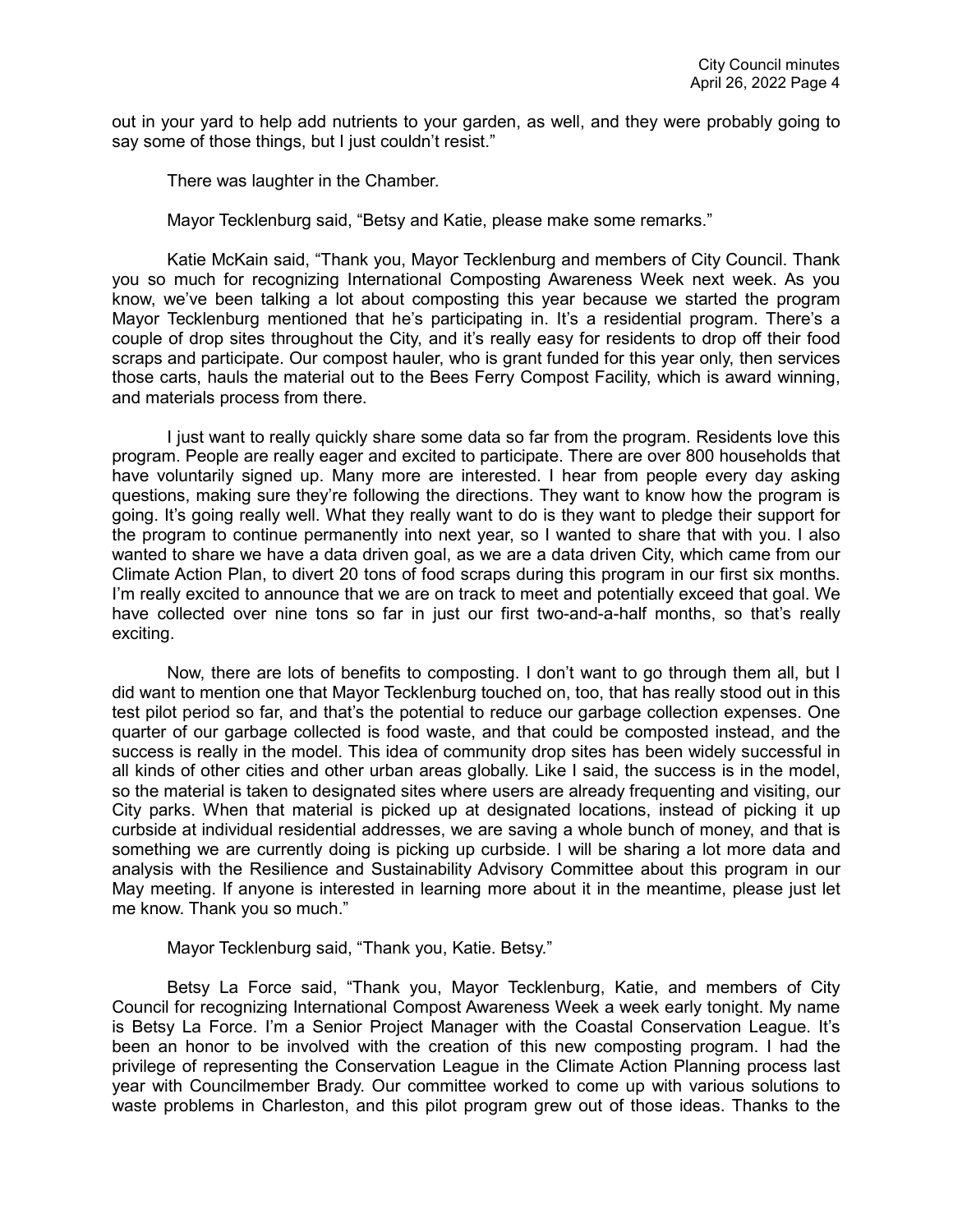outstanding leadership of Katie McKain, a community composting program is now up and running from idea, to plan, to implementation in less than a year. How is that for efficiency and the power of action at the local level?

The goal of ICAW is to work together to raise public awareness on why we should all be composting our organics, recycling, and using compost. What a great opportunity to highlight the progress that's happening locally in Charleston. This pilot program is bringing free composting access to residents who were previously limited to either backyard composting, and we know many people don't have a backyard, or paying a monthly fee for private hauling services, which can be cost prohibitive. This pilot is an exciting step toward sustainable waste management and increased environmental literacy in our community. So, hats off to the City of Charleston for being one of the first municipalities in the whole State to offer a City-led community compost program and, certainly, the first in the Lowcountry.

As Mayor Tecklenburg mentioned, our compost facility at Bees Ferry was the first compost facility in the whole State to start composting food waste. Now, there are three other large commercial facilities in the State as the industry continues to grow, so what better time to leverage local composting infrastructure and regional collaboration through this program. I encourage those of you who are not already composting at home or with the City program to sign up for it today, this week. You will be amazed. The Mayor is right at how little trash is left in your kitchen after recycling and composting, not to mention the rewarding feeling of helping to complete the farm to table, table to farm, loop here in our City renowned for local food and farms. Just last week, the compost material generated already from this program was returned to our City parks and gardens.

We know that government action can't meet emission reduction goals alone. We need the entire community to be a part of climate solutions, and that's exactly what this program is doing. Building community support and awareness around doing the 'rot' thing in Charleston by composting our food waste. As we heard the Mayor read in the proclamation, just a few quick highlights on the benefits of composting if you didn't hear before, saves valuable landfill space. Do we want to grow food or landfills? Landfills can be reduced by at least one-third when there is a focused attention on recycling organic residuals. Reducing those harmful methane emissions for climate action. Methane happens when organic material tries to break down without the presence of oxygen, which is exactly what happens in a landfill. It gets smooshed. Improving soil health and productivity for local farmers and growers. Compost nourishes our soil for healthier parks and gardens, and increases stormwater absorption capacity to help reduce flooding. Lastly, composting is climate action. Returning compost to the soil creates a carbon sink helping to store carbon and remove it from the atmosphere.

In closing, compost is a great community unifier. It was my foray into the environmental work and community work here in Charleston more than ten years ago. Some of my fondest memories of volunteering are centered around compost education and food waste collection at various events in the City where I had the pleasure of working alongside our dear friend and community MVP Sebastian DeModica whose life and legacy we honored just last week. I saw you there Councilmember Mitchell. Thank you for being there. Sebastian was awarded Volunteer of the Year by Keep Charleston Beautiful among many other accolades for his fierce commitment to supporting his community. Sebastian was passionate about composting and would be thrilled to see this proclamation before City Council tonight. We at the Conservation League are hopeful that the success of this pilot program will lead to a full-time composting program for the City of Charleston. Thank you all for your leadership and service to the citizens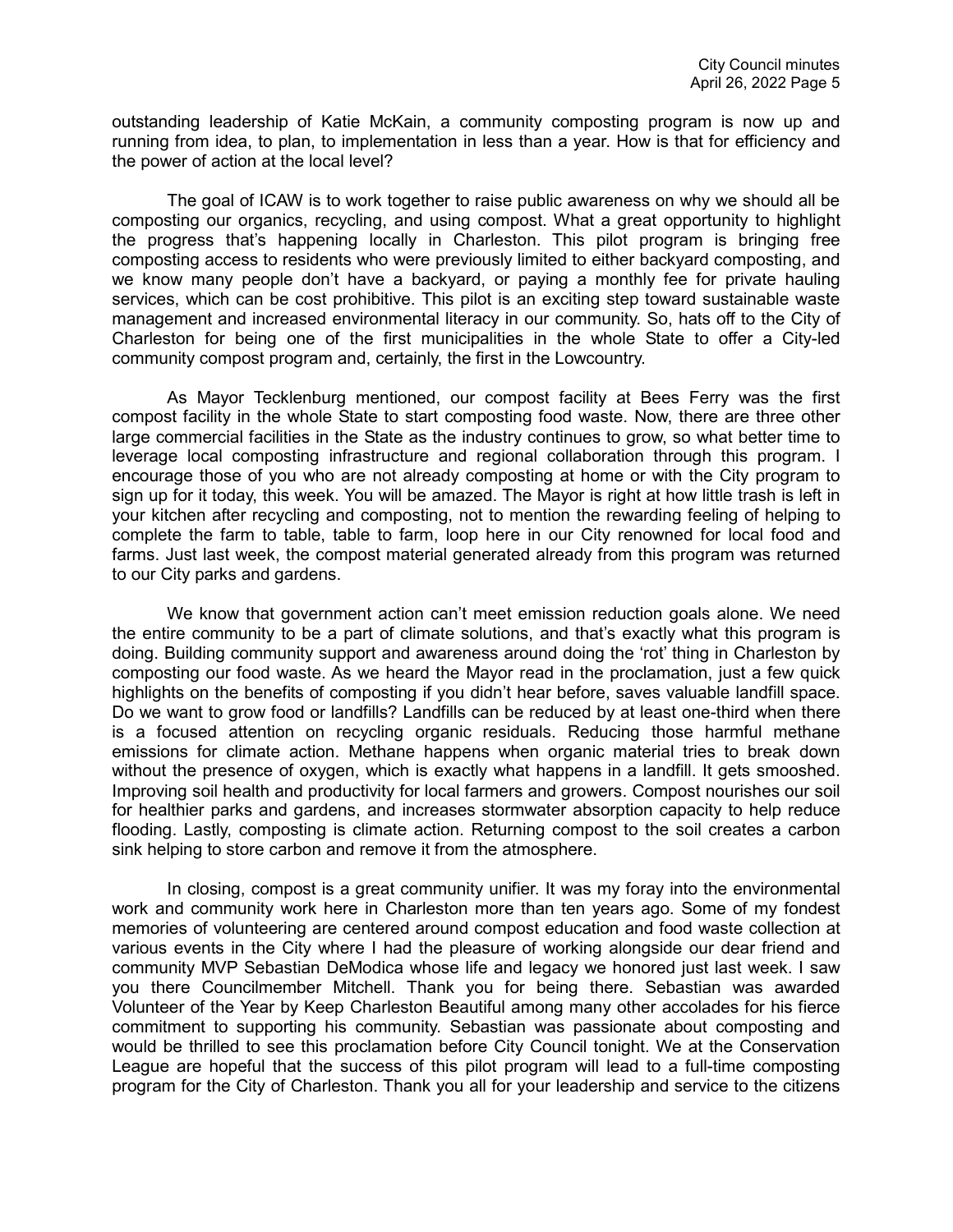of Charleston and Happy 'almost' International Compost Awareness Week. Thank you so much."

Mayor Tecklenburg said, "Thank you, Betsy. Appreciate it."

There was applause in the Chamber.

Mayor Tecklenburg said, "Okay. I'll just end up by saying composting is cool. If you're not doing it, get with it. Yes. Alright. So, next up we have [a proclamation recognizing Child Abuse](https://youtu.be/iZmTRv8HbBI?t=1348)  [Prevention Month,](https://youtu.be/iZmTRv8HbBI?t=1348) which we recognize every year, such a critical issue. I'd like to ask Beverly Hutchinson to please come forward. She's the Executive Director, you all, of the Dee Norton Child Advocacy Center. Cait Przetak. Are you with us, Cait? Communications Coordinator for Dee Norton, as well. You all please come forward, and I believe later this week we will be having our Pinwheel Ceremony, as well."

Beverly Hutchinson said, "Yes, we will."

Mayor Tecklenburg read the proclamation.

Mayor Tecklenburg said, "I invite Beverly to come forward and share some words with us from the Dee Norton Child Center. Beverly."

Ms. Hutchinson said, "Thank you so much. I come to you tonight grateful. Grateful that 31 years ago there was a group in our community who decided we needed to do better. Better for children, our most vulnerable, children who had been abused. In that time, this group put together what is now the Dee Norton Child Advocacy Center. I come grateful to the Mayor, to the City, to the Council. Without your help 31 years ago, there likely would be no Dee Norton Child Advocacy Center. For 31 years, we have lived at 1061 King Street, and in 31 years we have helped 32,000 children and families in our community. We cannot do it without your help, and we are so grateful for that. We're also grateful that each and every day we get to work alongside our police force, law enforcement, social services, Guardian ad Litems, and the solicitor's office. Part of what the model does that we work under is we work with every agency in our community to coordinate and deliver services for children who are victims of abuse.

I'm grateful to go to work every day. I'm grateful for the five year old little girl that I sat with last week in our center East of the Cooper. We ran out of space at 1061 King Street. Three years ago we had to open a second full-service location in Mt. Pleasant to better serve those East of the Cooper. I sat there with that little girl. I was grateful that she wanted to play. I was grateful she did not look damaged or broken. What makes my heart sad is that the only reason she was in our building is because someone was concerned something had happened to her. I was grateful for the staff, the people that she was getting ready to meet, the people who were going to walk alongside her and her family as they work through this trauma. Mostly, I was grateful for her imagination because with a waste management truck, a firetruck, three dinosaurs, and a doll she completed an entire story for 20 minutes ad lib.

April is National Child Abuse Prevention Month. We would all want it not to happen. I would love for us to be out of business. That's not going to happen anytime soon. Each of us in this room has a responsibility. We have a responsibility to the children in our community. So, this April, I challenge you. Learn something. If we know more, we do better. Visit our website. There are great resources there. Simple things. At home, talk to your children, communicate. Let them see that you're okay, you're a safe place to talk about anything, even the yucky stuff, so that when something happens to them, God forbid, they come to you and then you know where to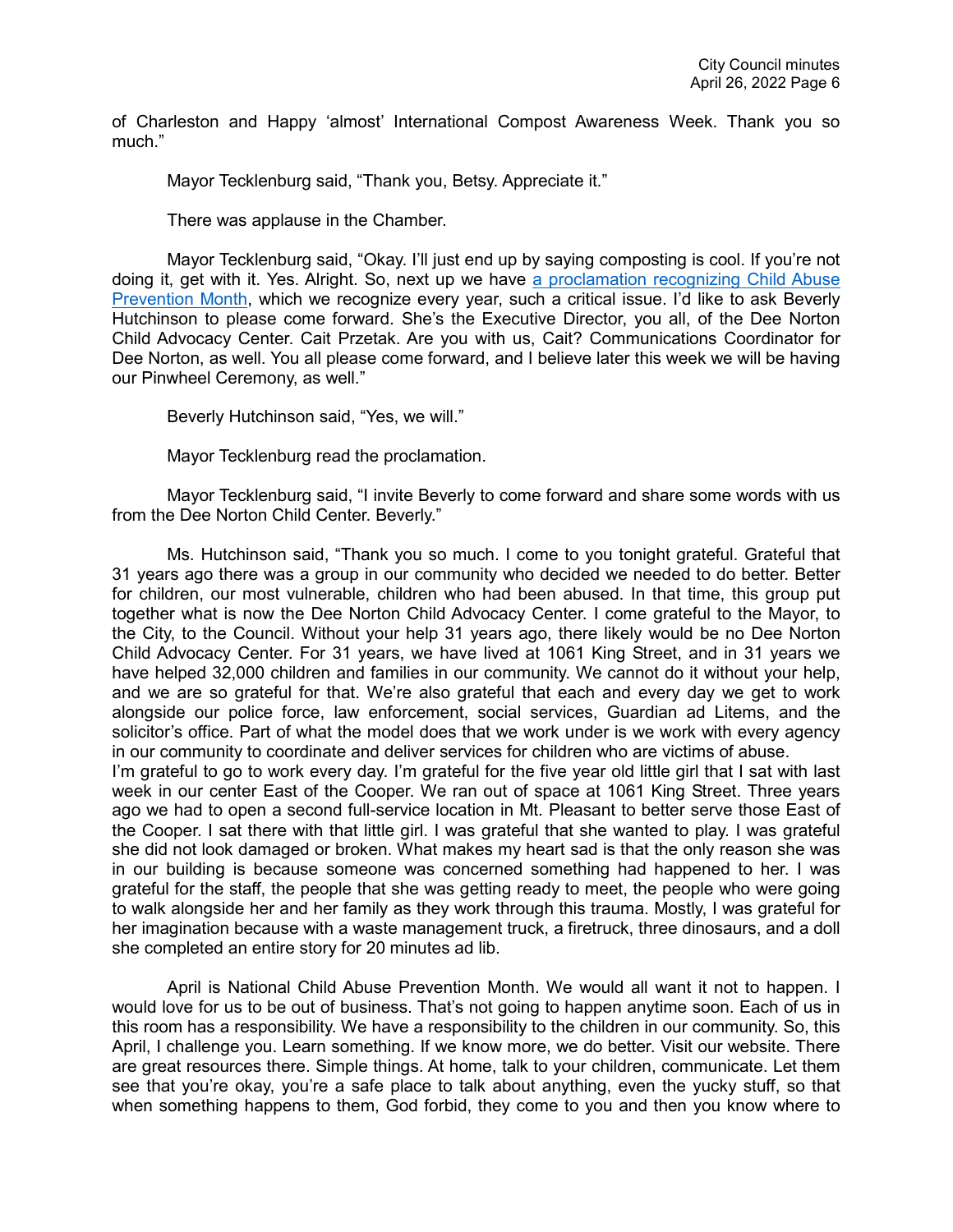go. And thanks to this body, in large part, you know to go to the Dee Norton Child Advocacy Center. Go to our website and take our pledge, pledge to prevent, protect, and heal. Thank you."

There was applause in the Chamber.

Mayor Tecklenburg said, "So, for the Councilmembers that don't know, Beverly mentioned how the City was so helpful 31 years ago. The building on King Street was provided to Dee Norton by the City of Charleston. We're a pretty good landlord, aren't we?"

Ms. Hutchinson said, "A whole dollar a year."

Mayor Tecklenburg said, "A whole dollar a year. So, we continue to support Dee Norton directly through the facility, and we're so thankful for what you all do. Thank you very much. Next up, we have a [proclamation recognizing Fair Housing Month,](https://youtu.be/iZmTRv8HbBI?t=1741) and I want to invite Otha Meadows to come forward and join me. I'm going to ask Councilmember Gregorie to come up, as well. I don't know if Geona Johnson is with us this evening. If she is around, please come up and join us, as well. So, April, among many other of these accolades, is also Fair Housing Month, and we have this proclamation."

Mayor Tecklenburg read the proclamation.

Mayor Teckklenburg said, "Of course you know Geona Johnson, our Director of Housing and Community Development, has worked diligently her whole career to ensure fair housing for all, but I want to recognize and ask someone to say a few words, and that's Otha Meadows. He is the head of the local Trident Urban League, and they work day in and out on these issues and, in fact, on a matter that we will discuss at our meeting later tonight regarding fair housing in the City of Charleston. He is a partner to us and willing to help us in any way that they can to make sure we're providing fair housing for all. Otha."

Otha Meadows said, "Thank you, Mr. Mayor. I'd like to thank the City of Charleston, Councilmembers Gregorie, Councilmember Mitchell, especially Geona Shaw Johnson and her staff, to support the work of the Urban League and what we do in the area of fair housing. I don't think I have to tell anyone here that, especially in this climate, fair housing is our number one priority. We have a responsibility to provide fair and equal access to housing to each and every resident in the City, and I will tell you categorically that the Urban League is working hard in that accord, but it's not the Urban League alone. As the Mayor has said, it is the Urban League working in collaboration with the City of Charleston. We have been working with this collaboration since about 2009, I think, Geona, and over those years, we have done a tremendous job in bringing remedies to those persons who are being impacted by fair housing infractions in this community, but we still have a long ways to go.

As the Mayor has said, I was reading the same report from HUD as I came over here a little earlier. There were over 9,000 discrimination complaints made last year, predominantly against people with disabilities and people of color. I will say that the Urban League, this past year, responded to over 200 calls to the Fair Housing Hotline. We successfully mediated over 37 landlord/tenant complaints, we have helped over 15 people buy their first home, and we're going a little further. We were only one of three agencies in the nation selected by HUD to receive fair housing education and outreach funding this year. We are going to be rolling out a campaign in the next couple of weeks, Mr. Mayor, about fair housing is more than words. You will see messaging on CARTA buses, on the exterior and the interior. I'd like to invite you, Mr.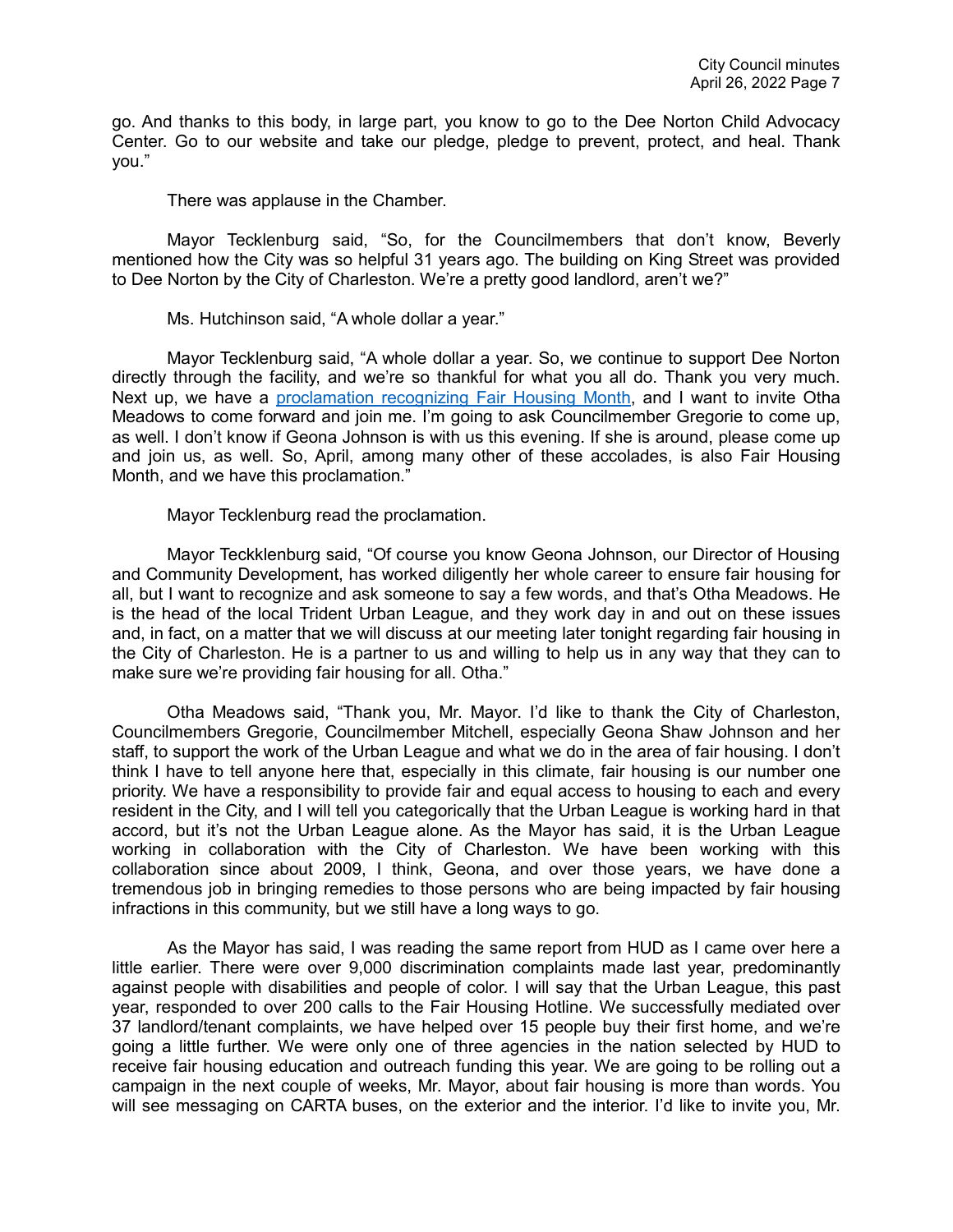Mayor, I'd like to invite Councilmembers to come out when we kick off that campaign. Let's not only think of this month as Fair Housing Month. Let's use every month of the year to commit to providing fair and equal access to housing in the City of Charleston. Thank you very much."

There was applause in the Chamber.

Mayor Tecklenburg said, "You will get a chance to talk later."

Councilmember Gregorie said, "Oh, I will."

There was laughter in the Chamber.

Mayor Tecklenburg said, "Thank, you all. Thank you, Otha, for our partnership. We really appreciate it. Last one up, a proclamation recognizing [Teacher Appreciation Week.](https://youtu.be/iZmTRv8HbBI?t=2105) This was requested by Councilmember Brady, so I ask him to come back up again. Is Courtney Waters with us? She is the Senior Managing Director for External Affairs for Teach for America South Carolina. Thank you for your service, by the way, to our school districts and all that you do. Thank you for being with us. So, the proclamation and, Councilmember Sakran, is back up with us. He is an employee and a servant of the Charleston County School District, as well."

Mayor Tecklenburg read the proclamation.

Mayor Tecklenburg said, "Boy, do we all have teachers that we're thankful for? They're like mentors, as well. Let's hear it for teachers."

There was applause in the Chamber.

Mayor Tecklenburg said, "So, Courtney, I welcome you to make a few remarks and thank you for your service to our community, as well."

Courtney Waters said, "Thank you. I will keep this short. We are last to the post, but here for a very important reason. We wanted to do this in honor of the work that Teach for America has been doing for the last ten years, but also come here in solidarity with teachers across the State, of which there are tens of thousands, and about 3,500 in our school district here. We all know what teachers have done and what teachers have given us over the last two years of this pandemic, and I want to center you on the context of a teacher at this moment. It's the end of the year, almost that moment where they get to say goodbye to the kids for what is always a really, really short summer. As a former teacher, I remember getting to this time of year and counting the days. Counting the days until I get to breathe, until I get to stop taking home all of the issues that my students brought into the classroom with me, that I get to stop having to juggle administrative duties along with children, families who desperately need them to show up every day. We know how teachers show up for people every day, and we seem to never show up as best we can for them, underpaid, often not respected. So, for this Teacher Appreciation Week, if you could just do some of those small things. If you have children in school, think about taking a cup of coffee in the morning to give to your child's teacher or having them write a letter to either apologize for all that they've done over the course of the year or just thank them for being a thought partner and being an extension of you and the rest of your family. Teachers are, I mean, if we didn't have teachers, where would we be? We all remember who our favorite teachers were. Dorothy Malone and Ashley Perry were English teachers of mine who inspired me to just go higher and do more when I didn't think I could, and I know that you all have those same stories. So, really hold on to the knowledge that is Teacher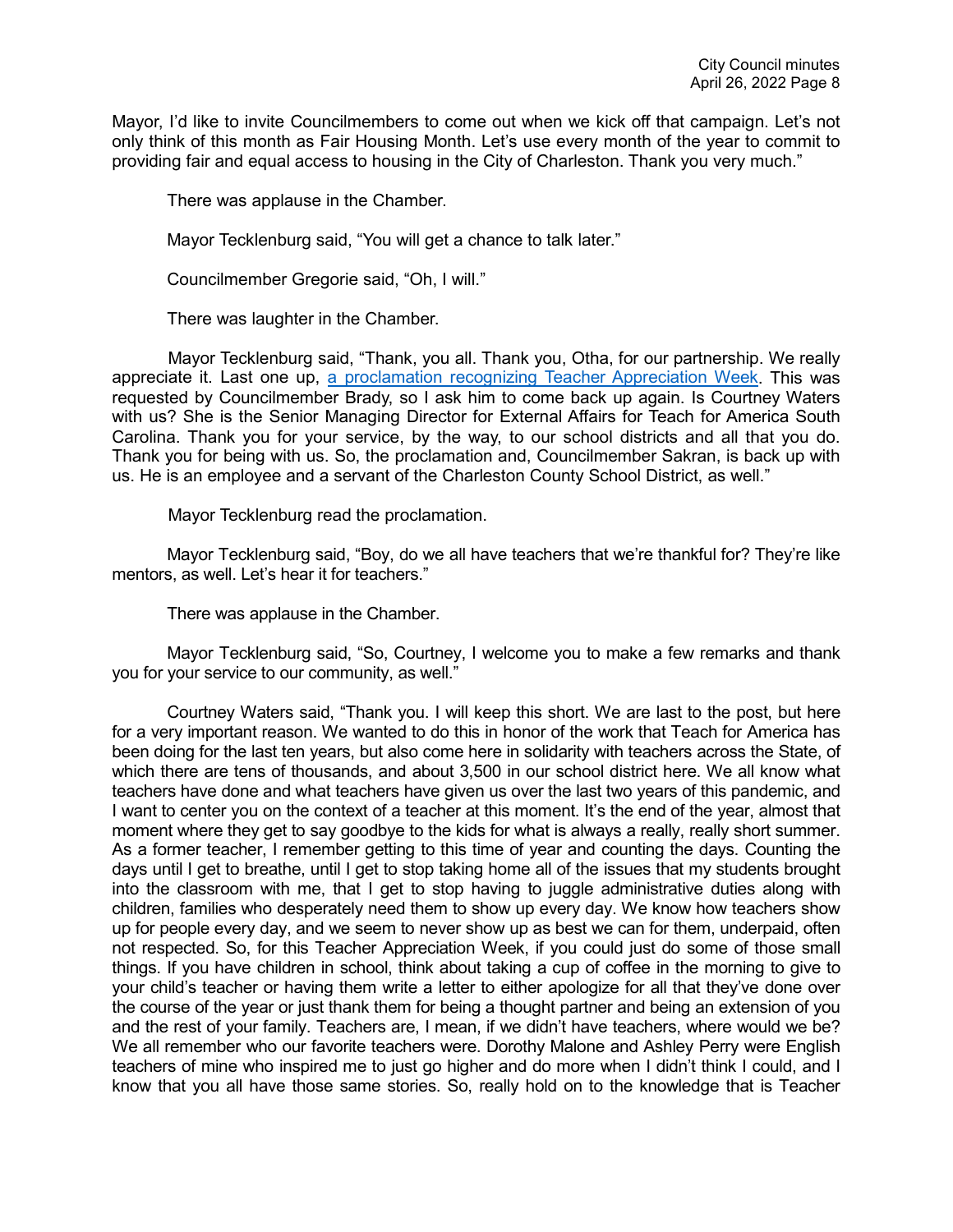Appreciation Week and find an opportunity to give something back to a teacher next week Monday through Friday. Thank you."

There was applause in the Chamber.

Mayor Tecklenburg said, "Would you like to say something?"

Councilmember Brady said, "I was only going to add just briefly because Courtney summed it up beautifully, but many moons ago, I taught second grade on the west side of Atlanta, Georgia, and everything Courtney said is exactly correct. Thank a teacher when you see them, whether it's at the grocery store, whether it's at your child's school, at a park, whatever it is because they're more than just a teacher. They're the doctor putting a band-aid on when a kid scrapes their knee at recess, they're the educator, a lot of times they're the parent figure, especially while they're in loco parentis during the day taking care of your child. So, just thank them, do an act of kindness, and wish them well for the end of the year when they get to, as Courtney said, just take a breath. So, thank you, all, for this."

There was applause in the Chamber.

Councilmember Waring was excused from the Chamber at 5:48 p.m.

Councilmember Bowden said, "Mr. Mayor, may I?"

Mayor Tecklenburg recognized Councilmember Bowden.

Councilmember Bowden said, "I didn't know this was coming before until a day or so ago. So, I just want to mention that my wife is a teacher, so I thank you so much for those remarks. It has gotten so difficult to be a teacher in these angry times that we live in. We saw the horrible violence in North Charleston yesterday. Those kids are going to go to school, and their teachers are going to be there for them. That's a safe place for them. I see, I watch my wife sit at our kitchen table and teach them through the pandemic, try to wrangle a classroom full of kids over Zoom. I see what she comes home with every day, I see what she's still carrying with her while she's at home with our newborn child, and we just cannot thank teachers enough for everything that they do. I want to encourage anybody who is listening who is in a policy making role to not just leave it at appreciation. We appreciate people with money, we appreciate people with pay and benefits, and so I think we should sort of extend that call to our friends in the legislature to come up with money for them. That's how we truly appreciate people."

Councilmember Waring returned to the Chamber at 5:49 p.m.

Mayor Tecklenburg said, "Thank you. Alright. Thank you, teachers. We are certainly appreciative. So, next up is our [public hearings](https://youtu.be/iZmTRv8HbBI?t=2530) and, Mr. Morgan, I think will help present these to us. The first one, speaking of schools, is a rezoning matter involving 63 Columbus Street, a former school building on the Eastside of Charleston. Mr. Morgan, and here comes our screen."

Christopher Morgan said, "Thank you, Mr. Mayor, and members of Council. Waiting for a couple of slides, and then I'll go through them. Let's see. As the Mayor said, this is 63 Columbus Street, the old Wilmot Fraser site. It is owned by the school district, and they are seeking to have School Overlay placed on the property. Of course, when it last functioned, we did not have the School Overlay, and so now for the work that they're going to do to the school, to have the early college/high school in that facility, they need to get the School Overlay designated for the property.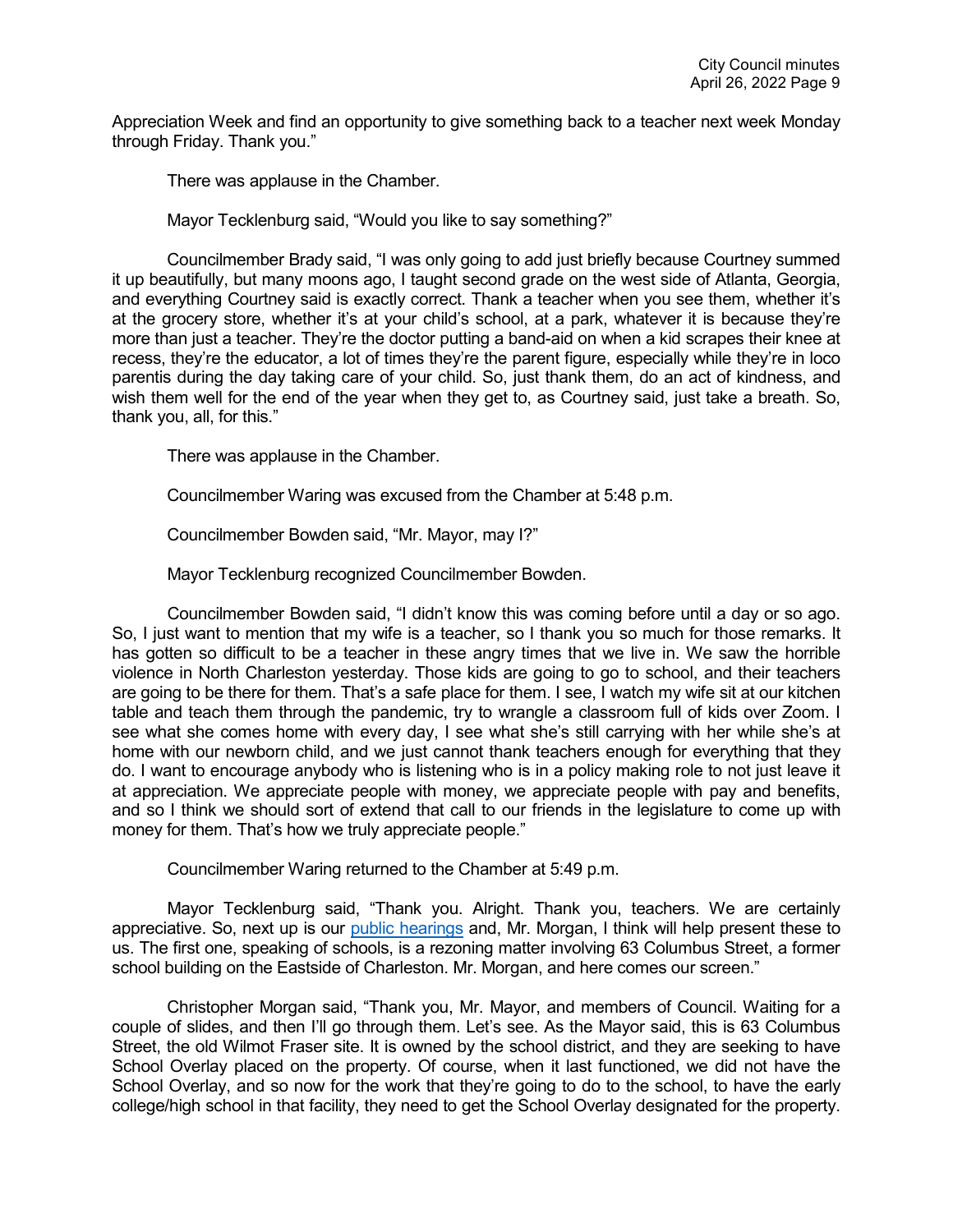Of course, the School Overlay requires a Special Exception granted by the Board of Zoning Appeals that would deal with issues such as numbers of students at the school, hours of operation, traffic patterns, where gates are, where operations are, where lighting is, all of those aspects that help a school better integrate into a neighborhood. So, that will be an opportunity for the neighborhood to have input into how this school site functions. This is just the first step to get the School Overlay on the property and then, of course, it will go to the BZA. We have some images of the property. I'm sure you all are pretty familiar with it. It is on Columbus Street a couple of blocks in from East Bay. Here it is in our Comprehensive Plan. It is in our Neighborhood designation, so again, a school is a very appropriate use in the neighborhood. Here is the definition of Neighborhood from our Comp Plan. This is the site from an aerial image, and then we have some other aerial images of the property. Here it is from the street view. Again, this building is going to be renovated and added on to, but they will have to go through the School Overlay Special Exception process first, and the Planning Commission recommended approval 7 to 0."

Mayor Tecklenburg said, "Great. Would anyone like to be heard on this matter? Yes, sir. Please come forward."

The Clerk said, "Mayor, what is the time limit?"

Mayor Tecklenburg said, "If we could keep comments to 90 seconds, we've taken a bit of time already. Yes, sir."

1. Anthony G. Bryant said, under the South Carolina Administrative Procedures Act Title 1 Administration in Government, the Overlay District for that area was good, but the school district didn't have a permanent administrator. The school district had an election coming up in June, so the school district didn't provide a lot of public hearings in terms of public safety and public health. They received tons of Federal and State money, but had very little oversight. It was the biggest budget in the community. By Council rezoning property, it increased the value of the property in the area, created the hardship, controlled the zoning, and increased the value. The African American Museum was \$100 million in value. He asked how it was going to affect the Housing Authority and how it was going to affect people in the community who lived there right now. Council had the power, Council created the hardship, and Council had the zoning. The school district owned property all over the City. He asked what they would do with that property to deal with housing in the community. All of the State portions over at the Union Pier, \$30 million on that property, and he asked if that would be transferred over. He said Council controlled the zoning, and Council would create a hardship for everybody.

Mayor Tecklenburg said, "Thank you, sir. Yes, sir. Please come forward. Please state your name and address for the record."

2. Mohammed Idris said when they closed down the schools to make them earthquake proof, they moved the students out of the school, but when they fixed the school back up and put another group of people in that neighborhood those children had to go to another area all together, and Council was responsible for the tragedy they were having. Many on Council were in fraternities, and they acted like they were fighting one another, but they worked together. He said when they left City Hall, they went to a bar to drink. He said they shouldn't drink because it made their head bad and they came out the next day, most of them drunk, and they made wrong decisions.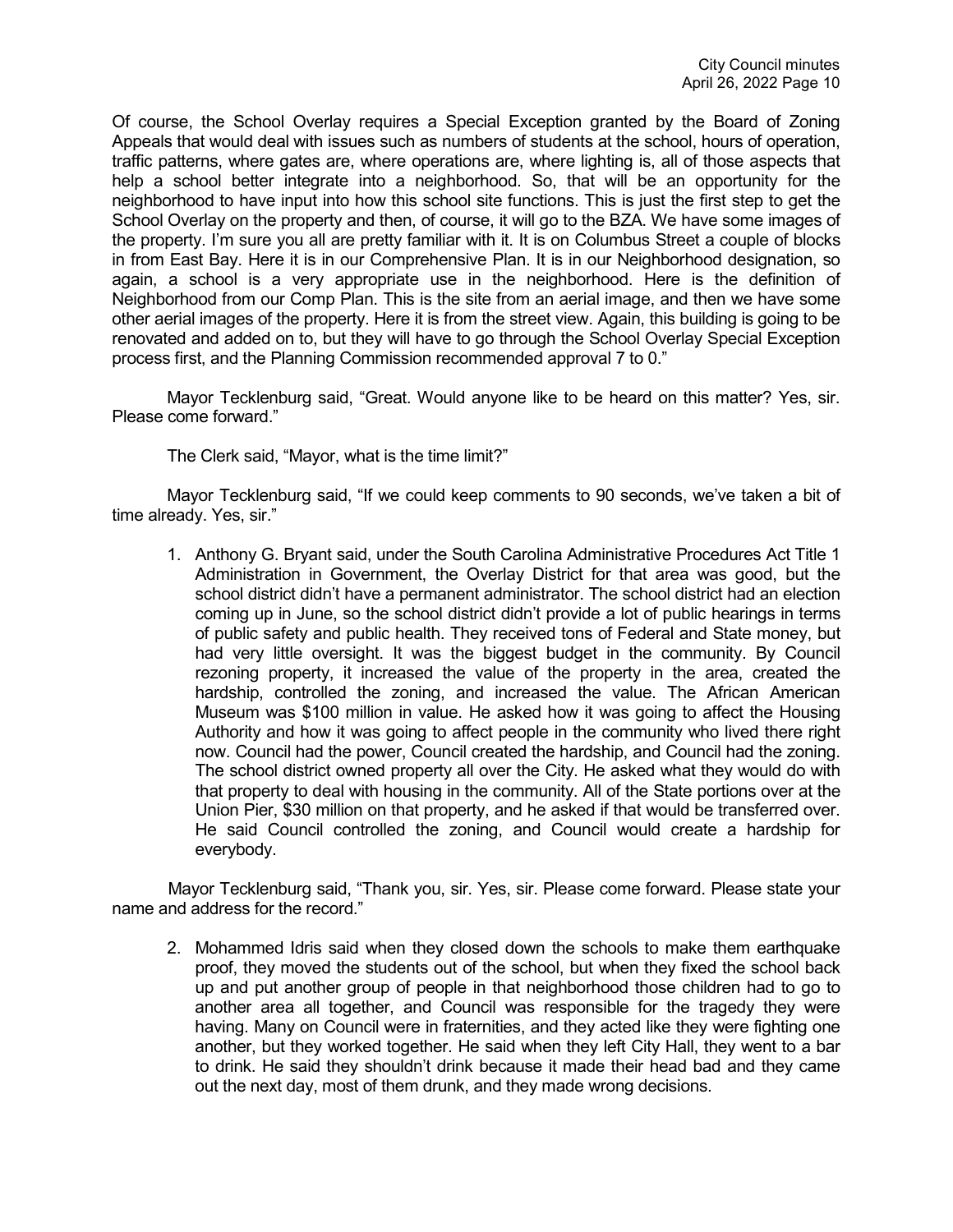Mayor Tecklenburg said, "Would anyone else like to be heard on this matter?"

No one else asked to speak.

Mayor Tecklenburg said, "Hearing none, it comes to Council. Any discussion?"

Mayor Tecklenburg recognized Councilmember Sakran.

Councilmember Sakran said, "I just want to make sure that the record states that I'm going to recuse myself from this."

Mayor Tecklenburg said, "Okay. So, Mr. Morgan, if I could ask you, I mean, there was a school there for some decades now."

Mr. Morgan said, "Yes, sir."

Mayor Tecklenburg said, "What does the rezoning allow them to do that they weren't able to do before? I'm just curious."

Mr. Morgan said, "So, that school had been there pre-existing before our School Overlay. Since it was not functioning on the property, and since they're going to have a new operation there, a new facility set up, they have to go through the School Overlay process that is new to the City. I mean, we've had it for about 20 years, but still it is a process they have to go through that a preexisting school would not have had to."

Mayor Tecklenburg said, "I see. Just for understanding."

Mayor Tecklenburg recognized Councilmember Gregorie followed by Councilmember Mitchell.

Councilmember Gregorie said, "This may not have anything to do with the Overlay, but Wilmot Fraser is the name of that property, the school at that point, and I'm just wondering whether or not they're going to try to maintain that history."

Mr. Morgan said, "That would be a question for the school district. I don't know."

Councilmember Gregorie said, "I just wanted to put it out there on the record, Wilmot Fraser. Thank you."

Mr. Morgan said, "Yes, sir."

Mayor Tecklenburg recognized Councilmember Mitchell.

Councilmember Mitchell said, "Yes, Mr. Mayor, they had numerous meetings that a lot of the people on the Eastside attended at Tech and other places about Fraser School. This goes way back when Fraser School was closed. They didn't want it to be closed, but they closed it when they created the new Sanders-Clyde because it was two schools at one time, they closed one, and Sanders-Clyde was a new school that was being built. It was a big uproar pertaining to that because of the name of Wilmot Fraser that was there all of these years. Wilmot Fraser goes way back, and now his son is still around, and the people were asking about that same thing that Councilmember Gregorie alluded to insofar as the name. I don't know if they're going to do that or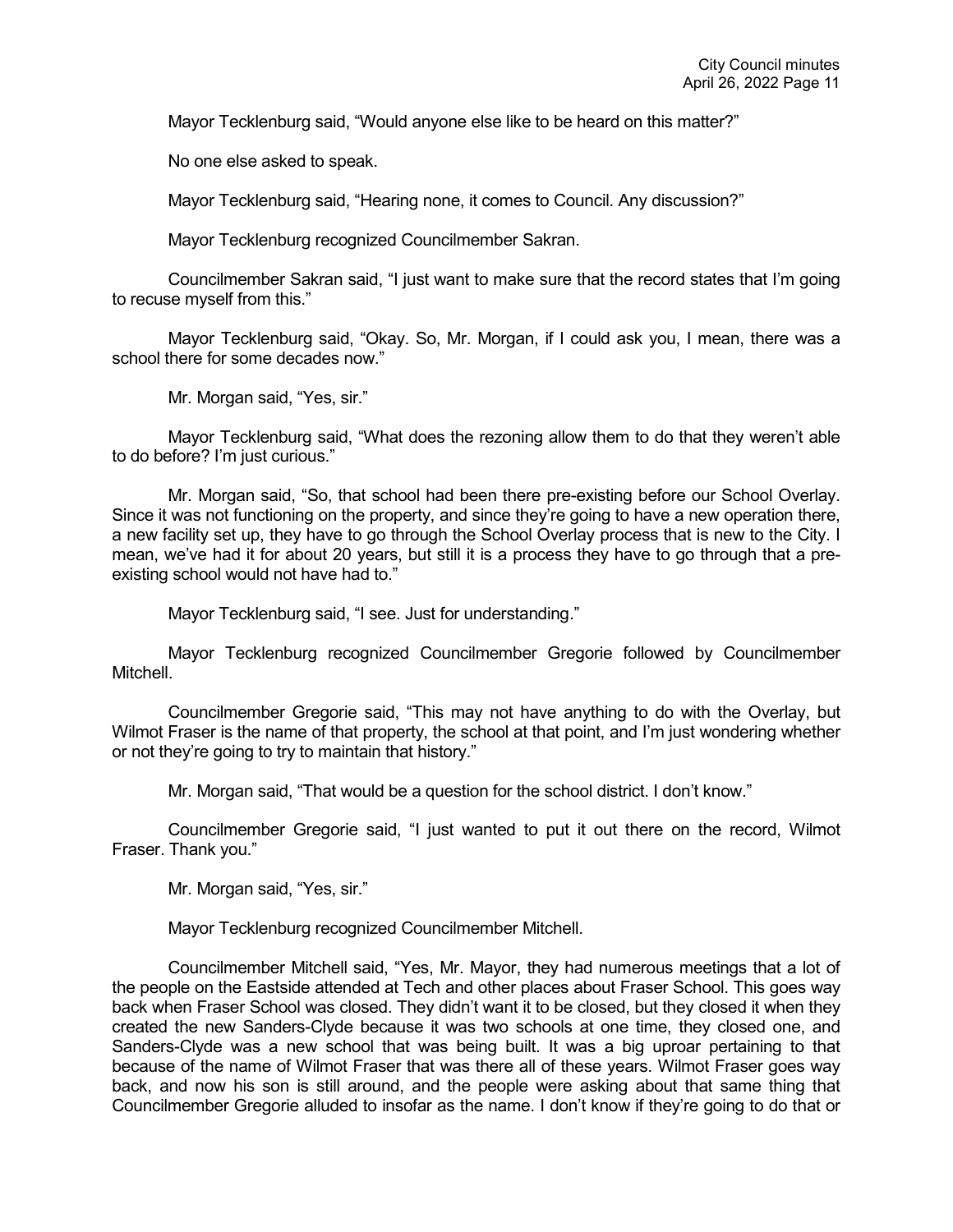not, but when they came with the early college students, they wanted to make sure that the front façade of the building is going to remain, and I think they have gotten information that they will keep that front the way it is because they attended the meetings, so they pushed for that to make sure that front of that building is still the same if they do anything with it. So, that's one of the things that the neighborhood association and the neighbors in that particular community that attended those meetings alluded to. So, I don't hear any problems, and I haven't heard anything else about it since that time, so that's why I voted to move and approve it."

Mayor Tecklenburg said, "Right. Alright. Anybody else?"

Mayor Tecklenburg recognized Councilmember Waring.

Councilmember Waring said, "Yes, sir. This is a question, maybe. There was an article, I don't know, months ago about a portion of the property that the City owned that was being used as I think a playground for the school, the school wasn't letting the community use it, and the property belonged to the City. Can anybody clear that up for me? Do you know anything about that, Councilmember Mitchell?"

Councilmember Mitchell said, "Yes. That particular property was fenced in."

Councilmember Waring said, "Is it highlighted here?"

Councilmember Mitchell said, "That's the one on Ann back there, right there."

Councilmember Waring said, "Okay."

Mayor Tecklenburg said, "It's this one right here."

Councilmember Waring said, "Okay."

Councilmember Mitchell said, "Right. It was fenced in, and it was used by the school years ago for the kids to come and play for recess and things like that. So, they fenced that in to make sure it was safe for the kids, for the young people, to be able to play. Now, we had a controversy at one time with the City and the school who had owned it. I think you all had come to the realization that the City owned it, I believe. I don't know."

Mayor Tecklenburg said, "We still respectfully disagree about that."

Councilmember Mitchell said, "Right. So, that's a problem going on between the City and the school. That was given to the school that I remember years ago to the school to use, but I don't know what kind of agreement was made during that time because I wasn't here at that time, and I heard about it after I got here 20 years ago. So, right now, the school, they still want to use it, but they are planning to take the fence down."

Mayor Tecklenburg said, "That's correct."

Councilmember Mitchell said, "I think I heard that the fence is going to come down, and the kids, the young people, from the school will still be able to come over there with lunch and everything, and then the community will be able to use it later on in the evening. But what I want to do, I haven't gotten to it yet, but I want to have signs placed in all of these parks around here that at a certain time these parks are C-L-O-S-E-D, closed, because we have a lot of different items going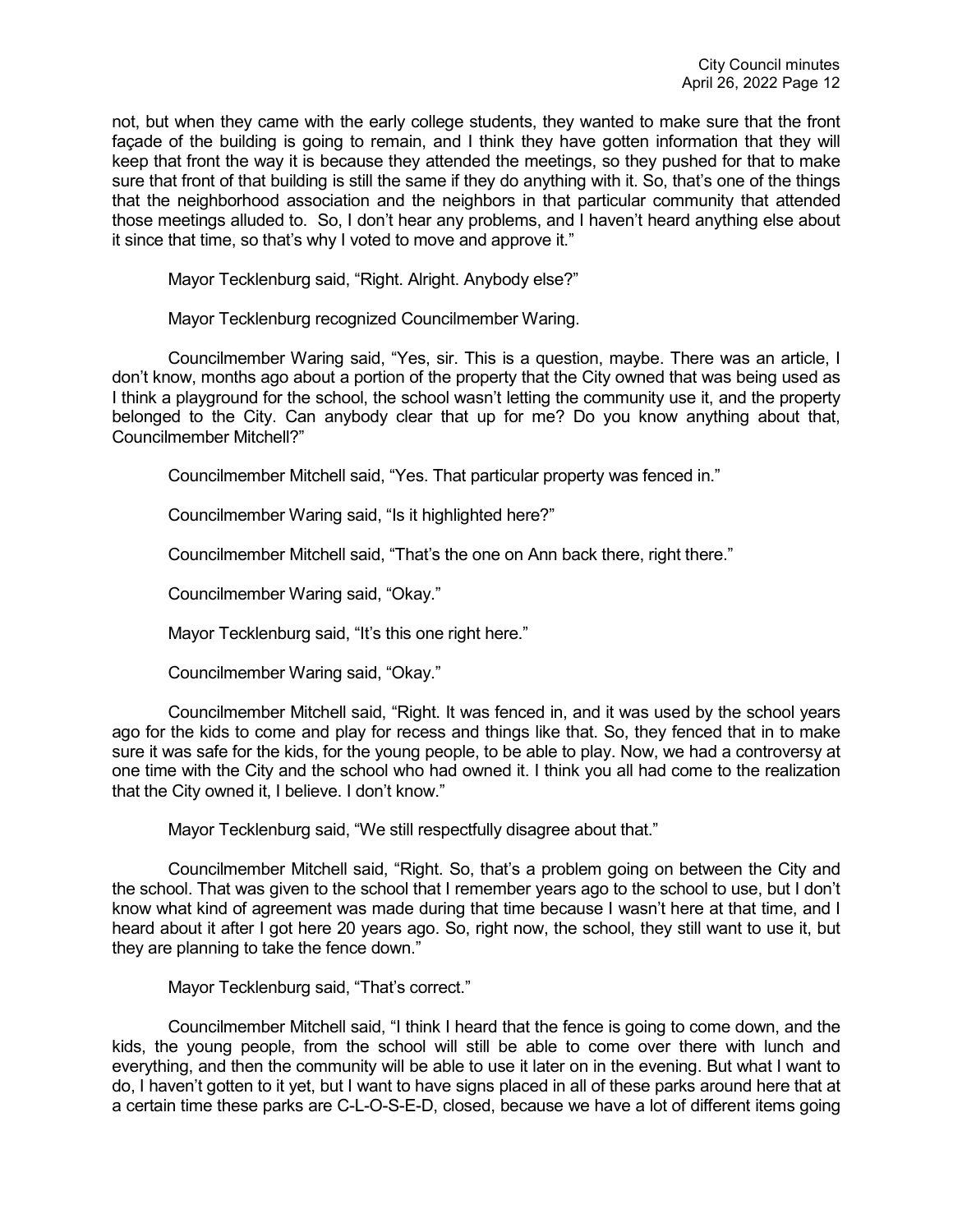on in some of these parks at night when they shouldn't be, so I'm going to get with the individual to make sure that signs are placed on all of these parks to be closed. That's the bottom line of that particular area that we are supposed to own, but, you know, that's what they said."

Councilmember Waring said, "Well, I have a follow up to that. That's why I brought it up. Why don't we get that resolved before we approve, this issue as far as who owned the property and whether the community can have access to the park or not? Let me tell you, one of the prettiest lawns in the City, and we have a lot of pretty lawns, is in front of the Gaillard and Buist Academy, and the City, and the Gaillard, those kids come and frequent that area all of the time without this kind of controversy. Why don't we, I would be in favor, listen, I'm in favor of the motion, but I am also in favor of getting this squared away. If you have some additional information, I'll step back."

Mayor Tecklenburg said, "I do, yes. I wanted to offer to you that there was another couple of community meetings and, as a result of those meetings, the school plans to make improvements to the lot that would allow kids to use it during the day, but also it will be open to the public as a park, you know, the rest of the day and on the weekends, which is what the community wanted. They wanted to see that fence come down and for the property to be used as a park, and it will be done on the school district's nickel. They plan to improve the park. I think their budget for it is about \$150,000. That will be done this summer, I'm told, according to Mr. Borowy."

Councilmember Waring said, "So, do we have an agreement that we can look at in writing?"

Mayor Tecklenburg said, "We do have a lease agreement with the school district that's a few years old, I believe. Ms. Copeland."

Councilmember Waring said, "Mr. Mayor, I meant as to what you just described to us. In other words, do we have something in writing, an MOU, whatever, in writing that says they're going to take the fence down, they're going to do the \$150,000 worth of improvements, kids will use it in the daytime, the public's going to have access outside school hours?"

Mayor Tecklenburg said, "We're happy to request that from them. At this point, it's been verbal. They've told us this is what they would like to do, and it met the needs of the community. So, we thought it was good, but we're happy to ask them to put it in writing."

Councilmember Waring said, "I've got to get that. We can give it first reading with this requirement. Who made the motion? Can we make an amendment to the motion that we give it first reading with that being put in writing that the Mayor described?"

Councilmember Mitchell said, "I don't have a problem with that."

Councilmember Waring said, "But who made the motion? I didn't make the motion."

The Clerk said, "Councilmember Mitchell made the motion, and Councilmember Seekings seconded it."

Councilmember Mitchell said, "Oh, I made the motion. Okay. I understand exactly what you're saying. I don't have a problem with that."

Councilmember Waring said, "Thank you."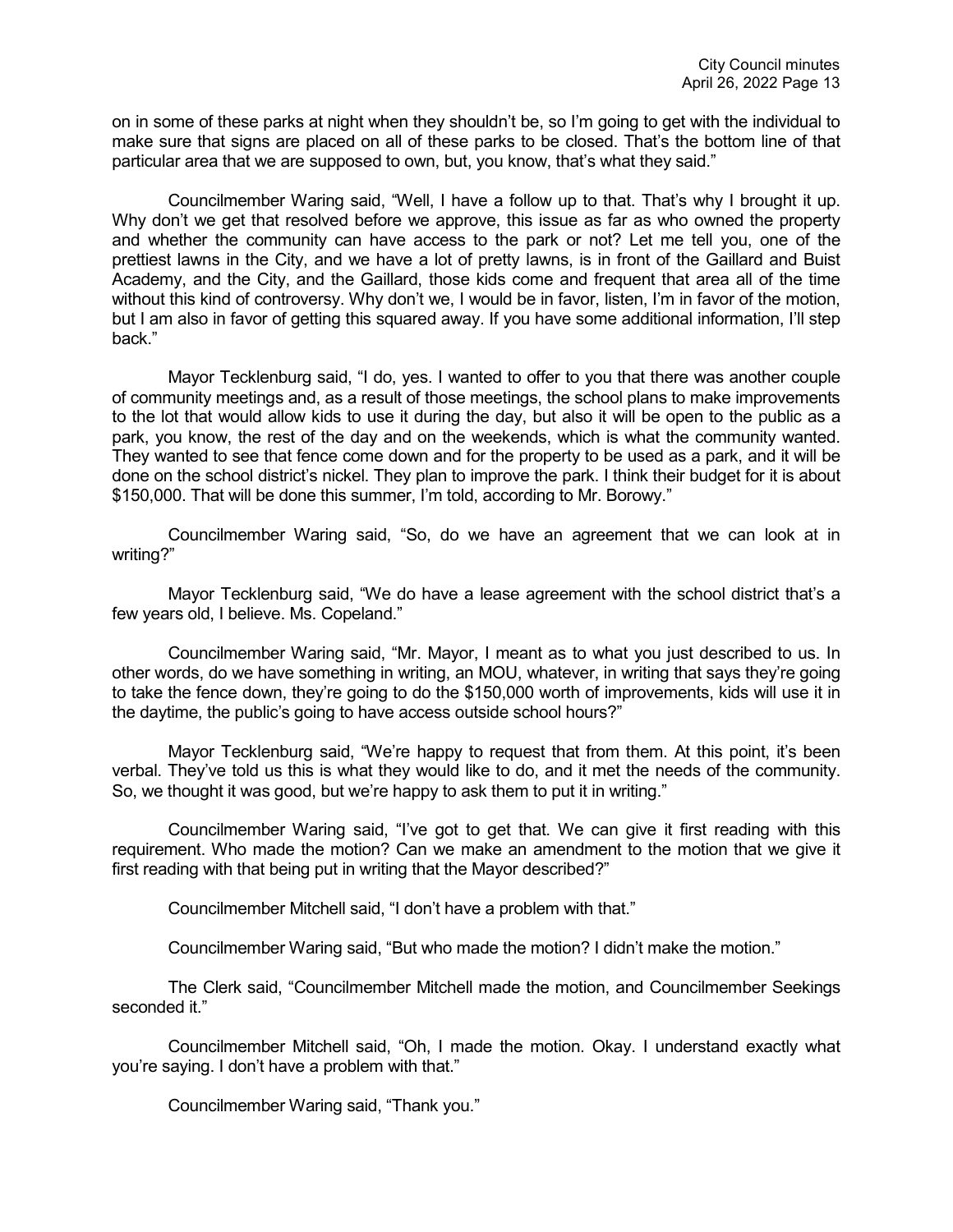Councilmember Mitchell said, "Because this was going on so long about that little section because the church was using it at one time, to park their bus in, and then some of the people had a problem with that. So, when I was making the motion, my motion was really for the school building."

Mayor Tecklenburg said, "Right."

Councilmember Mitchell said, "That's what my motion was, for the school building, the Henry P. Arch building. The Henry P. Arch building is not the park, so I was making the motion only for the building of the school."

Mayor Tecklenburg said, "The rezoning of the school property."

Councilmember Mitchell said, "That's right, that's what I'm making the motion on."

Mayor Tecklenburg said, "We will amend it to add a requirement that they commit to writing our agreement about the improvements and use of the park. Does that sound good?"

Councilmember Mitchell said, "Right."

Councilmember Seekings said, "Second."

Julia Copeland said, "Just before you start that, we can't condition zoning. Just so you know, we are communicating with CCSD. They are open to this, and we are making inroads, just so you know."

Mayor Tecklenburg said, "Yes."

Councilmember Waring said, "Mr. Mayor, just a follow up."

Mayor Tecklenburg recognized Councilmember Waring.

Councilmember Waring said, "It's funny how we can, right here, work to a workable agreement and how many years have we been trying to work on this with the school district? So, I mean, I like the idea of deferring this until we get that done. It doesn't take that long for the school district, with their team of lawyers, to come up with, I understand you on the conditional part, but can we defer this and allow them to come up with that agreement?"

Mayor Tecklenburg said, "Councilmember, Mr. Kronsberg might have some more information."

Councilmember Waring said, "Okay."

Jason Kronsberg said, "The latest is, per some of those neighborhood meetings, there was a request that an MOU be established between the City and the school district on the hours of operation and the work that is in their budget. So, we're working on that now and hopefully will get that together soon that defines all of the stuff you've heard here outside of the ownership issue, but public access, the design, and the construction that the school district is getting ready to take on."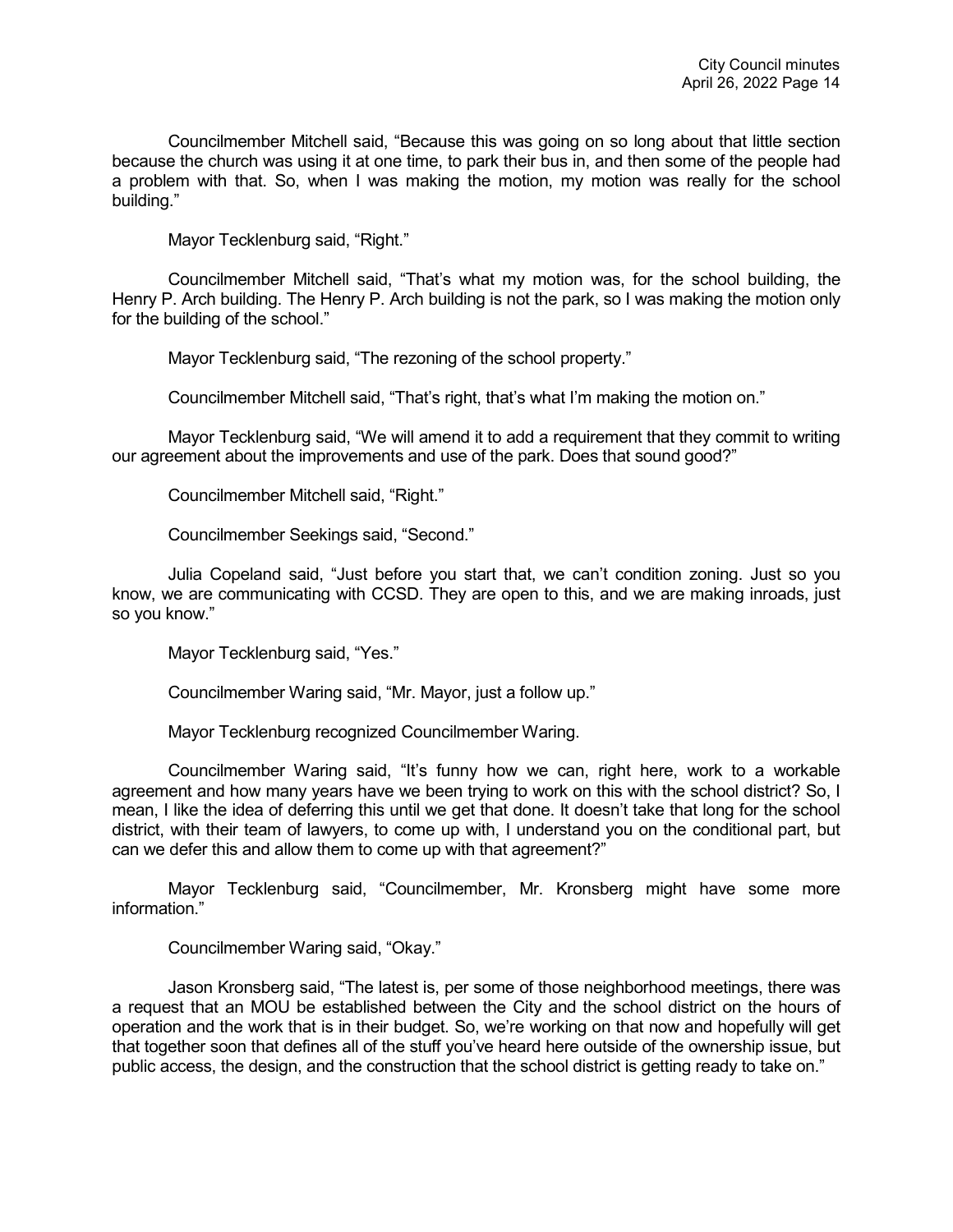Mayor Tecklenburg said, "So, why don't we give this first reading and get the MOU back to us before we give it second reading? Does that sound reasonable?"

Councilmember Waring said, "Sounds good."

Mayor Tecklenburg said, "Okay."

Councilmember Seekings said, "Not conditioned, advisory."

Mayor Tecklenburg said, "Advisory. There you go. Alright."

Councilmember Shahid said, "Mr. Mayor."

Mayor Tecklenburg said, "So, the motion is just give first reading to this amendment."

Mayor Tecklenburg recognized Councilmember Shahid.

Councilmember Shahid said, "Thank you. Just for clarification, Julia, do we own the property or don't we own the property?"

Ms. Copeland said, "I don't know the answer to that question, but I will tell you that there has been discussion about mirror quit-claim deeds where the City and the school district would quit-claim any respective rights they may have to each other to the respective tracts that we want to manage and own. So, we can have a discussion in an Executive Session at a later time to give you more detail, but that's where we are right now."

Councilmember Bowden said, "Thank you."

Mayor Tecklenburg said, "Right. Alright. Any further discussion?"

No one else asked to speak.

Mayor Tecklenburg said, "We will approve the motion and come back with an MOU."

On a motion of Councilmember Waring, seconded by Councilmember Shahid, City Council voted to give first reading to the following bill:

*An ordinance to amend the Zoning Ordinance of the City of Charleston by changing the Zone Map, which is a part thereof, so that 63 Columbus Street (Peninsula) (approximately 2.43 acres) (TMS #459-09-02-152, 153 and 168) (Council District 4), be rezoned to be included within the School Overlay Zone (S) classification. The property is owned by Charleston County School District.*

Councilmember Sakran recused himself from voting on this item and completed a Conflict of Interest Form which is on file in the Office of the Clerk of Council.

Mayor Tecklenburg said, "Thank you. Number 2."

Mr. Morgan said, "Yes, sir. This is 100 Line Street. It's in the Cannonborough/Elliotborough neighborhood. It's a request to rezone from Diverse-Residential (DR-2F) to Commercial Transitional. To orient you to the property, this is Line Street south of the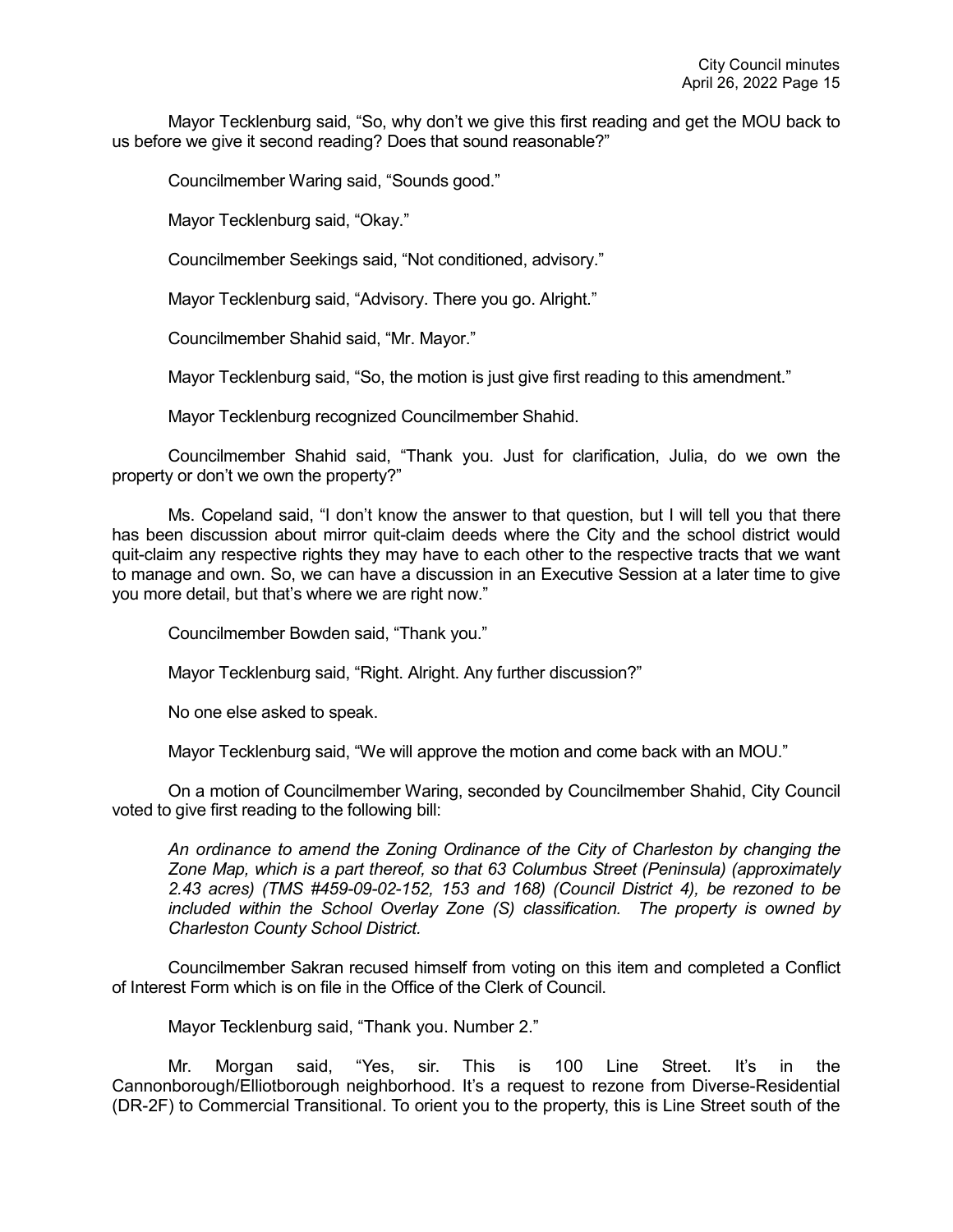Septima Clark Parkway, and it is about a block south of that. It's in the block between Coming and Percy Streets. We have some other images of the property. This is in our Comprehensive Plan. It is another property that is in Neighborhood, so the rezoning request would be in line with that recommendation from the Comprehensive Plan. This is an aerial image of the subject property on Line Street and another aerial image. You see some Commercial buildings over towards the corner of Coming Street, as well, and this structure itself is a Commercial structure. It was built as a Commercial structure. Here is a street-level view of it and buildings across the street. This is an image that shows some other CT zonings that have gone on in the area. At 92/98 Line Street, we rezoned just the building itself because it had a Commercial history, so we rezoned that to the CT District. At 95 Line, that was a rezoning to the CT, and now this property is before you all tonight. There is another street-view image of the property. Just a comparison, it actually, from a density standpoint, reduces Multi-Family on the site, as well, but the Planning Commission recommended that it be zoned just the footprint of the building, which is really the width of the lot, and it comes all of the way up to Line Street. It's about a little bit more than half of the lot, but they had concerns about the unbuilt portion of the lot possibly having other Commercial uses that could include short term rentals. That was also a request from the neighborhood, so Planning Commission recommended zoning just the building footprint only by a 6 to 0 vote."

Mayor Tecklenburg said, "Alright. We're going to have a public hearing."

Councilmember Seekings said, "Can I just ask a question before we go to public hearings?"

Mayor Tecklenburg recognized Councilmember Seekings.

Councilmember Seekings said, "So, my question, I don't know if it's for Mr. Morgan or for our Legal staff, can we rezone a portion of a property and not the whole property?"

Mr. Morgan said, "Yes, sir."

Councilmember Seekings said, "How do we enforce that?"

Mr. Morgan said, "Just by virtue of the Zoning Maps and how it appears in the Zoning Maps."

Councilmember Seekings said, "So, if I go to the record and the deed there just has a plat that shows this is the area that has been rezoned and everything behind it is---"

Mr. Morgan said, "It wouldn't be in our plat records. It would be in our GIS, which is our official Zoning Map, and all of the dimensions would be in there."

Mayor Tecklenburg said, "It is possible. Alright. Would anyone from the public like to be heard? Yes, sir."

1. Anthony G. Bryant said he had a lease at the property years ago, and he made a request of the City regarding the Public Safety Committee with a FOIA at the last meeting regarding 100 Line Street, which was criminal discovery on him. He sent a FOIA request to Mark Keel that week. As a former BZA member, he had it right now in terms of the City criminally discovering on him. A business license person that worked for the City had a Federal offense, and someone at Housing and Urban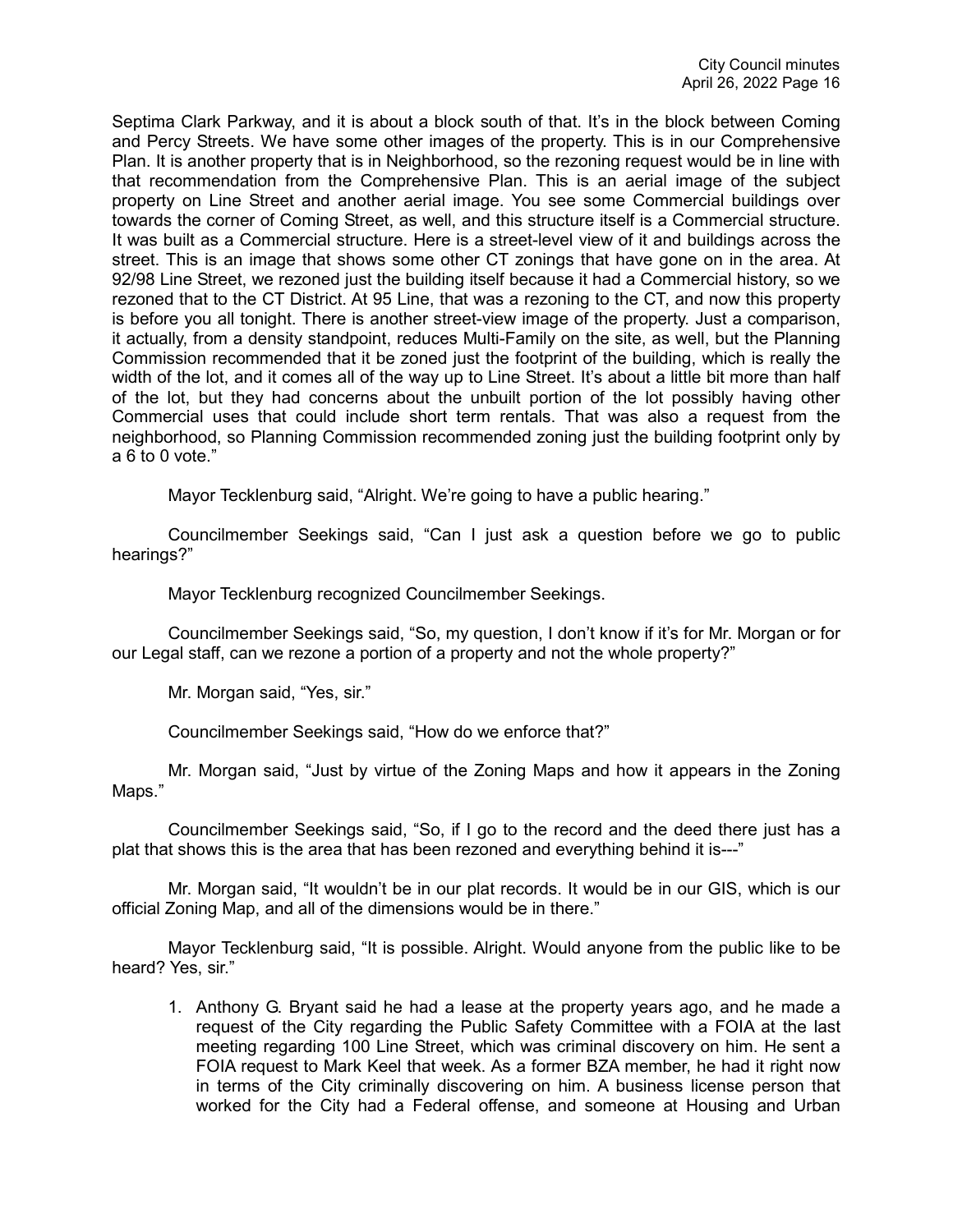Development had a Federal offense. He asked how the City would look into him at that address when the City's people were criminals.

Mayor Tecklenburg said, "Thank you, sir. Would anyone else like to be heard? Alright. Seeing none, it comes to Council."

Mayor Tecklenburg recognized Councilmember Sakran.

Councilmember Sakran said, "Thank you, Mayor. This rests in my district. Mr. Morgan, do you know of any conversations about what they're intending to do?"

Mr. Morgan said, "It was our understanding there was a Commercial use plan for it, but that is all of the information we have on it."

Councilmember Sakran said, "So, based on what you said, if it's Commercially used, could they be eligible for an STR?"

Mayor Tecklenburg said, "They could convert the structure to an STR, and I think that was some of the neighborhood's concerns, and that's why they brought forth the idea of maybe just doing the building footprint."

Councilmember Sakran said, "Thank you."

Mayor Tecklenburg said, "Anyone else?"

No one else asked to speak.

Mayor Tecklenburg said, "Is there a motion to approve? Do you want to speak on 100 Line Street?"

Kristen Krause said, "Yes."

Mayor Tecklenburg said, "Yes, please come forward."

2. Ms. Krause, Coldwell Banker, said she represented 100 Line Street and the client that was buying it. She said they intended to use it as an interior design company, so it would not be used for a short term rental.

Mayor Tecklenburg said, "Okay. Thank you for letting us know. Alright. Yes, sir. You would like to be heard on this matter?"

3. Bill Goodwin said he represented the owner. The building had been used for a Commercial purpose for probably 40 years. He said for the last 20 years, it had been a hairdresser, so it had use variance, but had always been Commercial.

Mayor Tecklenburg said, "Thank you. Good to see you, Bill. Alright. Is there a motion on the floor? Can we entertain one?"

Councilmember Shahid said, "So moved."

Councilmember Sakran said, "Second."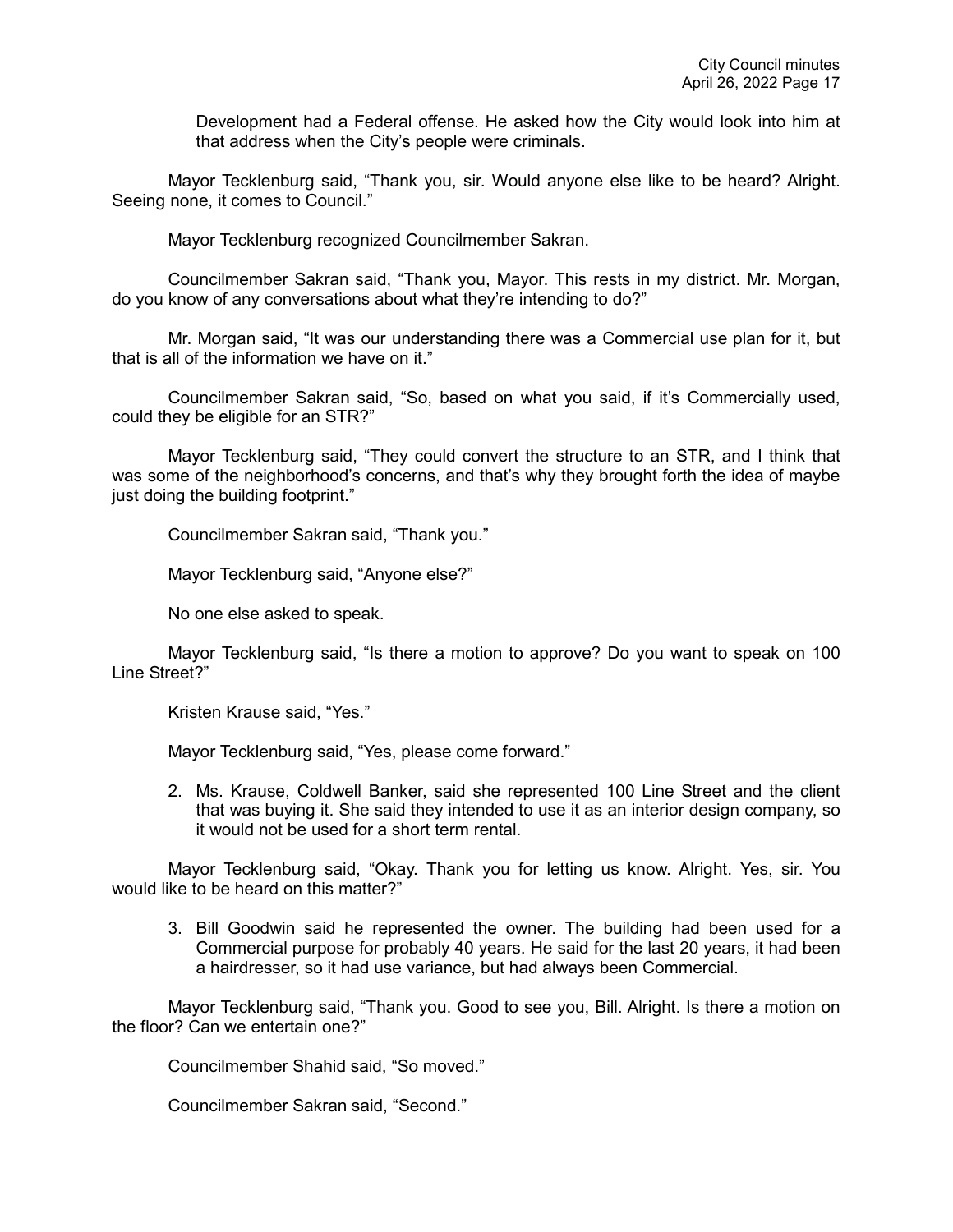Mayor Tecklenburg said, "We have a motion to approve, second. Any further discussion?"

The Clerk said, "Just for clarification, is the motion for the Planning Commission's recommendation or the applicant's request?"

Councilmember Shahid said, "The Planning Commission's recommendation."

The Clerk said, "Okay."

Mayor Tecklenburg said, "Alright. Any further discussion?"

No one else asked to speak.

On a motion of Councilmember Shahid, seconded by Councilmember Sakran, City Council voted to give first reading to the following bill:

*An ordinance to amend the Zoning Ordinance of the City of Charleston by changing the Zone Map, which is a part thereof, so that 100 Line Street (Peninsula) (approximately 0.03 acre) (TMS #460-08-01-040) (Council District 3), be rezoned from Diverse Residential (DR-2F) classification to Commercial Transitional (CT) classification. The property is owned by Victor Wright. (AS AMENDED)* 

The vote was not unanimous. Councilmember Seekings voted nay.

Mayor Tecklenburg said, "One nay over here."

Councilmember Seekings said, "And I'd like to explain my vote, please, if you don't mind, Mr. Mayor, under the rules."

Mayor Tecklenburg said, "Yes, sir."

Councilmember Seekings said, "I just I think we should rezone it completely, not just part of it. So, I heard Councilmember Appel point out the split zoning. I just think that this just creates some challenges. I think it's going to be a good use. So, I just want my 'no' vote to be reflected that I'm in favor of this moving forward, I just think we should rezone the whole parcel."

Mayor Tecklenburg said, "Alright. Thank you very much. Okay. Item [number 3.](https://youtu.be/iZmTRv8HbBI?t=3882) Mr. Morgan."

Mr. Morgan said, "Yes, sir. This is in West Ashley, a recent annexation. It is 1939 Piper Drive, and the request is to bring it into the City for Single-Family (SR-1) zoning, which matches the other zoning of parcels in that neighborhood that have been annexed into the City. We just have a couple of images of it. It's in our Suburban Edge recommendation, so SR-1 works there. Here is an aerial image of the property and a street view. Planning Commission recommended 7 to 0 in favor of SR-1."

Councilmember Gregg was excused from the Chamber at 6:11 p.m.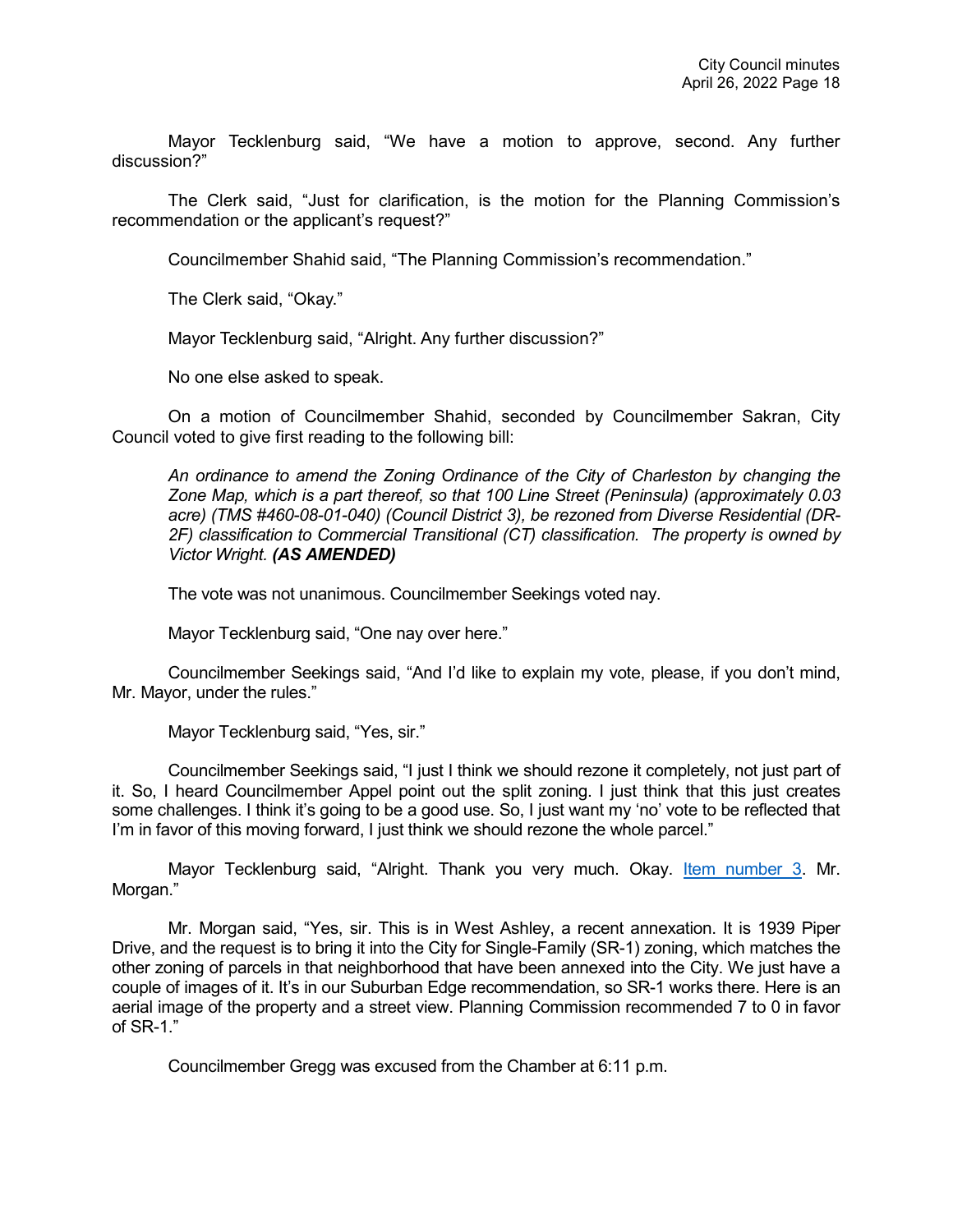Mayor Tecklenburg said, "Alright. Great. Would anyone like to be heard on this item? Yes,

1. Anthony G. Bryant said the 2020 Census hadn't been finished yet, and 2030 was coming up. He said they needed to know how those annexations impacted the community since the City was race neutral, so individuals had to defend their own on the issue of race. He said the Council was race neutral, so people had to be about their business and race conscious politics.

Mayor Tecklenburg said, "Thank you, sir. Would anyone else like to be heard on this matter?"

No one else asked to speak.

sir."

Mayor Tecklenburg said, "If not, it comes to Council."

Councilmember Brady said, "Move for approval."

Councilmember Shealy said, "Second."

Mayor Tecklenburg said, "We have a motion to approve. Any discussion?"

No one asked to speak.

On a motion of Councilmember Brady, seconded by Councilmember Shealy, City Council voted to give first reading to the following bill:

*An ordinance to amend the Zoning Ordinance of the City of Charleston by changing the Zone Map, which is a part thereof, so that 1939 Piper Drive (West Ashley) (approximately 0.28 acre) (TMS #350-09-00-067) (Council District 5), annexed into the City of Charleston March 8, 2022 (#2022-041), be zoned Single-Family Residential (SR-1) classification. The property is owned by Susan Vigen.* 

The vote was not unanimous. Councilmember Gregg was not present for the vote.

Mayor Tecklenburg said, "Next up is approval of City Council minutes from April  $12<sup>th</sup>$ ."

Councilmember Shealy said, "Move for approval."

Councilmember Sakran said, "Second."

Mayor Tecklenburg said, "We have a motion to approve. Any additions or corrections?"

No one asked to speak.

On a motion of Councilmember Shealy, seconded by Councilmember Sakran, City Council voted to approve the minutes of the April 12, 2022 City Council meeting.

The vote was not unanimous. Councilmember Gregg was not present for the vote.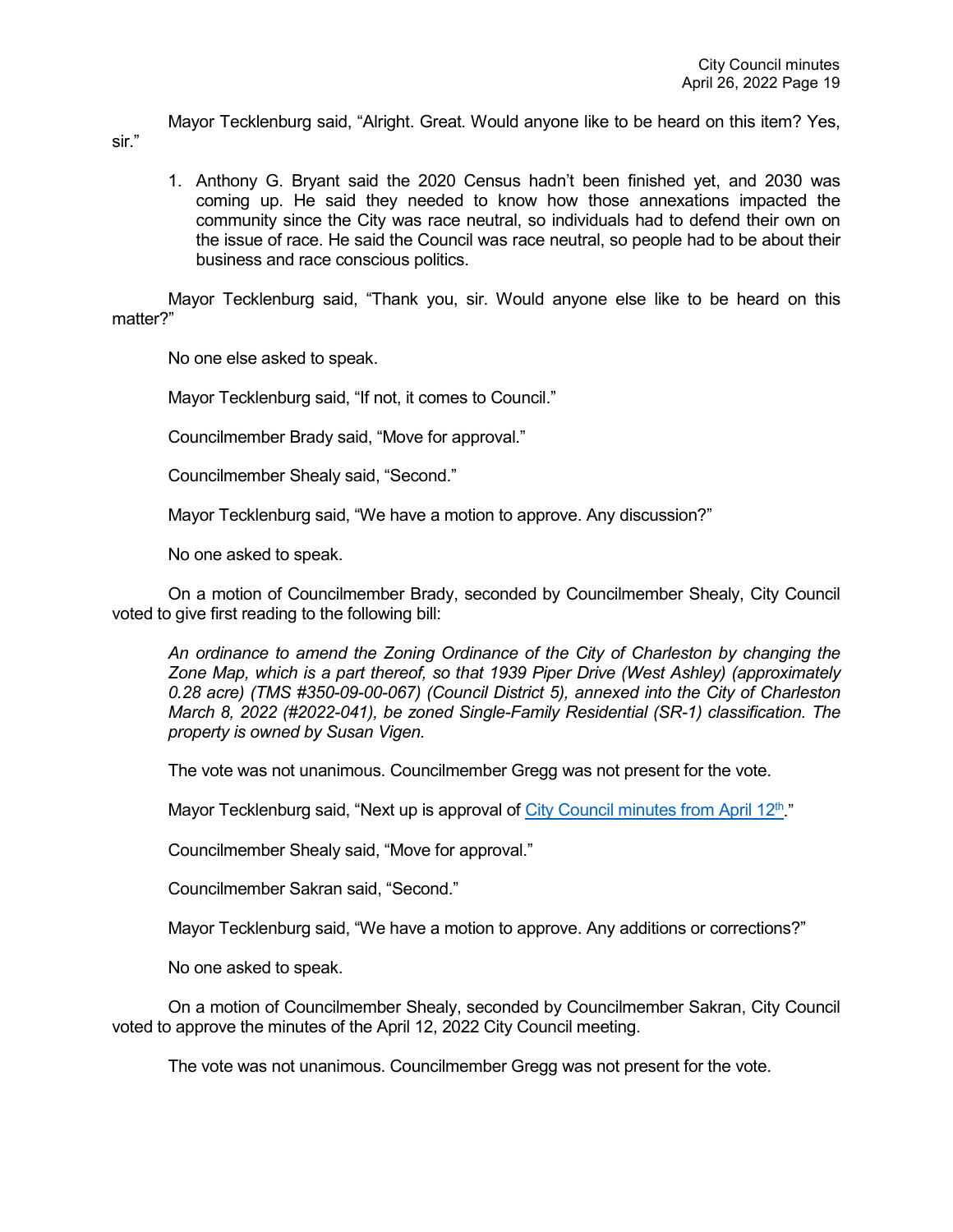Mayor Tecklenburg said, "Next up is our [Citizens Participation Period,](https://youtu.be/iZmTRv8HbBI?t=3980) which will be led by Madam Clerk."

The Clerk said, "We have 19 people signed up to speak."

Mayor Tecklenburg said, "Ninety seconds."

Councilmember Gregg returned to the Chamber at 6:14 p.m.

The Clerk said, "Alright. It's a minute-and-a-half. First speaker is Anthony Bryant."

1. Anthony Bryant said he wasn't happy to be there. He was the person who did the public comment on Chief Magistrate Mary Gordon Baker's human trafficking case where the Homeland Security Director avoided arresting somebody and didn't get a Federal warrant. He was there. He bore witness to what happened with it and the FBI looking into Black people like they were animals. He said in 1925 Marcus Garvey was arrested on trumped-up charges by J. Edgar Hoover. He said Black folks had been selling Black folks out for years. He said he knew the City sold him out. All of his documents supported his position. He said the Biden/Harris administration was selling Black folks out as they put the FBI and Homeland Security in those neighborhoods to literally destroy young Black people and men with his voice and his speech. That was what he stood for, and he wasn't moving from it.

Mayor Tecklenburg said, "Thank you, sir."

Councilmember Mitchell was excused from the Chamber at 6:15 p.m.

The Clerk said, "Mohammed Idris."

2. Mohammed Idris said the City moved him out of his neighborhood and said the land was contaminated, put condominiums on the land, and then took his place and his people who had been together for years and scattered them about because the City said the land was contaminated. Then the City put a multi-million dollar museum on contaminated land and said they did him a favor. He said that was a shame before God.

Mayor Tecklenburg said, "Thank you, sir."

The Clerk said, "Patterson Smith."

3. Patterson Smith said he was a citizen of the City and represented Second Presbyterian Church in a couple of capacities. He was there as treasurer, an elder member of the Session, which was the ruling body of the church, and specifically there as the Vice-President of the corporation. He said there was an overgrown City park in front of the church.

Mayor Tecklenburg said, "Only 90 seconds."

Mr. Smith said, "Oh, I'm sorry. Alright."

Mayor Tecklenburg said, "Yes."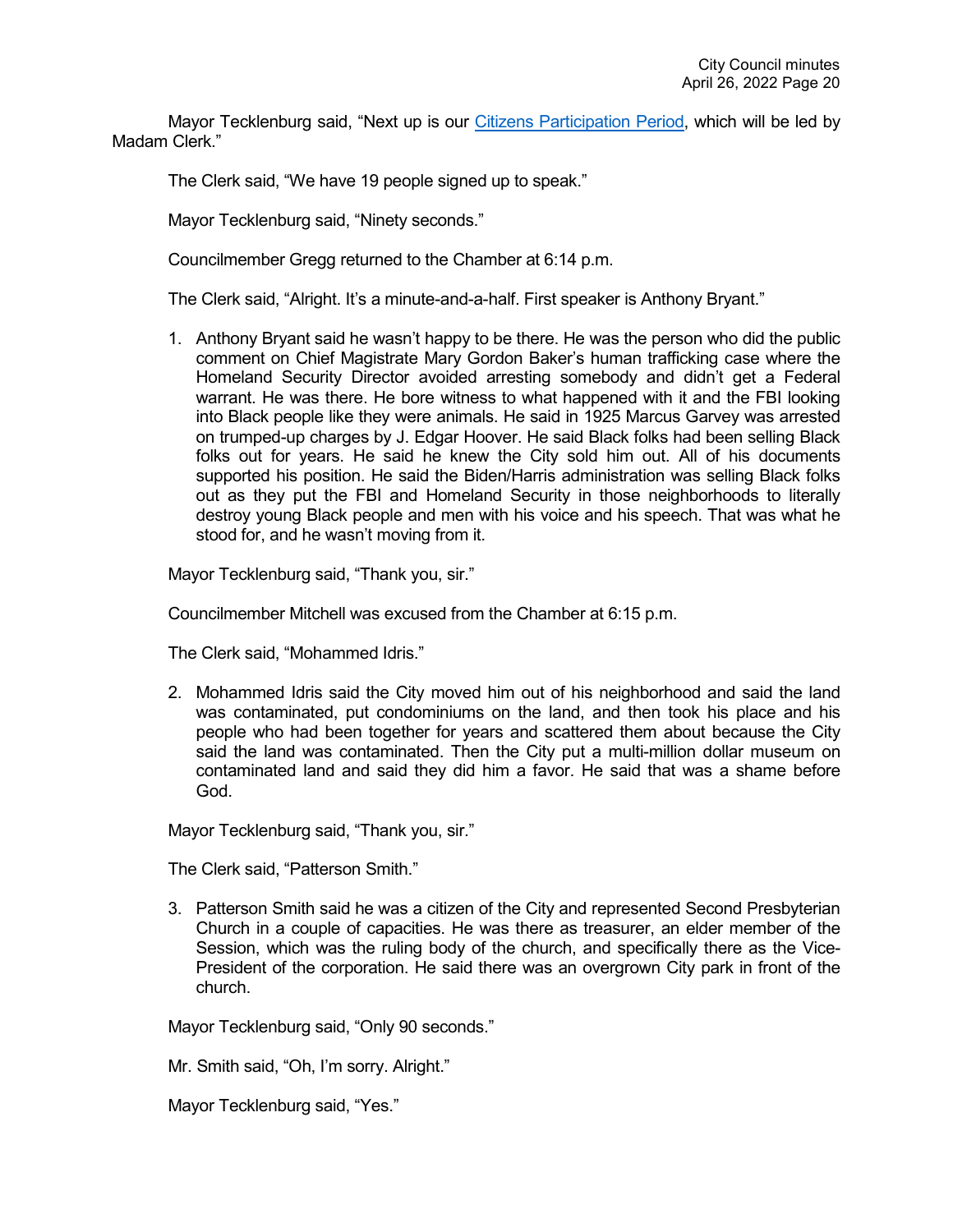Mr. Smith said, "I'll start over. Can we start the clock over?"

There was laughter in the Chamber.

Mr. Smith said the church was completed in 1811 and was as historic as any church, any structure, in the community could be. There was an adjacent wall that ran down Charlotte Street that held the earth of the graveyard in place, and that wall had failed for many years. The church did not excavate the soil out of Charlotte Street, which necessitated the wall.

The Clerk said, "Time."

Mr. Smith continued that the soil was excavated for some sort of project that was not a church project, so the wall had continued to fail for many years. He understood that there was some potential agreement between the City and the adjacent property owner, and it may help to find the funds necessary to repair the wall.

The Clerk said, "Time."

Mayor Tecklenburg said, "Time, but in one sentence just make your request."

Mr. Smith said he just wanted Council to know that, as a concerned citizen, as a member of the Session, and particularly as a treasurer, knowing a church that could not afford to repair the wall, they were happy that the City was working on the agreement, and they hoped the agreement went through. They were happy they would see the City using their expertise and resources to resolve the public safety hazard.

Mayor Tecklenburg said, "Thank you, sir."

The Clerk said, "Kristie Rasheed."

4. Kristie Rasheed spoke on behalf of her team at the Dewberry. Next month marked her 20<sup>th</sup> year living in Charleston and working in the Lowcountry hospitality community. She was thankful for the opportunities the City had offered to her and her family. She valued the history and preservation that made Charleston such a special place. She was a member of the hotel opening team, present during the construction, and saw the vision come to reality. For over half of the Dewberry's existence, she had been the General Manager and responsible for the entire business, as well as the operations. One of her top priorities as a leader of the hotel was to protect the City and be a good neighbor. She made a commitment to be involved whether it was the College of Charleston, the Charleston CVB, multiple non-profits, and their neighborhood homeowners association. The Dewberry was the only business out of many that was active in their own neighborhood's community association and the only business who had attended the meetings over the last year. The community in which they resided had always been important to them and, over the years, the hotel had participated with multiple non-profits including MUSC, the Historic Charleston Foundation, the Charleston Museum, and neighborhood beach and beautification. She hoped the City could find comfort in the mindfulness of the hotel operation and trust it would continue.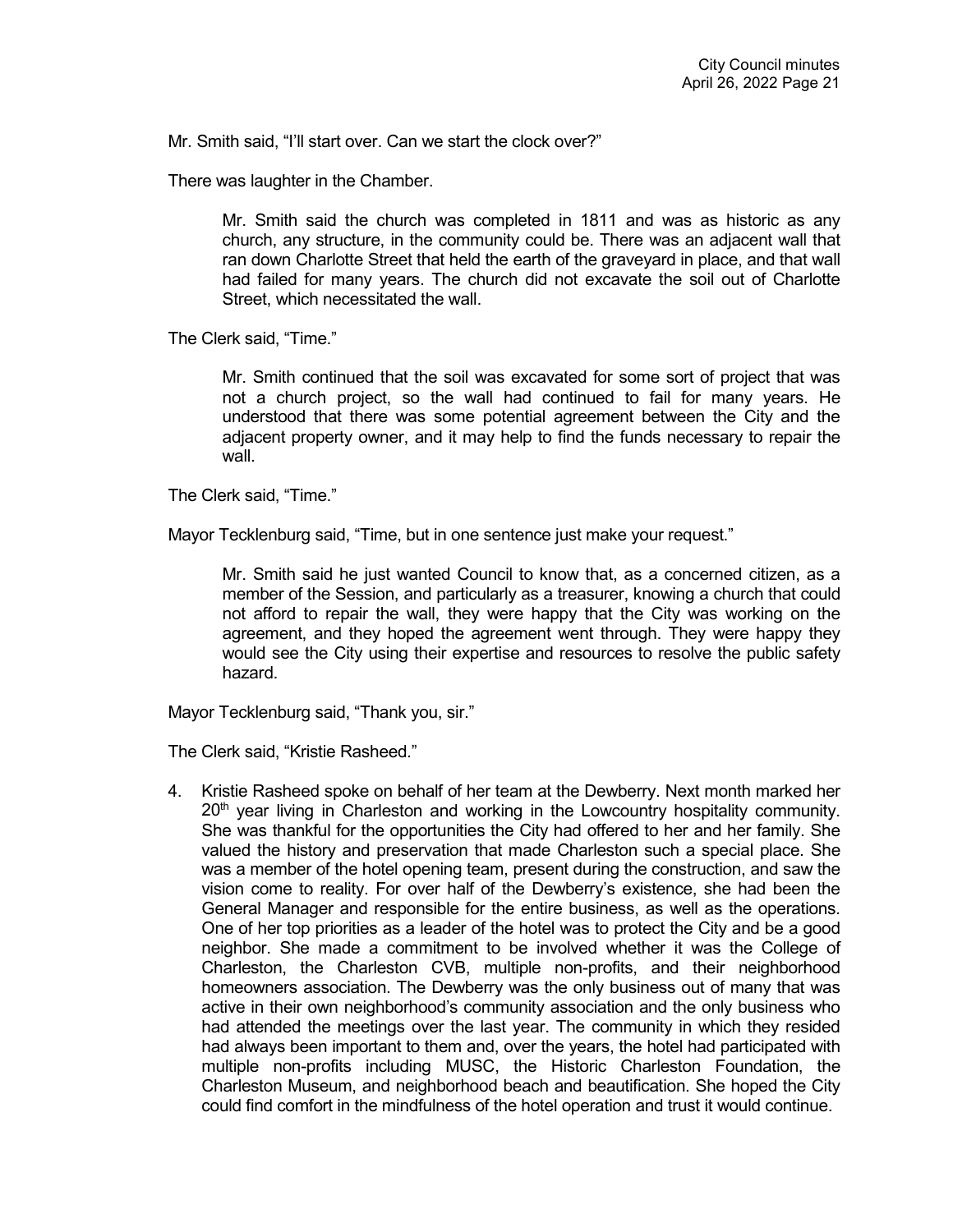The Clerk said, "Time."

Councilmember Mitchell returned to the Chamber at 6:19 p.m.

Mayor Tecklenburg said, "Thank you."

The Clerk said, "Alyssa Smith."

5. Alyssa Smith, Interim Executive Director at Charleston Wine and Food, said she wanted to address Council's heated discussion in the Ways and Means Committee, as well as the A-Tax Committee, in regards to the festival moving to North Charleston. The Culinary Village did relocate to North Charleston. She believed some of the Councilmembers had discussed some of the reasons why they were no longer welcome within Marion Square. Given the post-pandemic state and needing to make sure that the safety of their guests had the utmost priority, space was something they needed. She assured Council that Charleston Wine and Food was dedicated to the City. There was a conversation about them riding the coattails of Charleston's brand, and she wanted to reiterate that the founding of the non-profit was to serve Charleston's culinary brand. It was to promote, educate, and uplift the community, and she didn't think there could be a naysayer to say that the festival had a positive impact on the culinary brand of Charleston. She said they continued to bring national media attention to the City, the *Today Show*, *Good Morning, America*, and *The Washington Post* year after year and had reinvested millions of dollars in economic impact for the City. Over 88% of attendees for the 2022 festival said their sole reason for visiting Charleston was for the festival.

The Clerk said, "Time."

Mayor Tecklenburg said, "Thank you very much."

The Clerk said, "Caroline Frady."

6. Caroline Frady said to destroy the community of Gadsden Creek would confirm the now longstanding belief among the community that the City would continue to take and take from them. She said they could and must change the situation to care for Gadsden Creek, one of the oldest living systems on the Peninsula of Charleston, and restore a place profoundly sacred to the Gullah Geechee culture the Creek once sustained. To desecrate the Creek anymore was to deny that the people and history of that once thriving African American community even mattered. She was there to bear witness to what happened when they lose, subsequently lost, natural ecosystem services afforded by the salt marshes including flooding mitigation, the filtering of pollutants from stormwater runoff, providing protective nurseries for juvenile and commercially valuable fish and crustaceans, and the storing of carbons. She said that the laws since the '70s had been in place to protect those wetlands in South Carolina and appealed for the Coastal Tidelands and Wetlands Act to be enacted.

The Clerk said, "McKenna Stewart."

7. McKenna Stewart said in May of 2020 the Country watched the horrific murder of George Floyd and two months later Council voted to move forward with the filling of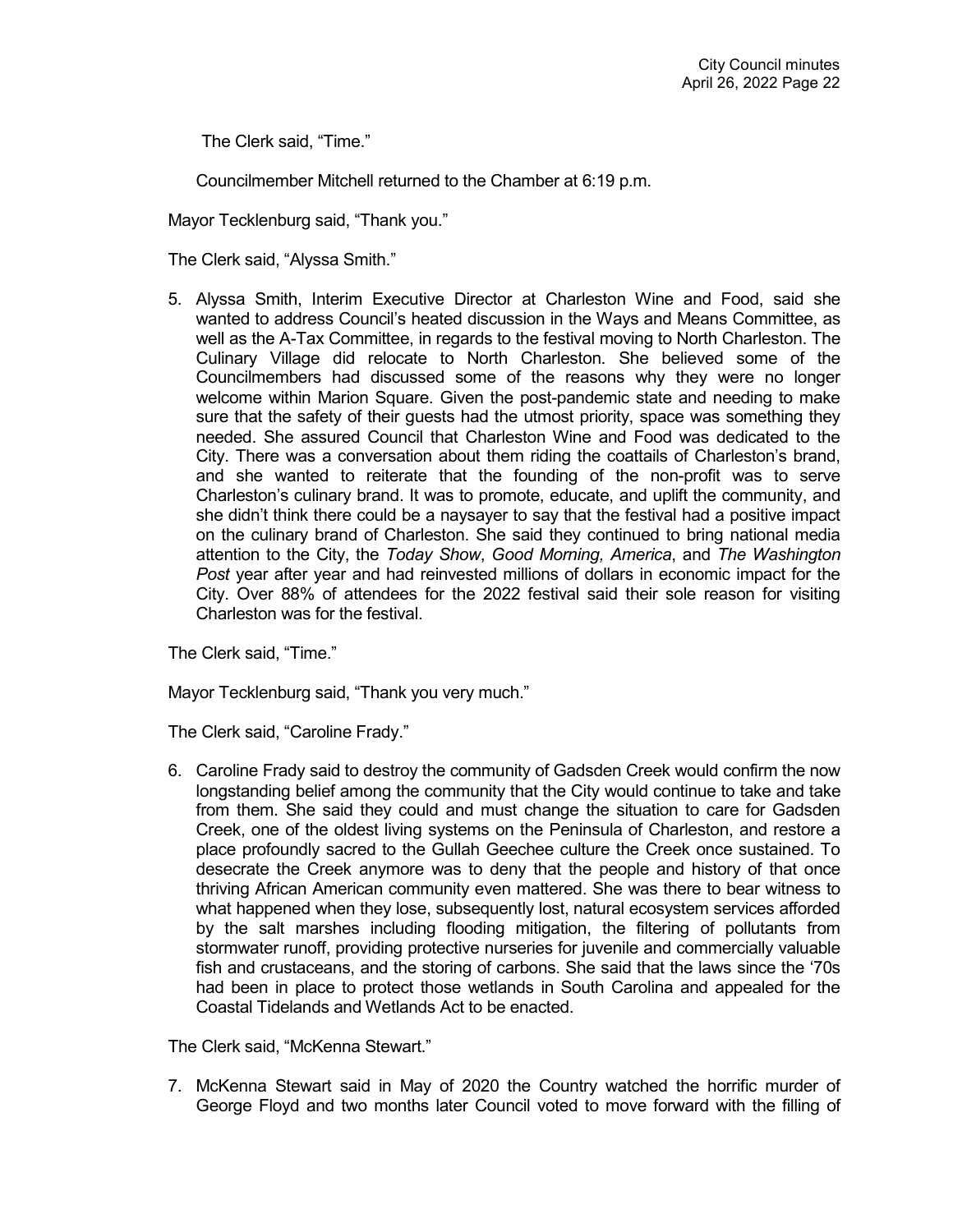Gadsden Creek. In the months that followed, the Country began to reckon with its past actions that had harmed Black and Brown communities. The City began its reckoning process with a decision that led to the adoption of the HARCC, which was a promising step towards healing. She said they couldn't help but hope that as the decision to fill Gadsden Creek, to continue to take from a community who had already lost so much at the hands of the City, came before Council a mere two years after George Floyd's murder that a different decision would be made. She said while they recognized that decision was currently in litigation, no matter what happened, the City owned the Creek and had control over what happened to it. She said just because a permit had been granted didn't mean it had to be used. With the City's many connections with WestEdge, they were confident that the existing relationships could be used in a positive way to prevent the filling of the Creek.

Mayor Tecklenburg said, "Thank you."

The Clerk said, "Myra Paulsen."

8. Myra Paulsen said she wanted to talk about Ansonborough Park and no smoking. She said Council passed an ordinance for no smoking in the park and put up yard signs that said no smoking, but one wound up in the elevator of the complex she lived in. She said Council had to understand that it was a Parks and Recreation soccer field with children out there playing soccer, not a dog park. It was a beautiful park, but there was no leash law. Council put the yard signs up, and they got thrown in the bushes or whatever. She requested that Council put up nice signs at every corner of the park giving the rules because the current signs were outdated. When the soccer children were out there and they had a game on Saturday, Parks and Recreation came and lined signs up. She said they couldn't have a dog on the field, and the dog had to be leashed. She said they had an incident where a lady and her dog were attacked by two larger dogs and traumatized, but they couldn't do anything about the person who had the dog because he didn't live in the neighborhood. She had confronted people and told them they had to have their dog on a leash.

The Clerk said, "Time."

Ms. Paulsen continued and said her dog was on a leash. She said Council could rephrase it to say a human being needed to be attached to that leash.

There was laughter in the Chamber.

Mayor Tecklenburg said, "Thank you, and may I say, 'Yes, ma'am.'"

The Clerk said, "Trenholm Walker."

9. Trenholm Walker said he was an attorney and asked Council to seriously consider the settlement proposal put forward by the Dewberry. He had been with the  $8<sup>th</sup>$  floor litigation every step of the way for five years. One of the things the last four years had shown was that the Dewberry's  $8<sup>th</sup>$  floor was not a noise problem to the neighborhood. He didn't think the goal of the City was to close down the  $8<sup>th</sup>$  floor, and he thought there were other common goals. He said they saw a good opportunity to work together to come up with a solution, particularly the one that Mr. Smith spoke to. If it was proving a point as a goal, the Court of Appeals opinion would still be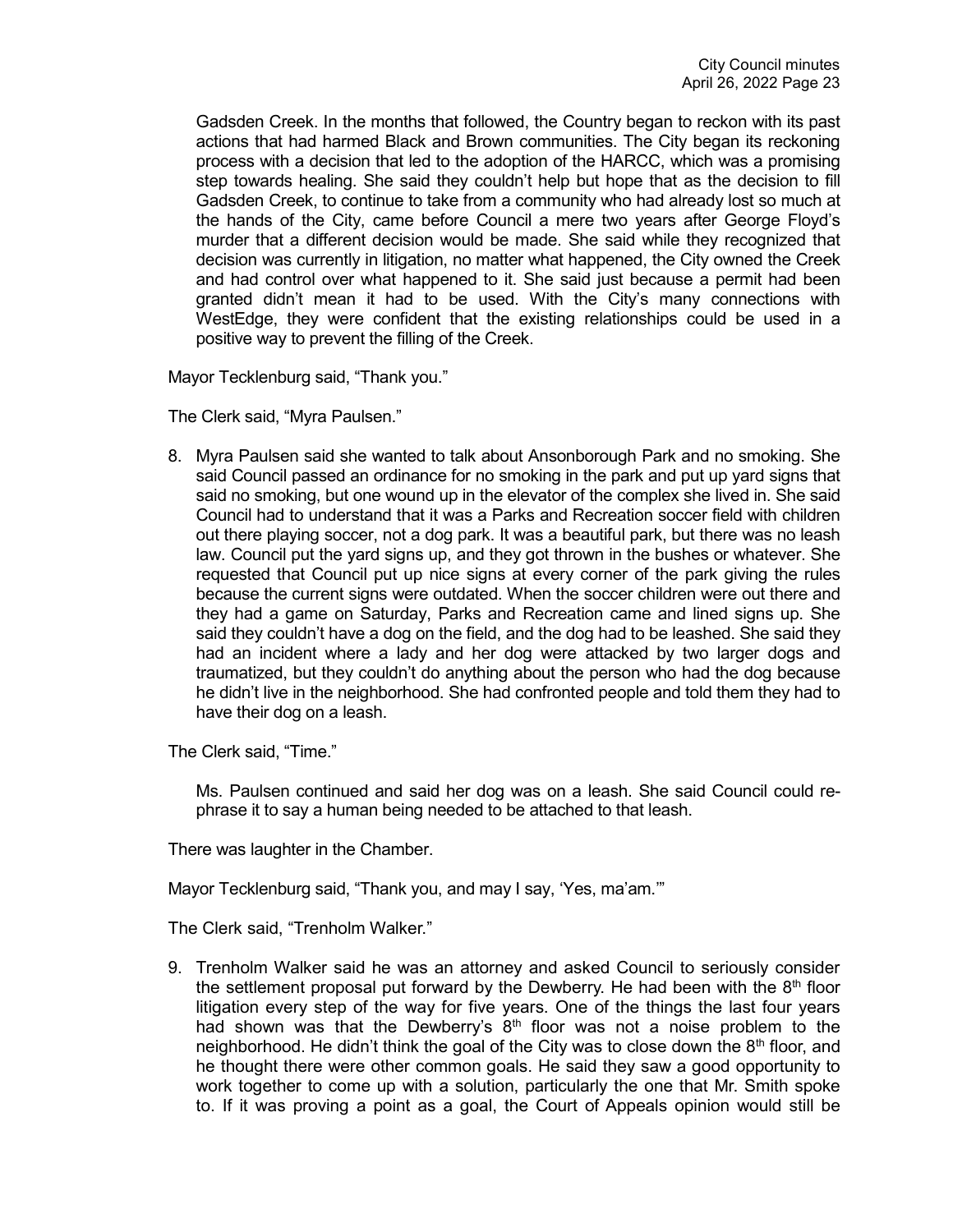controlling. He wanted to make clear that they would be working over the next several weeks with Mr. Smith at the church to work out the details of the repairs as to scope, the specifications, and the timeline so they would be tended to, and there would be some certainty. He also pointed out there was no hard agreement, but they hoped to get that when they worked out all of the details. He said by dealing with the church, it didn't mean that the church was responsible.

The Clerk said, "Time."

Mr. Walker continued that he understood there was a standoff, but they hoped to resolve it for the City and for the church.

Mayor Tecklenburg said, "Thank you, sir."

The Clerk said, "Cress Darwin."

Mayor Tecklenburg said, "Reverend."

10. Cress Darwin, Pastor of Second Presbyterian Church, said although he was the pastor of the church, he was there as an individual who was at the church all day long. He said there was a historical wall that was about to fail. With the discussions going on with the City and the Dewberry Hotel, it seemed as though there may be an opportunity for it to be fixed. For over ten years, the City and the church had been pointing fingers about who owned it and who didn't own it, and it was unproductive. He said they now had an opportunity, and he thought the issue before Council was not one of right and wrong, not one of precedence, not one of opinion, one of the safety of the people of Charleston. He said they had an opportunity to allow that stretch that led into so much of Charleston to be made safe. He asked Council to consider allowing that to happen.

Mayor Tecklenburg said, "Thank you, sir."

The Clerk said, "Audrey Lisbon."

11. Audrey Lisbon, President of the Westside Neighborhood Association, said she was also with Friends of Gadsden Creek. She remembered when the original plans for the WestEdge development were introduced at a meeting at Burke High School. There were pictures showing a beautiful green space of Gadsden Creek as a park with people reading a book or just enjoying the serenity of the Creek and its environment. She heard there was a second reading that passed on destroying Gadsden Creek. She asked when the first reading was held and voted, how the readings passed without the vote from Westside residents, and whose signature or who made the lone decision on behalf of the Westside Neighborhood Association without informing them. As the President of the Westside Neighborhood Association, why wasn't she informed or notified of an interview about Gadsden Creek conducted by journalist Brian Hicks featuring Arthur Lawrence and Councilmember Gregorie published April 6, 2022? She asked if neighborhood presidents were ignored in their position of leadership or if women presidents in neighborhood associations were ignored. She asked Mayor Tecklenburg when he was going to set his sights on beautifying green space and recognizing that Gadsden Creek could be used as an asset, as a teaching mechanism, for teachers to train their children to learn.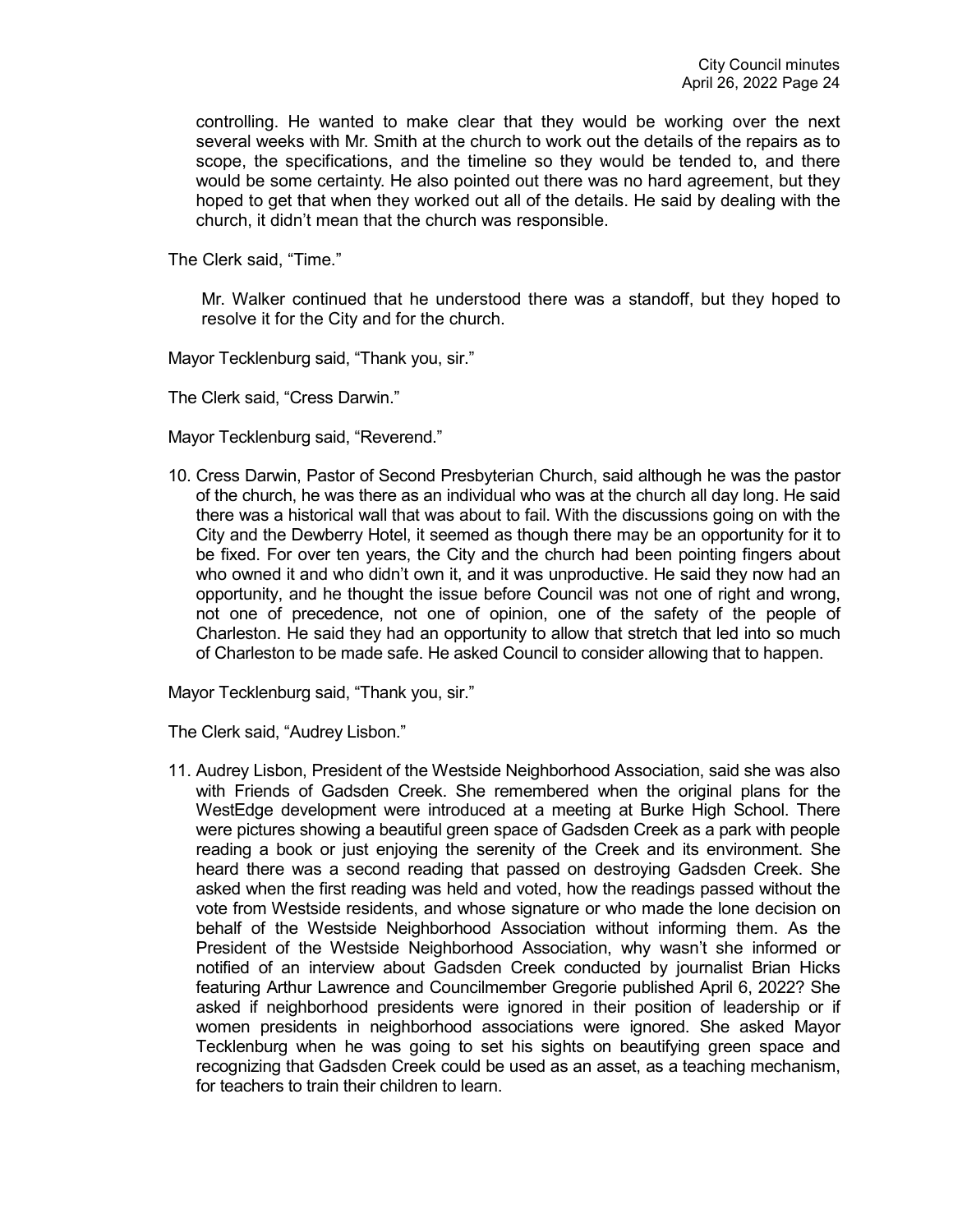The Clerk said, "Time."

Mayor Tecklenburg said, "Thank you, ma'am."

The Clerk said, "Arthur Lawrence."

11. Arthur Lawrence congratulated the Councilmember that said to wait on the Fraser Elementary School park. He took Council back to the '50s. Mitchell Park had a wire fence before they took it down and built a cement wall around it with black fencing around it. In the daytime, it was a dog park. He said to be careful when the City signed the agreement with the school district. He said that Gadsden Creek was a problem to the Westside. When it flooded, the people on Hagood Avenue that lived by the elementary school flooded out continued to bear with that tragedy. He said the City did a private environmental study, and it came back alluding to the problem that was in the Creek. When the City filled the Creek in, all of that contaminant went into the ground. When people walked through the water, they walked through all kinds of contaminant. The people that didn't want it built didn't have any money. They just had a voice, and they didn't care about the other citizens that lived on Gadsden Green.

The Clerk said, "Time."

Mr. Lawrence continued and said people just getting involved didn't understand the dynamics of the Creek and what happened there. If the people didn't have any money to solve the problem, then they should step out of the way and let the people who had the money solve the problem.

Mayor Tecklenburg said, "Thank you, sir."

The Clerk said, "Tony Daniell."

12. Tony Daniell said Councilmember Appel did everything he could to keep the traffic survey from being conducted in his area because, without a survey, they would already be done on Fairway. He said on Fairway there were 265 cars a day, on Burningtree Road there were 608, and on Frampton 861. He had two roads. The total traffic by his house was 1,469 cars per day. The traffic on Fairway was 265. He said 3 speeders came up in the survey for Fairway, and none of them went over 30 mph. He said 41 cars sped by his house every single day. He asked Mayor Tecklenburg if they were starting to get some big numbers because last time the Mayor said those weren't big numbers. He said he had 1,469 cars versus 265. He said 39,776 cars went by his house in a month, and that took out when the school wasn't in session. Fairway Drive had 7,950. He said 39,776 versus 7,950 because the roads were closed illegally.

The Clerk said, "Time."

Mayor Tecklenburg said, "Thank you, sir."

The Clerk said, "Dr. Koester."

13. Dr. Merrie Koester said she was a native Charlestonian and had been a science teacher for 30 years. She was a founding member of the Friends of Gadsden Creek. By training, she was a Science Literacy and Environmental Science Specialist with a focus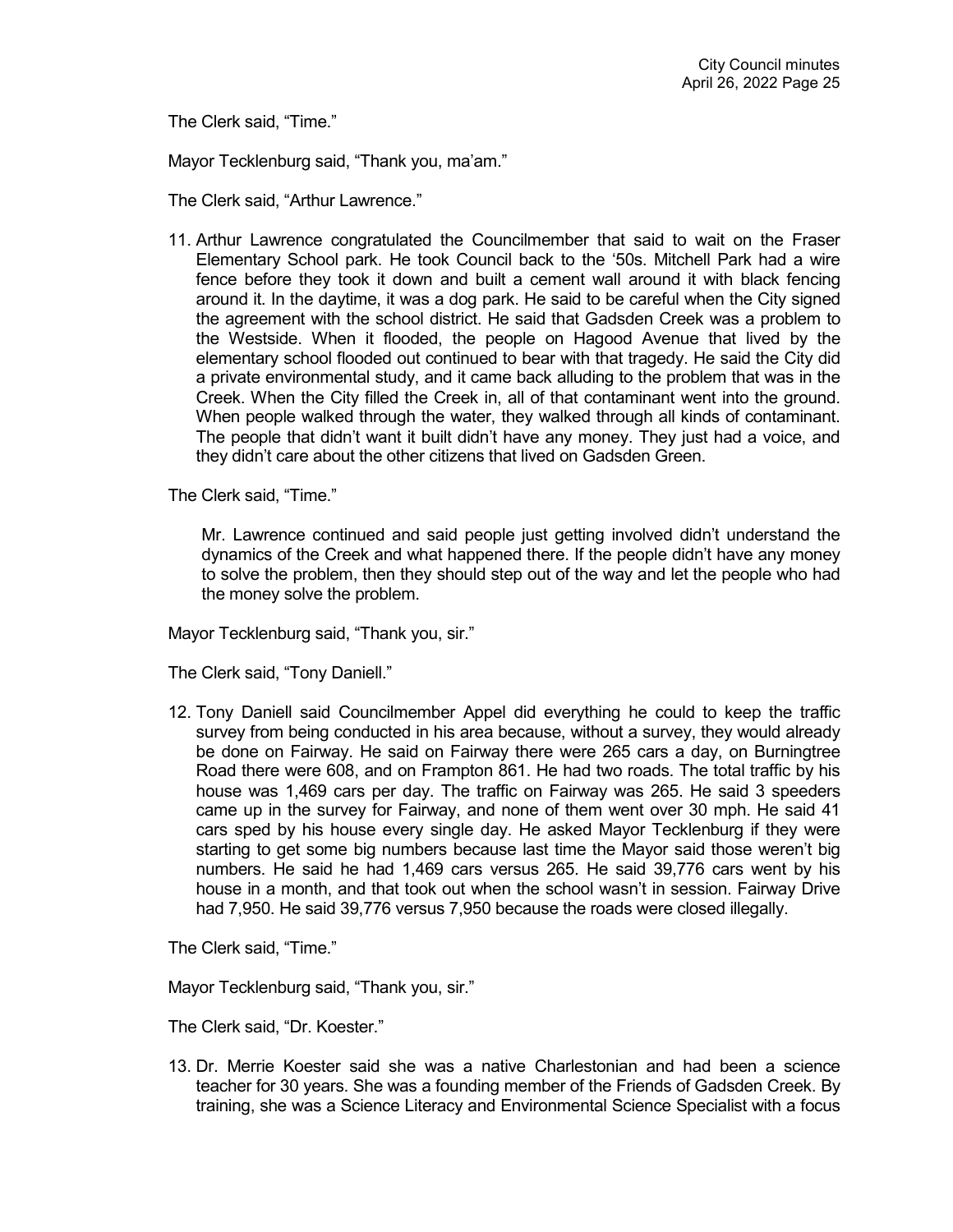on stormwater management, water quality issues, and community hazard risk mitigation. She spoke for the amazing children and youth attending the K-12 schools in the Gadsden Creek watershed. The youngest students in the community could tell them about the beautiful animals living in their salt marsh. They took field trips there and helped pick up the litter they found. Older students knew that Gadsden Creek was supposed to be protected from development by the Clean Water Act. They knew that fill-and-build development on Charleston's tidal wetlands had only ever led to worse flooding in their community and elsewhere. They could speak with authority as ecoliterate citizens. Studies by the American Public Health Association and others documented the many positive impacts of nature contact for the physical, mental, and social well-being of children and youth. There were specific studies on the impacts of spending time in wetlands on the management of anxiety and depression, yet the same research studies confirmed that low---."

The Clerk said, "Time."

Mayor Tecklenburg said, "Thank you."

The Clerk said, "Jerome Harris. If anyone is online, you can press \*6."

14. Jerome Harris said there were a number of important items on the agenda touching on areas of racial and economic justice. He urged Council to adopt the ordinances and resolutions concerning affordable and fair housing, as well as the Pinckney Hate Crime legislation. He noted that the adoption of ordinances and resolutions were only performative unless Council took action. He knew there were concerns that they would be asked to appoint the HARCC Commission even though the ordinance was approved two months ago. He said an additional concern was that critical positions, such as the Director of Procedural Justice in the Charleston Police Department, had been vacant for six months, and the City was losing the Director of the Office of Equity, Inclusion, and Reconciliation, which had now been renamed to the Manager of Human Affairs and Racial Conciliation. He pointed that out to Council because there appeared to be a trend of the City losing talented individuals who happened to be women. He wondered whether or not Council needed to examine that trend to see if it had something to do with resistance to change that was so necessary that Council had voted consistently to be committed to. He looked forward to hearing an update on the appointment of the Commission, and he wished Amber Johnson well and thanked her for her service.

The Clerk said, "Tatiana Balek. If you're on the line, you can press \*6."

15. Tatiana Balek, representing Charleston Jazz, thanked Council for the continued support of their organization and all they represented, including the Charleston Jazz Orchestra performances throughout the year and the four-day Charleston Jazz Festival, which concluded on Sunday and was enjoyed by several thousand people from all over the Country. Jazz played a very important role in the community and the history of Charleston, and they were grateful for Council's acknowledgement and support.

The Clerk said, "Reverend Brian Henderson."

16. Reverend Doctor Brian Henderson, Pastor of St. James Presbyterian Church, said water had always been a significant part of the stories of the Old Testament and the New Testament. In the story of Noah, God used water to cleanse the world. Moses'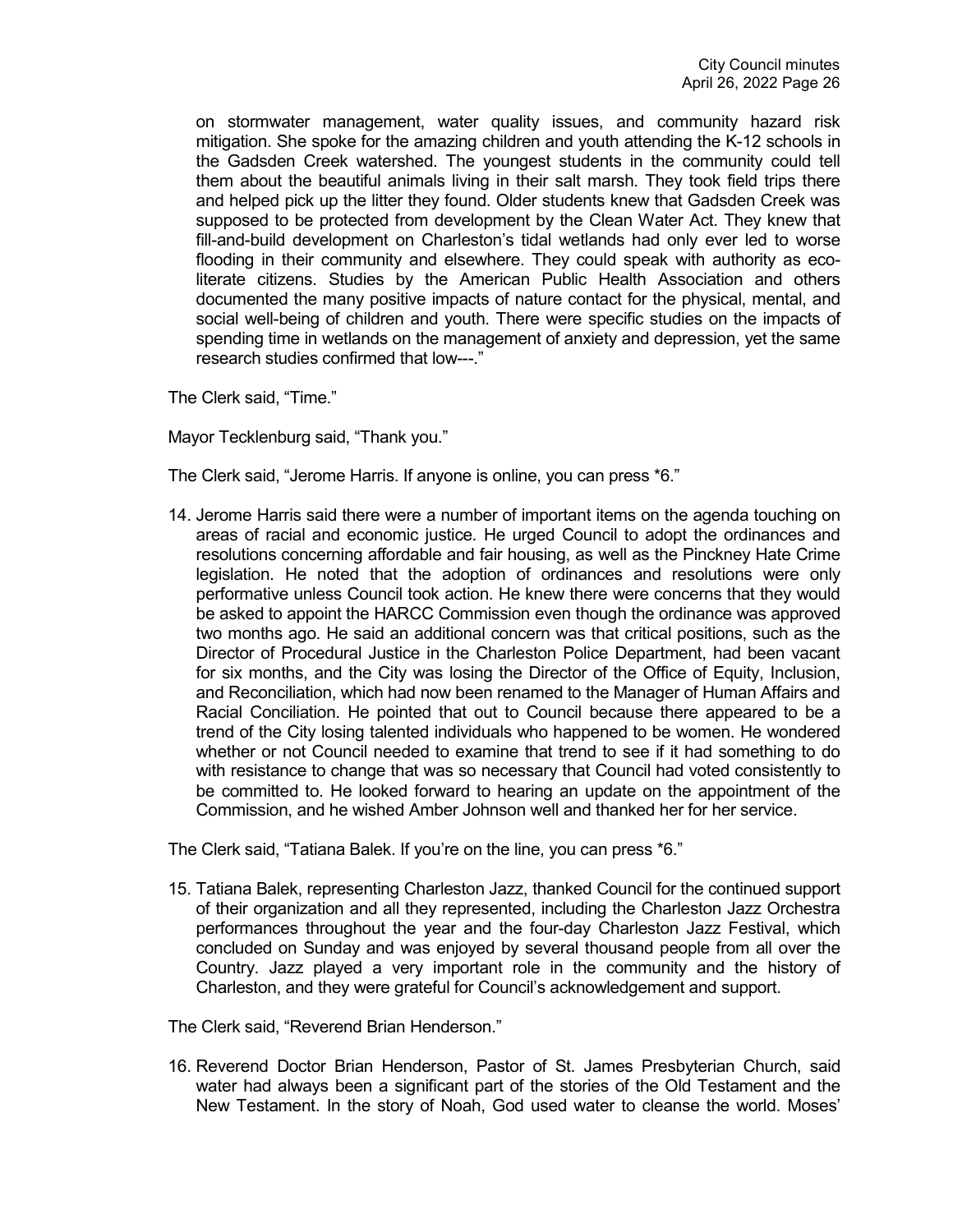mother, Jochebed, saved her son by fastening a basket and floating him down a river to be picked up and cared for. Later, Moses would lead the people of Israel across the Red Sea and save them from their Egyptian captors. In the New Testament, water also played a significant role as sick people would come to the waters in the pools as gathering places to find healing. Jesus was baptized in water, and even today people were baptized in water to bring them into communities of faith in the world today. In a sense, the waters of Gadsden Creek were no different from the great healing waters of the Christian and Hebrew scripture. In the same way that God used water in scripture, God also used the waters of Gadsden Creek as places for baptism, fellowship, sustenance and healing for many weary and worn soles in the City. He said let that continue and choose the past of reverence for the land and the waters of Gadsden Creek, but more importantly, choose to continue the tradition of being a place where people could find healing and sustenance. He said restore and reclaim the Creek.

The Clerk said, "Time."

Mayor Tecklenburg said, "Thank you."

The Clerk said, "Pam Brown."

No one asked to speak.

The Clerk said, "Margo Blaine."

No one asked to speak.

The Clerk said, "Those were all of the names that we had. Then, we did receive a few comments online. One person left six comments referencing South Carolina Code §57-9-20 and said the City allowed massive traffic to be directed illegally throughout a neighborhood. The average monthly traffic near his home was 44,070 cars, and the City was threatening the home of a 92-year old veteran. One person said infrastructure needed to be addressed because roads were full and needed to be maintained. They said that White Point Gardens and the Battery should be protected from racists and encouraged the City to promote equity. There was no affordable housing, and they also complained that the drainage system and education system were poor. One person was in support of the resolution from City Council urging the South Carolina Legislature to pass the Hate Crime Bill which she said was very close to passage at the end of the 2021 session. The City had passed a similar resolution before, and it was joined by the City's Commission on Women, Jewish Federation, NAACP, AFFA, YWCA, and many groups who were chagrinned that South Carolina was the last state to adopt such a law. She thanked Councilmember Waring and his colleagues for sending the resolution in a timely manner and said it wasn't too late for the State's legislators to make good on their promise. Those were all of the comments that we received."

Councilmember Sakran was excused from the Chamber at 6:43 p.m.

Mayor Tecklenburg said, "Great. Thank you, and thank you for all who attended and shared your comments with us. We appreciate you joining us tonight. So, next up is our Petitions and [Communications,](https://youtu.be/iZmTRv8HbBI?t=5812) and one communication not on here that maybe you've heard is one of our employees will be leaving us soon to take another job back in Florida where she went to law school, and that's Amber Johnson. I told Amber when she let me know I was happy for her in the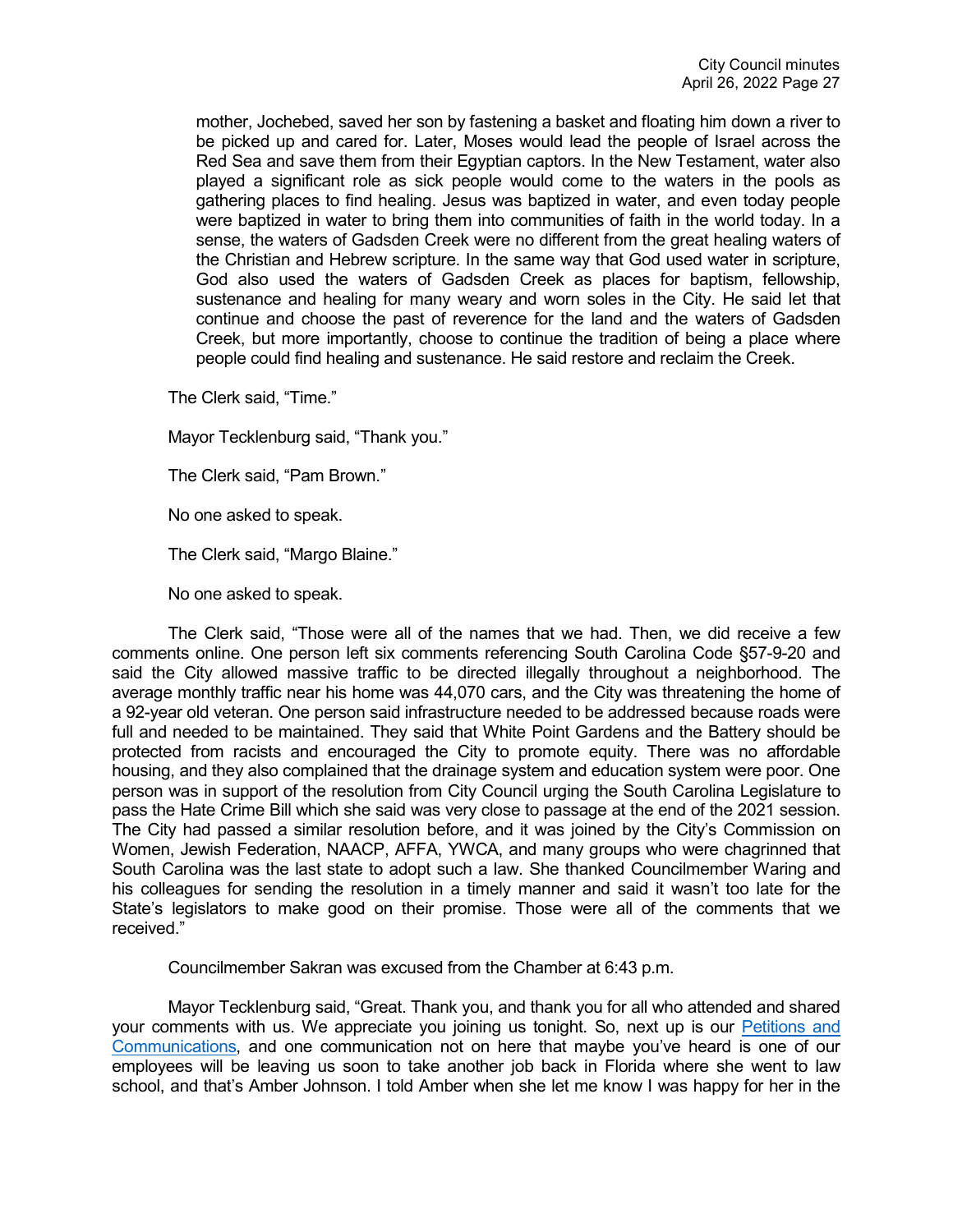sense that hopefully this is a good step for her career, but we were very sad to see her leave the City, and I just want to call briefly on Councilmember Gregorie to make a couple of remarks."

Councilmember Gregorie said, "Sure. Thank you, Mr. Mayor. I remember when Ms. Jordan and I interviewed this quiet, unassuming person to lead a charge that we both thought was bigger than all of us in the room. I think we were very fortunate to be able to have the Mayor to appoint Ms. Johnson to that position. Ms. Johnson will leave here with the knowledge and knowing that she's helped to put the infrastructure in place to move us forward for equity and inclusion. I think history will treat you well. I think your job that you have done in terms of connecting our City nationally, Statewide, and locally.

The sad part is the two Chairmen, myself and Councilmember Sakran, spent many, many, many hours with Amber Johnson and, as a result of that, we all got to know each other pretty well, and we were pretty open and sometimes in pretty heated discussions regarding equity and inclusion and where our City should go, but Amber was always that rock, that person who kept us focused on our purpose. For that, I will forever be thankful for being a part of what I think, historically, will make our City a better place. So, again, publicly, I just want to thank you, Amber, and you definitely will be missed, and I hope we can find someone with the same qualities and skills and expertise that you brought to the table. You've always been in the background. People don't see you up here like they see a lot of other people, but you were always in the vineyards working for the least of us and for our City. So, for that, Amber, you will be missed, and I will keep in contact with you, and Godspeed."

Councilmember Sakran returned to the Chamber at 6:45 p.m.

Mayor Tecklenburg said, "Thank you for your service, Amber. Appreciate it very much."

There was a standing ovation in the Chamber.

Mayor Tecklenburg said, "Councilmember Sakran, did you want to say a word?"

Councilmember Sakran said, "Just briefly. It's tough to come after Councilmember Gregorie with comments. I'm not as articulate and well poised, but I do want to say, Amber, the definition of public servant is you, and Councilmember Gregorie is absolutely right. You're not out front leading, you're really leading from behind, and I just want to say, from a personal standpoint, you've taught me a lot, and I've learned a lot as a Councilmember, as a man, as someone in this community that's trying to do good. Our conversations, as Councilmember Gregorie said, were often times real, and I was able to be vulnerable, and you were able to be vulnerable, and I really appreciate that. I know you're going to do great things. If you ever want to come back, we're here, but we appreciate everything you did for us and the City. So, thank you, Amber."

Mayor Tecklenburg said, "Alright. Thank you very much. So, next up is an [appointment to](https://youtu.be/iZmTRv8HbBI?t=6123)  [the History Commission.](https://youtu.be/iZmTRv8HbBI?t=6123)"

Councilmember Mitchell said, "So moved."

Councilmember Sakran said, "Second."

Mayor Tecklenburg said, "No, no, no."

There was laughter in the Chamber.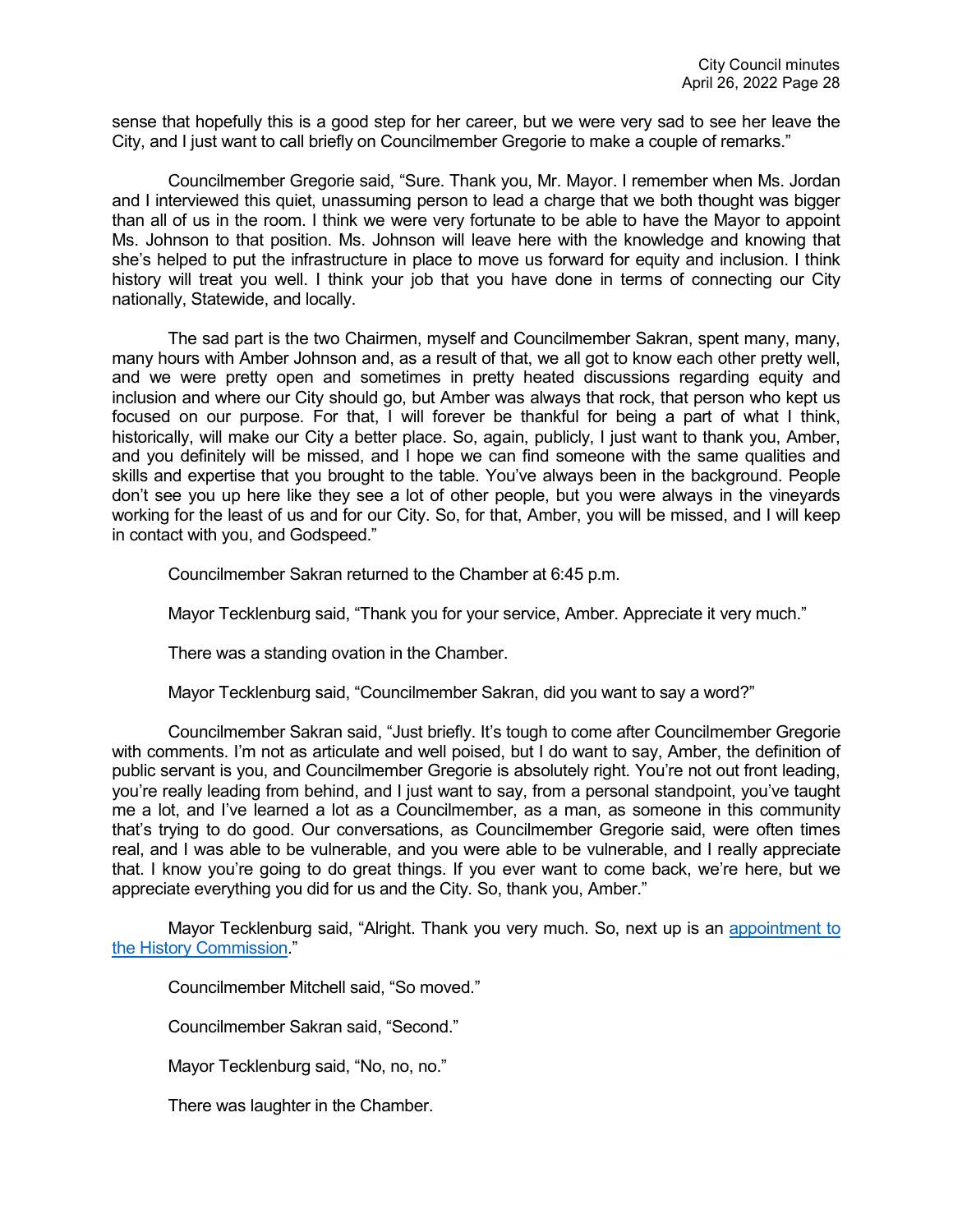Mayor Tecklenburg said, "As last call here---"

There was laughter in the Chamber.

Mayor Tecklenburg continued, "I appointed Councilmember Waring, and no one else volunteered for the Councilmember position on the History Commission. Anybody interested?"

Councilmember Shahid said, "I'm already on."

Mayor Tecklenburg said, "You're already on. I needed one more, and I didn't have any volunteers. Everybody was so busy, so I did volunteer myself, but going, going once."

Councilmember Parker said, "What---"

Mayor Tecklenburg said, "Councilmember Parker."

There was laughter in the Chamber.

Mayor Tecklenburg said, "I would like to nominate Councilmember Parker to the History Commission."

Councilmember Parker said, "No, no, no."

Councilmember Mitchell said, "Second."

Councilmember Parker said, "I'm just asking, what is the time commitment?"

Mayor Tecklenburg said, "I think it's only one meeting per month. I think the meetings normally last an hour to 90 minutes, and there is no homework, so it's not that big of a lift. Would you like to serve on the History Commission?"

Councilmember Parker said, "I will do it for you, Mr. Mayor."

There was applause in the Chamber.

Mayor Tecklenburg said, "Alright. I would like to nominate Councilmember Caroline Parker to the History Commission."

Councilmember Mitchell said, "I second it."

Councilmember Seekings said, "I might call the question quickly if I were you."

There was laughter in the Chamber.

Mayor Tecklenburg said, "Do we have a second?"

Councilmember Mitchell said, "Second."

Councilmember Brady said, "Just as a point of order, the presiding officer can't offer the motion, so we would need someone else."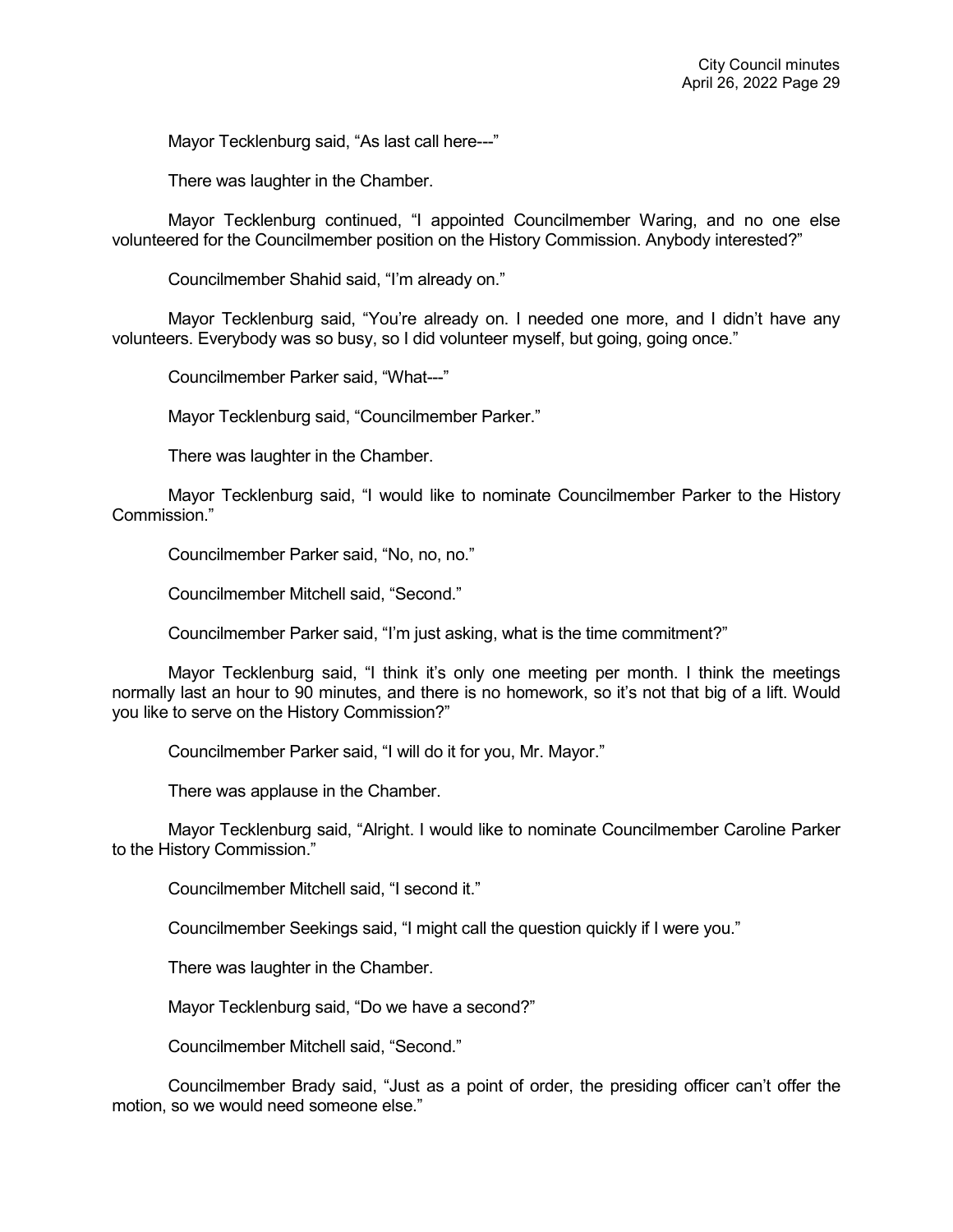Councilmember Mitchell said, "I move for approval."

Councilmember Sakran said, "Second."

Mayor Tecklenburg said, "Alright."

On a motion of Councilmember Mitchell, seconded by Councilmember Sakran, City Council voted unanimously to approve the appointment of Councilmember Caroline Parker to the History Commission.

Mayor Tecklenburg said, "You've got it. No, you will really enjoy it. I must say, in addition to helping people, I really enjoyed learning more of our City's history as Mayor. You learn a lot as a Councilmember and then as Mayor. We've got such a fascinating City. It's amazing. You will enjoy it a lot. Thank you for doing that. Alright. Next up is an [update on the Sumar Street Development.](https://youtu.be/iZmTRv8HbBI?t=6241) Eric Pohlman, our West Ashley Projects Manager, is leading with Jason Ward and Jonathan Oakman. They're with Landmark Enterprises and our partner and I see, I think, Dinos Liollio is here, a famous architect of West Ashley and Charleston. Is Andy with you tonight, as well?"

Dinos Liollio said, "He is."

Mayor Tecklenburg said, "Oh, there he is, Andy Clark also with Liollio. Eric, take it away."

Councilmembers Gregorie and Waring were excused from the Chamber at 6:51 p.m.

Eric Pohlman said, "Alright. Thank you, Council, for having us here tonight to provide this update. This is a project that has been ongoing since about 2017. We started when the City purchased the Piggly Wiggly site in the Sumar Street/Old Towne/Sam Rittenberg area. Prior to that, Piggly Wiggly had been closed for about another two years before that becoming a dilapidated structure. We decided to purchase it. In 2018, the building was demolished, and that's when our actual fun part of this project began. We held a community input meeting starting July of 2018 and, with this three-day event, we had a stop-in workshop where we actually had the community come in, and our urban design team, which, at that point, was led by Mr. Allen Davis. He sat down and anything that a community member came in and wanted to see on the site, he would draw it on there for them. We also had a robust survey where over the course of 31 days we had 927 people respond back to it with their ideas for that location. 733 of those were West Ashley residents, 65% of them lived within I-526, and just as a kind of benchmark for this, the online survey for the City Plan, which we just had, was just around 2,500 people. So, on this two-and-a-half acre site, we had almost half of that providing input to us.

Councilmember Shealy was excused from the Chamber at 6:52 p.m.

The things they wanted to see here are the transportation improvements that will be occurring. They also wanted to see greenspace and vegetation. They wanted to see us improve the intersection. Most of them wanted to see paths and parks, small scale retail, and restaurants, if possible, as well. Of the 708 open-ended responses that we received, what came out of it was they wanted parks and greenspace, they wanted some good, pure retail and commercial, something that was family friendly. They also wanted to see the traffic flow around there improved. They wanted the development of it to be more of mixed use or traditional neighborhood space, something that had greenspace within it that families could go to. They also wanted to see civic and cultural improvements in the area, specifically, one that came up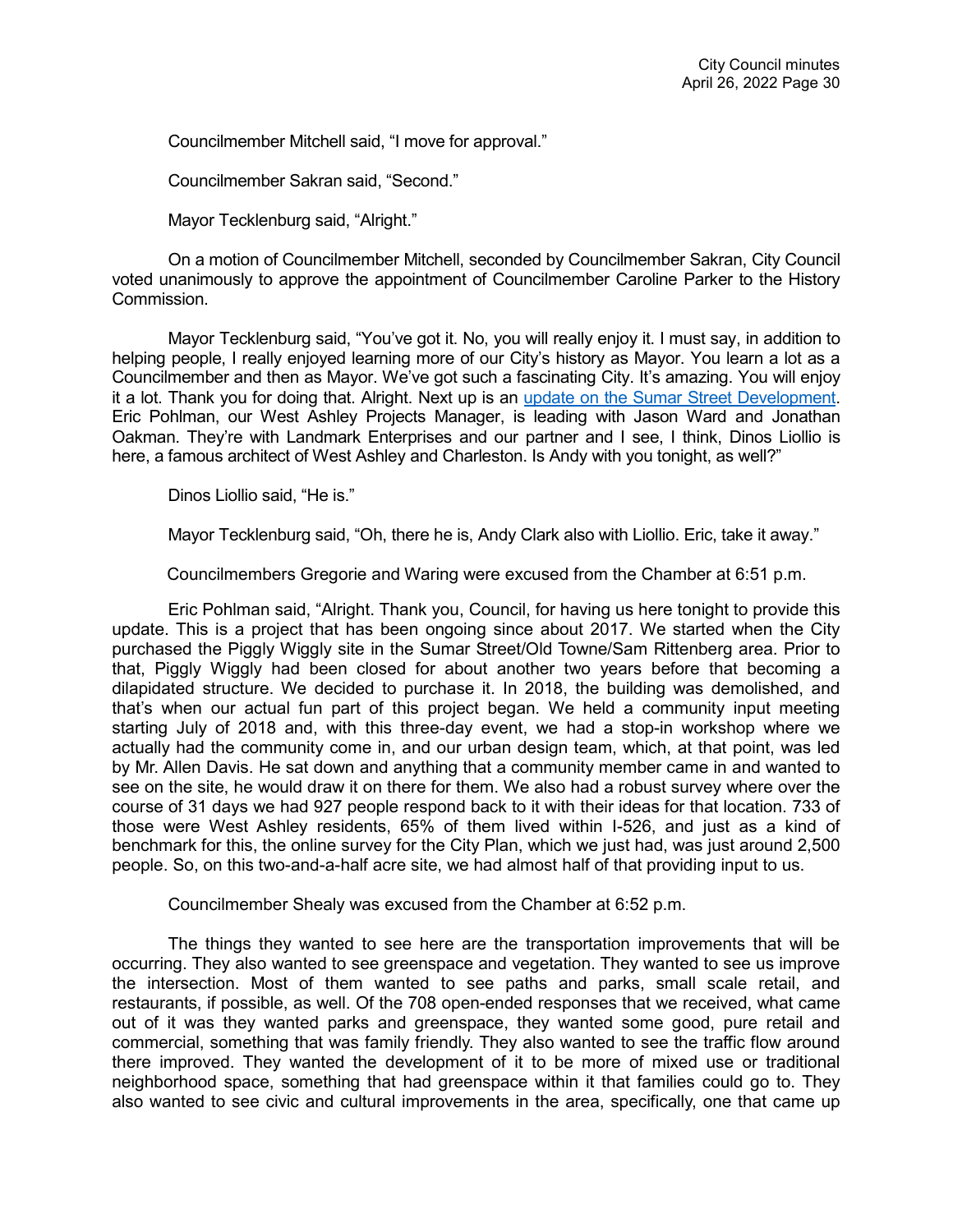quite a bit was a request for a wooden dance floor for dance events. There were a few people that said pure residential would be okay, but in general, what people wanted was it to be family safe, beautiful with parks, greenspace, something that could host events, as well as a lot of it was to fix the merge.

Councilmember Brady was excused from the Chamber at 6:53 p.m.

Out of this, we distilled the program that we went forward with. So, what we decided from all of the input was to have a passive park, small scale retail, restaurant commercial, and civic and cultural. With Allen Davis, we worked out some rough square footages that we felt could be supported on the site for this location. Shortly after we developed a program and had the workshop, the County announced that they were going to embark on a half-cent sales tax program to realign Sam Rittenberg and Old Towne. So, we had to put sort of our City side on pause because what we wanted to do is make sure that whatever program we came up with would fit within their different alternatives that they would have and to see what type of opportunities it would provide to expand it. So, over the course of the next about nine months to a year, we probably did six to seven different iterations where we showed how the program could continually fit inside the parcel. About November of 2019, it came out that the County decided to have a no-build option, and they were going to go back and instead focus on bicycle and pedestrian improvements in the area, along with some other traffic calming measures, so we came to you for an RFQ to be released out to the public.

Councilmembers Gregorie and Waring returned to the Chamber at 6:54 p.m.

So, this was the last time that full Council saw the project in this state and, at that time, we were considering that it would have two multi-story buildings and then a civic gateway building holding each of the corners around the area. After the RFQ came out, that's when Landmark and Liollio came in. They're the ones who have really pulled this project forward. They saw a lot of great investment opportunity in this location. They actually felt like we could do more than what our team had considered, so this increased the square footage by about 30,000 sf. is what they thought they could get on it, 30,000 more. So, we came out to having 20,000 for the civic function, 30,000 for office, and 10,000 for restaurant and retail. They came to the West Ashley Commission in May of 2020. They provided three general program ideas, program schemes, where the West Ashley Commission provided feedback. What was decided was that this was the most ideal scenario for how to arrange the program on the site.

Councilmember Shealy returned to the Chamber at 6:55 p.m.

Shortly after that one in August, the Old Towne District Transportation Improvements released their workup for the area where, instead of realigning Sam Rittenberg and Old Towne, they would leave the scissor intersection in place and focus instead on improving the intersection of Orange Grove, improving the intersection of Amberly, Sam Rittenberg, Donohue, and Old Towne, and Charles Towne and Sam Rittenberg while focusing, again, on pedestrian improvements. So, they are going through their construction document phase right now. They are anticipating it to cost roughly \$7 million to \$8 million to do the entire thing. They're looking to break it up into a phasing approach, and so this would tie right in with our development phase on our parcel. During the course of COVID, we did reassess the overall RFQ response. This was the original idea at the start of COVID, and what we ended up changing by the time we got to a Memorandum of Understanding was reducing it by 10,000 sf. overall and shifting some of that market and restaurant around to make the project more sustainable and more attainable for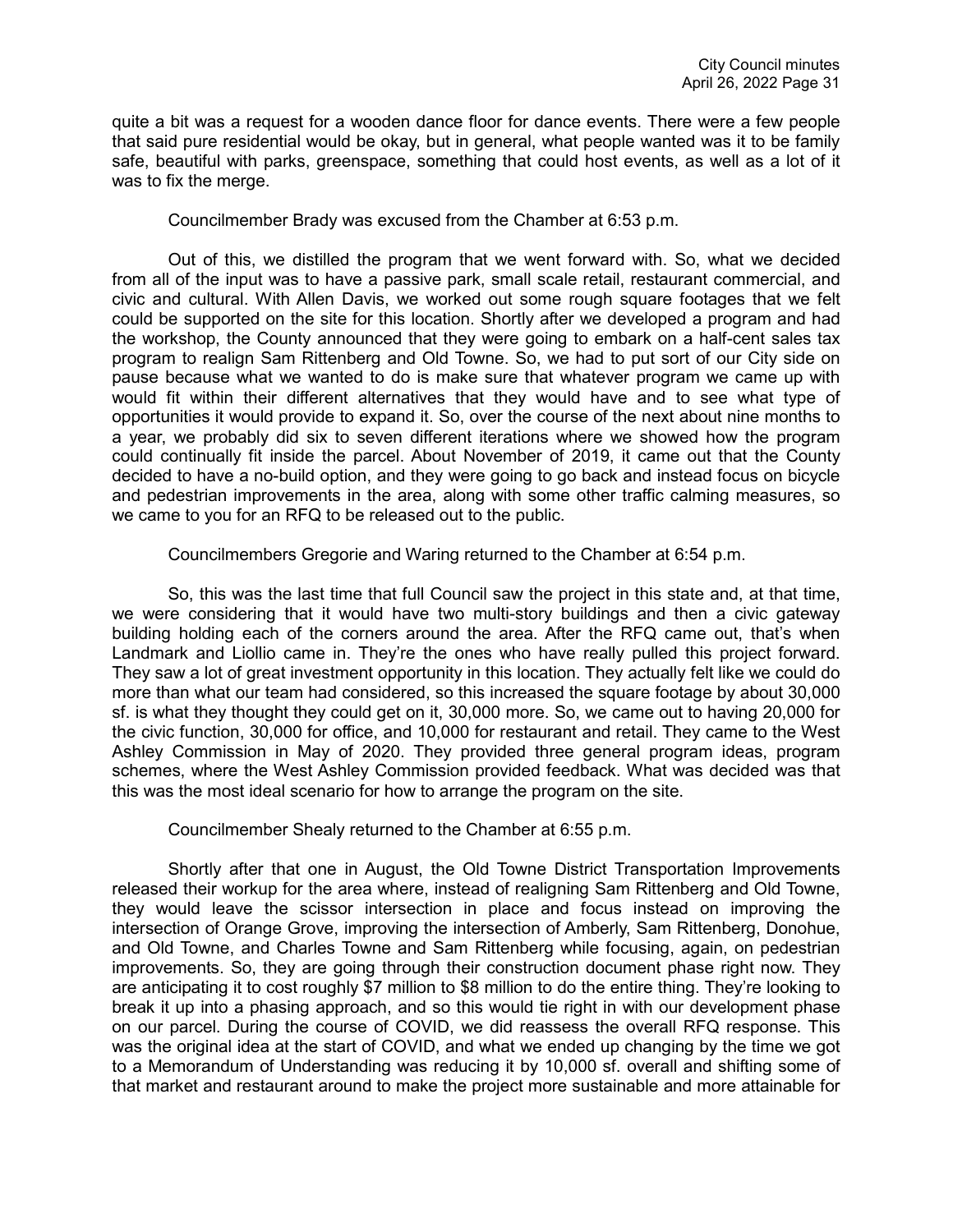our private sector development partners. The civic space and office space have remained the same square footages, and this is where I'm going to turn it over to Jason Ward."

Councilmember Brady returned to the Chamber at 6:56 p.m.

Jason Ward said, "Thank you, Mayor. Thank you, Councilmembers. Thank you, City. My name is Jason Ward. I'm the President of Landmark Enterprises. We are the selected developer on this fine project for the City. I'd like to just start by thanking everybody for the collaboration, thanking everybody for the opportunity. We've been working really hard on this project, even though it's been a long time coming. I promise you this project is a fantastic opportunity for the residents of West Ashley. We're not taking this lightly, and we feel like this is a community amenity is how we're looking at this as a gathering place. It's something for everyone. We've listened to the community, we've taken a lot of steps forward to incorporate their ideas and their requests in this project. One of the things that, when we step back and look at this, this is a site that we feel like should be something that folks in West Ashley can work and play, and that's where we came to is just to gather, create a place and an environment that pulls people together in a way that there isn't much of in the City right now. So, our thoughts are that this is just that platform. So, what we've put together is a platform to create that environment where people can have a neighborhood, office space, retail, family friendly restaurants, and local restaurants, barbeque, brick oven pizza, tex mex, you name it, and then have community engagement and community events, live music, art shows, farmers' market, chili cook-offs, you have it, we'll have it. So, if you want it, we can do it. So, bring the community together, and that's really what we're excited about with this opportunity and pulling this project together with the City and for the City. With that, we have a brilliant team of folks working on this project. The Vice-President of Development is with us, Jonathan Oakman. He is working on this project day and night, and weekends, seven days a week, and our brilliant architecture team, which is Dinos Liollio, Andy Clark, and Tom Wells. With that, I'm going to turn it over to them because they have some really, really, I think, interesting, powerful slides to show you about our progress and our project. So, with that, I'll introduce Dinos."

Dinos Liollio said, "Good evening, Mr. Mayor, members of City Council. Thank you, again, so much for letting us be here. Numerous community meetings have been held, as Eric had shared. Four main items came out of those discussions. The need and desire for a civic lawn, rooftop access, as well as outdoor dining, and pedestrian friendly. I'm going to skip through a lot of these slides to get to the heart of the issue, but let me start with the site plan. A triangular site, it pretty much reveals itself in the manner in which the buildings might begin to assemble. The civic assembly area, buildings 1 and 2, predominantly toward the front on the apex of the site itself. Item 6 is the civic lawn, which is central, and, as you can see, the buildings begin to form an acoustical barrier so the noise from Old Towne and Sam Rittenberg are muffled to a great extent. Restaurants and retail surround the civic lawn with offices nailing down the southern portion. There are sunken gardens, actually, within the context off Sam Rittenberg. We have incorporated public transportation as a stop, as well. To help facilitate the parking needs, we have a subterranean parking area in order to get our 240 spaces by zoning. The subterranean does two things for us. Number one, it allows us to accomplish the number of parking spaces we need and, most importantly, two, it allows us to address the Dutch Dialogue criteria that we've been discussing throughout the City with regards to the ability, even at this high point of land, to collect water in a high water rain event and appropriately disseminate it, as time allows in an appropriate manner, without flooding the areas around. So, consequently, as you can see, office buildings 2 and 5 bookmark the interior two- and one-story structures themselves and you get a sense, particularly of a pedestrian area, that is for the outdoor seating that occurs between buildings 3, and there is a north/south access that runs through 6.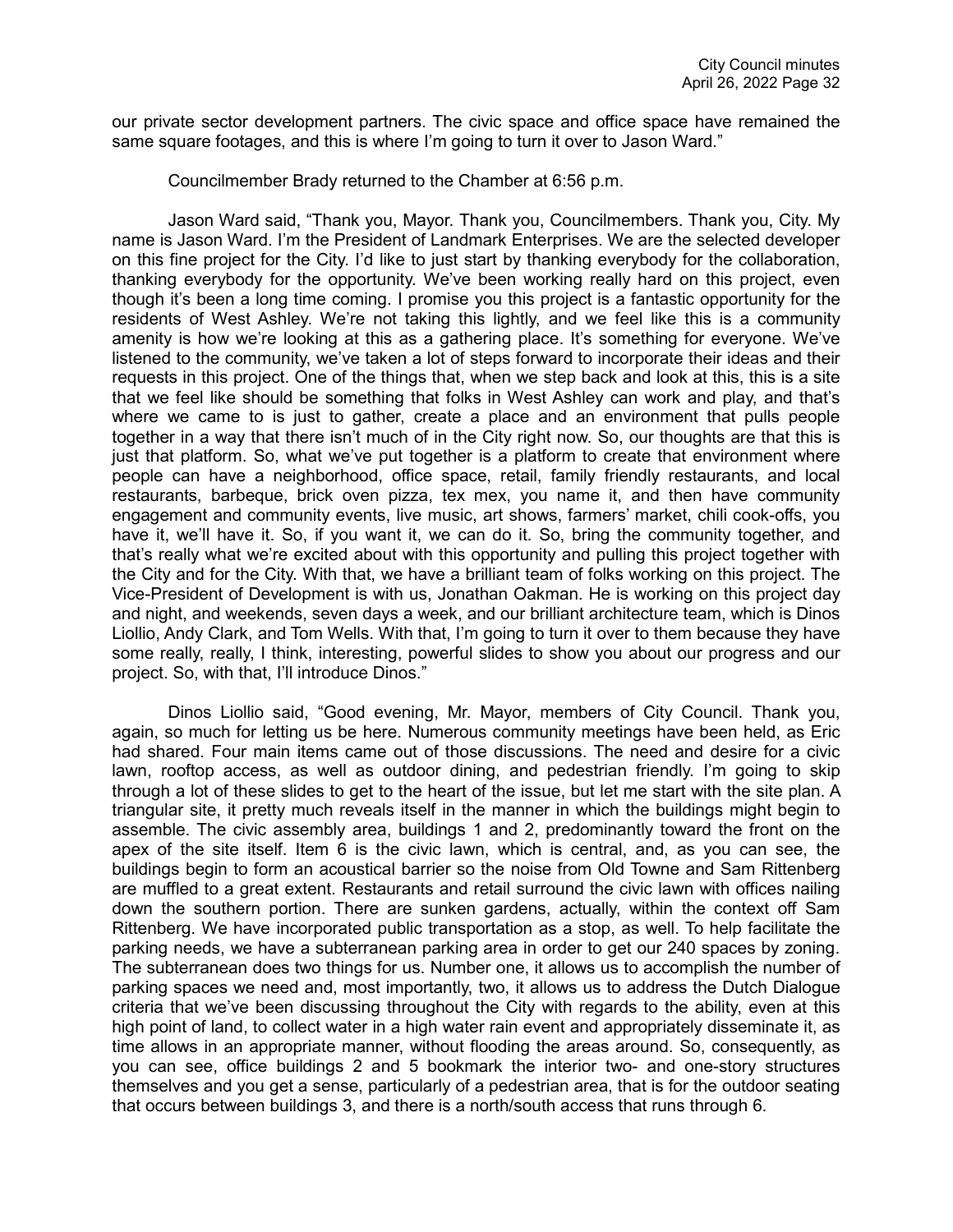The whole idea is transparency in all of the buildings, and the studies that we did as it relates to the ongoing evolution of the design, and then we finally got into some of the dialogue as it relates to how these buildings may begin to relate themselves as you come into the West Ashley area as a welcoming to the City and to the historic area of Charleston. With the office building, we've even torn away portions of the main entry here so that we reflect the significance of this elevation. We're studying other elements, as well. You can see the above grade storage stormwater storage tank here that we're dealing with on both sides, north and south, of the building and the elevations, simple masonry, simple steel, the sense of the area here very European, Greek, Italian, Lebanese, as well."

There was laughter in the Chamber.

Mr. Liollio continued, "In terms of its ambiance and the manner in which it begins to respond to the items that we learned through the community meetings and, again, the aspect of what the assembly area might look like, the three-story office building to the north, and then the civic lawn, and the manner in which it relates to the rooftop dining as well as the second floor areas. There are multiple levels here that give you the opportunity for multiple perspectives as you sit within here. So, thank you."

Mayor Tecklenburg said, "Any questions at all for the development team?"

Councilmember Shahid said, "Not a question, Mayor, but I'd like to just make a few comments."

Mayor Tecklenburg recognized Councilmember Shahid.

Councilmember Shahid said, "Thank you. Of course, this is the project that's right in the heart of District 9, and something that the Mayor and I have been working on since 2016. We first met with the County Development Transportation Team to address some of the concerns dealing with this intersection. And, as Eric mentioned earlier, and I don't want this to be lost on us, we went through about a year, a year and a half, of trying to come up with solutions to the transportation issues of what has been marked as a suicide merge. And, for your information, this intersection of Highway 7 and 171 is one of the highest traveled intersections in the County, and I can't remember the exact number that was given to us, but it is amazingly well-traveled because of Cosgrove Avenue coming off the Interstate.

So, we went through a variety of ways to address a suicide merge. The Sandhurst neighborhood did not like option number one, and we went to option number two, and the Northbridge neighborhood did not like that option. So, we are now looking at this process that Eric had mentioned to us very briefly, which is going to calm the traffic down, add connectivity to these major intersections of Sumar Street, Amberly, Dickinson, and Donahue, and provide what the community had been asking for, which is connectivity to this area. It is a first step in addressing what we will see as the gateway to South Carolina—the birthplace of South Carolina, the gateway to the birthplace of Charleston.

The project that Dinos and Jason and Jonathan went through very quickly will provide us with an opportunity for the very first time, for the very first time in the history of West Ashley, a civic center that is not a tennis court, a playground, or a fire station. The City of Charleston, which is the birthplace of this community, is going to put its flag there, and that's an important statement to the City's commitment to what we value of West Ashley. And that's why it's so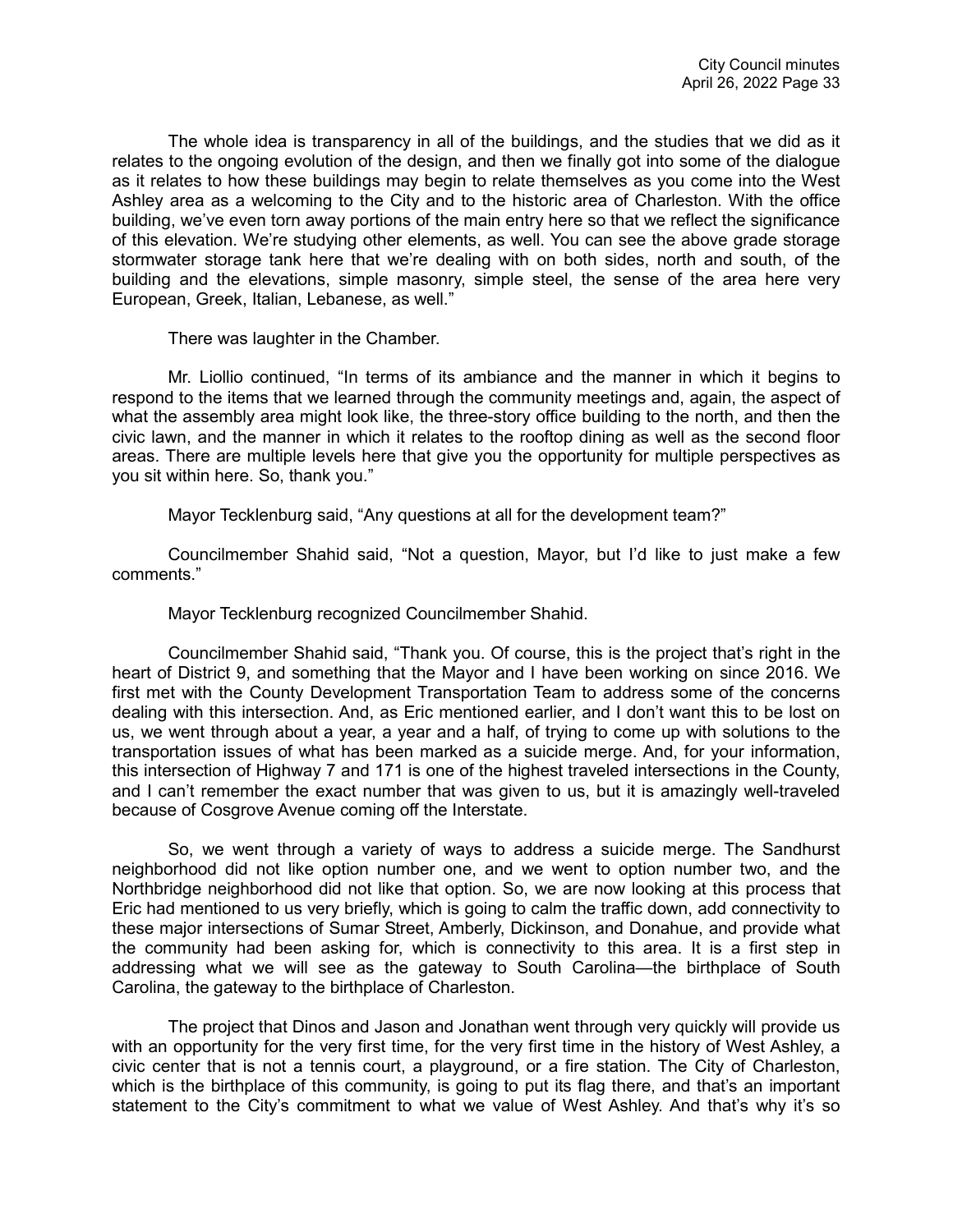critically important that we have spent the amount of time and energy on doing this to show that we have the opportunity, now, to put a civic building there, so that when we have a large City Council meeting, we have an alternative place for us to meet as City Councilmembers at this civic center, and have an opportunity, for the first time, for the first time in West Ashley, a community center for our neighborhood associations to meet, for the Design Review Board to be able to meet at this location. When we talk about issues dealing with West Ashley, we're not meeting at 2 George Street, we're meeting in West Ashley with these issues that are important to the community, to all of West Ashley, and James Island, has a home where they can meet. We're going to maybe pluck Eric out of 2 George Street and bring him over to the center as well, but it is finally a testament to the commitment that the City is trying to make to the citizens of West Ashley. So, here's our opportunity to do that.

In addition, as they pointed out, the other private sector with all of this is office spaces, restaurants, and retail opportunity, as well. So, we are creating this community vision for people to gather, for people to enjoy this area, and I call upon Eric for his diligence. I've been bugging him for the past several years about this, and Jonathan and Jason, and of course Dinos, for their vision on what this can be, and we're looking for more citizen input and community reaction to this. Our first Design Review Board meeting to address this will be in May, so I just wanted to thank the team for their help. They put up with me. I've been fussing, and yelling, and stomping my feet on this project, but we're finally getting to that point. Thank you, Mr. Mayor."

Mayor Tecklenburg said, "Thank you, sir. Would anyone else like to be heard?"

Mayor Tecklenburg recognized Councilmember Sakran.

Councilmember Sakran said, "Thank you, just a quick question. If everything goes as planned, which, I know is, you know, the test of the project, when are you expected to break ground and start that leasing of the locations and sites?"

Mr. Pohlman said, "So, just some quick consultation."

There was laughter in the Chamber.

Mr. Pohlman said, "We're thinking some point mid-23, we would be looking to be going for it."

Mayor Tecklenburg said, "Yeah, alright. Well, thank you all for the presentation, and our partnership. We're partners in this together, and I think, if I may just give a personal comment, I think you got the form good and the site plan, and I'm just going to challenge Dinos and his team to keep working on that iconic entrance when you're coming to the top of triangle, and I look forward to seeing what you all come up with over the next couple of months.

Mr. Pohlman said, "Thanks."

Mayor Tecklenburg said, "God bless. Alright, so, next up is our update on the City's response to COVID-19."

Mayor Tecklenburg recognized Councilmember Waring.

Councilmember Waring said, "Mr. Mayor, I am not going to ask a question on West Ashley revitalization, but I will plan a question since we've given a 90-day extension to give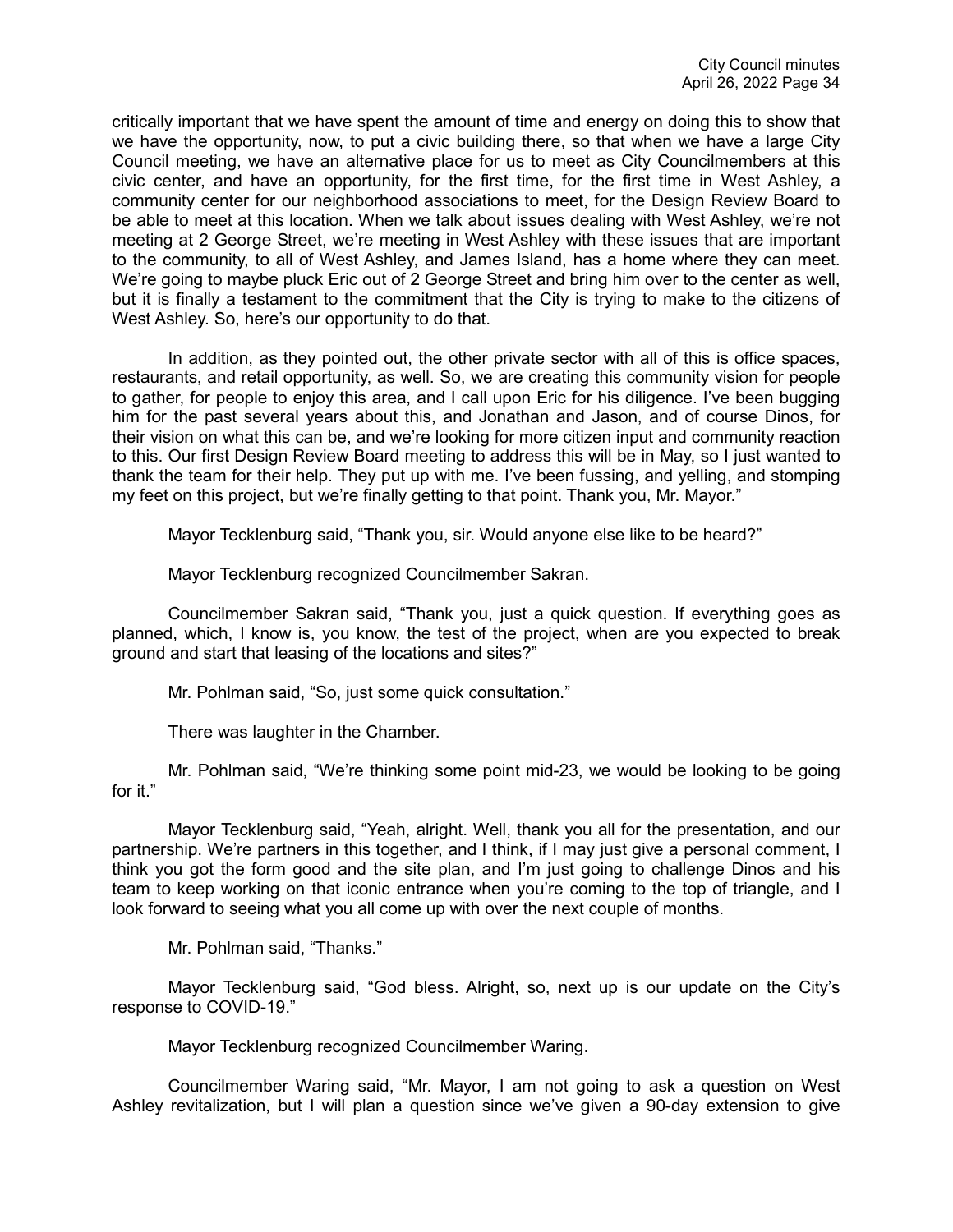them 90 days to come up with the answers, not tonight. Is it going to be the developer, or the tenants, or City, that is going to pay for the underground parking? I'm not asking for the answer tonight, I know they've got some time to work on it. When you come back, I'd like an answer to that question."

Mayor Tecklenburg said, "That's something we're working on. That's right. Exactly. Alright. Councilmember Mitchell, did you have a question or a comment? Councilmember Seekings? Okay. So, our [update on COVID-19](https://youtu.be/iZmTRv8HbBI?t=7452) is simply to tell you that we do have two active cases right now of City employees and three folks that are quarantined, just waiting for tests, so we are starting, the last two or three meetings, we've reported zero cases to you, we're seeing some cases. I think there's an uptick in the Country again. We're keeping our eye on it. That's all we have to report at this time.

So, next up is our [Council Communications,](https://youtu.be/iZmTRv8HbBI?t=7480) a resolution supporting and encouraging the passage of the Clementa C. Pinckney Hate Crimes Bill that this Council is on record of supporting in times past, but, given that it's on the verge, we hope, of passage, we wanted to renew that commitment."

Mayor Tecklenburg recognized Councilmember Waring.

Councilmember Waring said, "Thank you, Mr. Mayor, for your indulgence, and our Council's reconsideration of this. Hate visited our City, six years ago?"

Councilmember Gregorie said, "Seven."

Councilmember Waring said, "Seven years ago. This Council and Mayor, and previous Councils and Mayors, have had a resolution. There are eight senators right now that are preventing it from coming to the floor to even be voted on. That's what this is about. If there's a city in South Carolina, if not the Nation, that can speak directly to hate coming to visit, it is Charleston, South Carolina. Oklahoma City can certainly attest to that. The people at Sandy Hook can attest to that. And, sometimes we get moving on as business as usual. I know the hearts and where the spirit is with the Mayor and Council on this, so I know I'm preaching to the choir, but if anybody has any contacts. There are 48 states in the Union that have passed this, by the way. Only two states have not passed hate crime legislation. That's Wyoming and the great State of South Carolina, and I daresay, our State is better than that. So, if we know the senators, and we can certainly have those names go out to each. If you have a friend that has a friend, I want to feel that, I don't know the gentlemen, but I feel that they are God-fearing people, and if this type of hate visited Greenville, Spartanburg, some of the areas that these senators represent, I think they'd have a different opinion on it, and I think the politics would move out of the way and right prevail. So, thank you for your consideration on this, especially our Clerk of Council, who had several tries, but got it on, and our Legal staff got this out in such a quick order for our consideration this afternoon. Thank you."

Mayor Tecklenburg recognized Councilmember Shahid.

Councilmember Shahid said, "Thank you, Mr. Mayor, and thank you, Councilmember Waring, for bringing this back up. We did pass a resolution to get this passed several years ago, and we shouldn't overlook that we passed our own City Ordinance dealing with hate crime, as well. It's just unconscionable that this State does not have a hate crime bill, and whatever we can do, on our part, to encourage, to enforce, to strong-arm, whatever we need to do to get this thing passed, we need to do that. It is far too long. As Councilmember Waring just said, if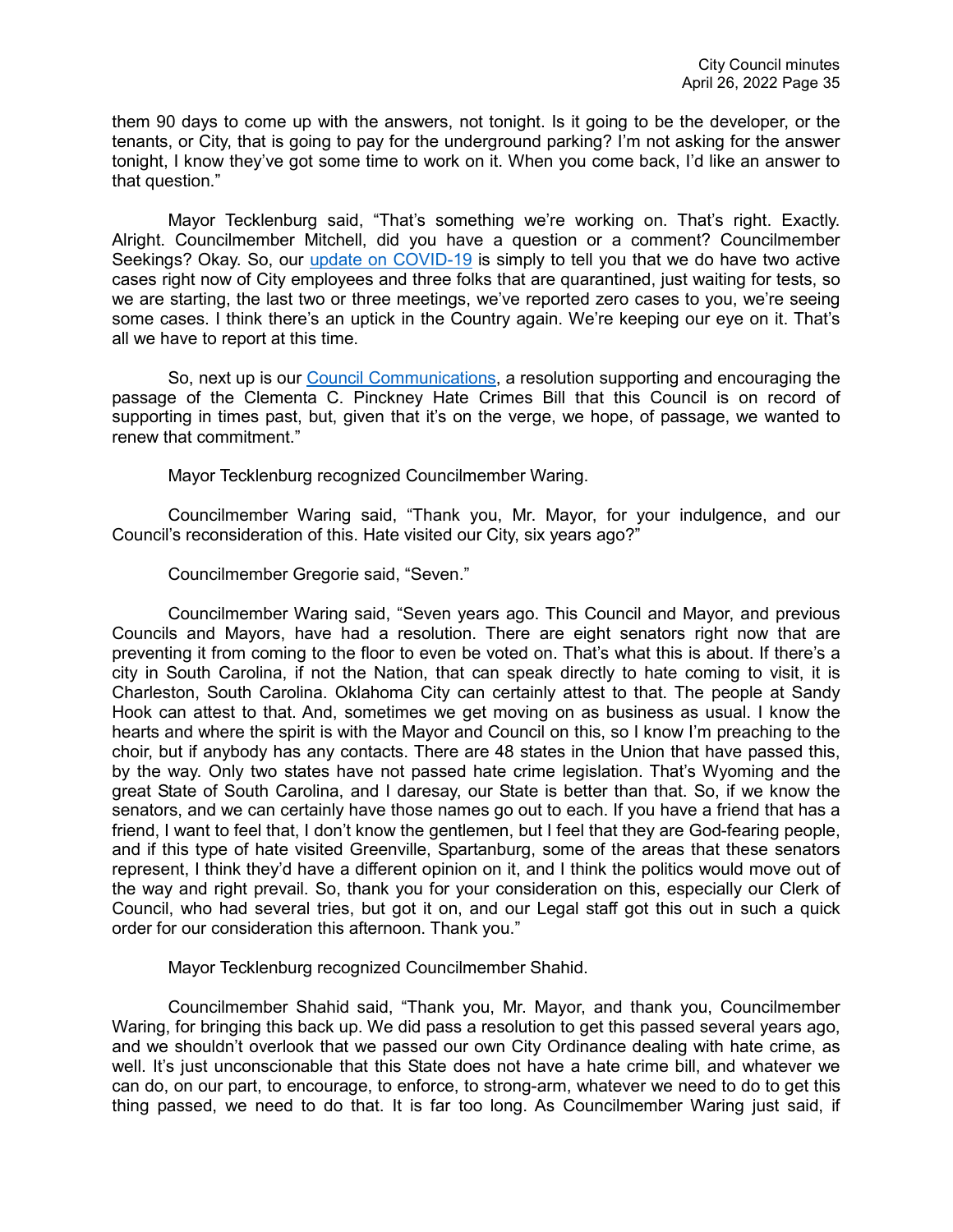anybody can attest to hate and experience hate in this community, it's the City of Charleston, unfortunately. That's a mark we don't want to carry along, but it is reality, and we need to get this hate crime bill passed. We need to get it passed this year."

Mayor Tecklenburg said, "Thank you. Anyone else? I would like to point out that the two original primary sponsors of the bill on the House side was Representative Wendell Gilliard, who used to sit in one of those chairs right there, was a member of City Council, and also Representative Beth Bernstein, from Columbia. So, shout *o*ut to them. They've been carrying this water for a long time. Any further discussion? Hearing none, all in favor please say 'aye.'"

The Clerk said, "I think we need a motion and a second."

Mayor Tecklenburg said, "Did we have a motion to approve?"

Councilmember Waring said, "So moved."

Councilmember Shahid said, "Second."

Mayor Tecklenburg said, "Okay."

On a motion of Councilmember Waring, seconded by Councilmember Shahid, City Council voted unanimously to approve the Resolution Supporting and Encouraging the Passage of the Clementa C. Pinckney Hate Crimes Bill.

Mayor Tecklenburg said, "Next up is our [Committee Reports,](https://youtu.be/iZmTRv8HbBI?t=7728) and the first one is our [Committee on Community Development.](https://youtu.be/iZmTRv8HbBI?t=7732)"

Mayor Tecklenburg recognized Councilmember Mitchell.

Councilmember Mitchell said, "Community Development Committee meeting was held on April 21<sup>st</sup> at 3:00 p.m. I know normally I usually have a short meeting, but this wasn't a short meeting. This was a three hour meeting, and we had a lot of things on the agenda, and we had a lot of discussion on a lot of these items I'm going to name on the agenda on the 21<sup>st</sup>. First, we had an update on the homeless strategy. It was an electronic presentation. We had a lot of information on that and discussion on that particular one. We also had a review of the Affordable Housing Dashboard, which was shown to us, and if anyone wants to look at it, they can go online and take a look at that, also. And number three, we had certification of an abandoned building site, which was 11.5 St. Philips Street. That was approved. And number four, request for additional TIF funding for the Low Line housing. That was also approved.

Then, we had a very big discussion on amending Chapter 54 of the Code of the City of Charleston's Zoning Ordinance, and it was a very long discussion on that particular one, also. And that was also approved and sent to full Council. Then, we had an ordinance to repeal and replace Chapter 16 of the Human Relations and the Fair Housing Practices of the City of Charleston for the Ordinance requested by Councilmember William Dudley Gregorie. That took a long, long time. There were a lot of questions asked about that, but I'm asking that we have that one approved with the amendments, and I'm going to ask our attorney to come and explain the amendments on that particular item, but could we go and approve those other items, in the meantime? I'll move for approval for those items and wait until she finishes with the amendment, insofar as explaining the amendments to everyone on the Fair Housing item."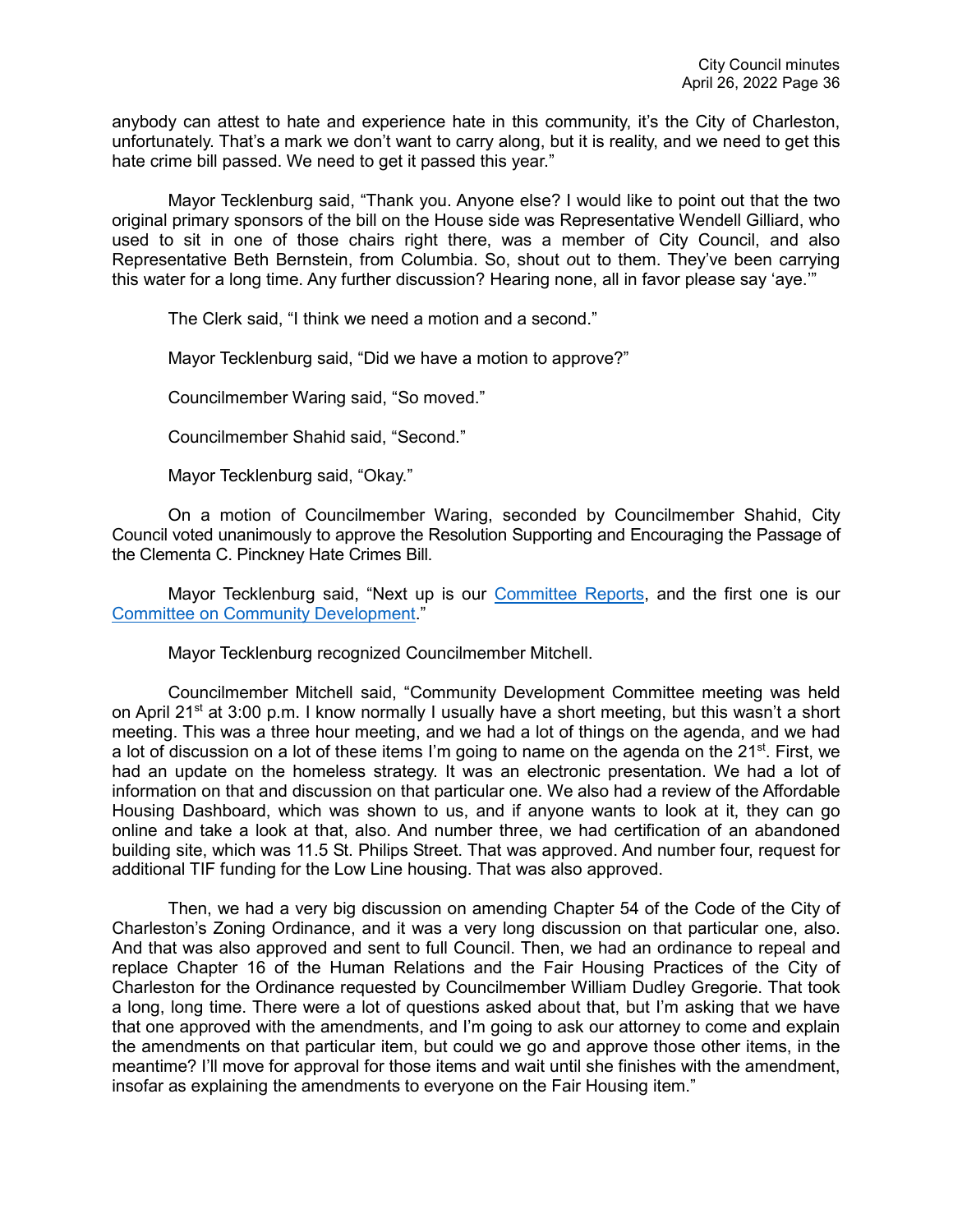Councilmember Waring said, "Second."

Mayor Tecklenburg said, "Alright. So, the motion is to approve KA 1-5 at this time. Is that correct?"

Councilmember Mitchell said, "Correct."

Mayor Tecklenburg said, "Alright. And does that include the one on accessory uses?"

Councilmember Mitchell said, "Yes, we're going to approve that, that's the Old Business. That also was approved. Old Business was approved. So, I want add to that motion to approve that, and we'll come back to the fair housing."

Mayor Tecklenburg said, "Okay. So, we'll take all of them together, including the ADUs, and come back to fair housing."

Councilmember Mitchell said, "Correct."

Mayor Tecklenburg said, "Does that sound like a plan for everyone? Alright. I have a second on that?"

Councilmember Sakran said, "Second."

Mayor Tecklenburg said, "Alright. Any discussion on any of that?"

No one asked to speak.

Mayor Tecklenburg said, "And, technically, one and two were just for information purposes."

Councilmember Mitchell said, "Presentations."

Mayor Tecklenburg said, "So really, from a practical matter, we're approving 3, 4, 5, and B1."

Councilmember Mitchell said, "3, 4, 5, and B1."

Mayor Tecklenburg said, "Does that sound right, Madam Clerk?"

The Clerk said, "Yes."

Councilmember Mitchell said, "Correct."

The Clerk said, "And the micro units one will get a final reading later on in the agenda."

Councilmember Mitchell said, "Correct."

Mayor Tecklenburg recognized Councilmember Waring.

Councilmember Waring said, "I just want to say, Councilmember Mitchell's right, it was a long meeting, but I'm going to tell you, we got a lot of work done in this, in particular on the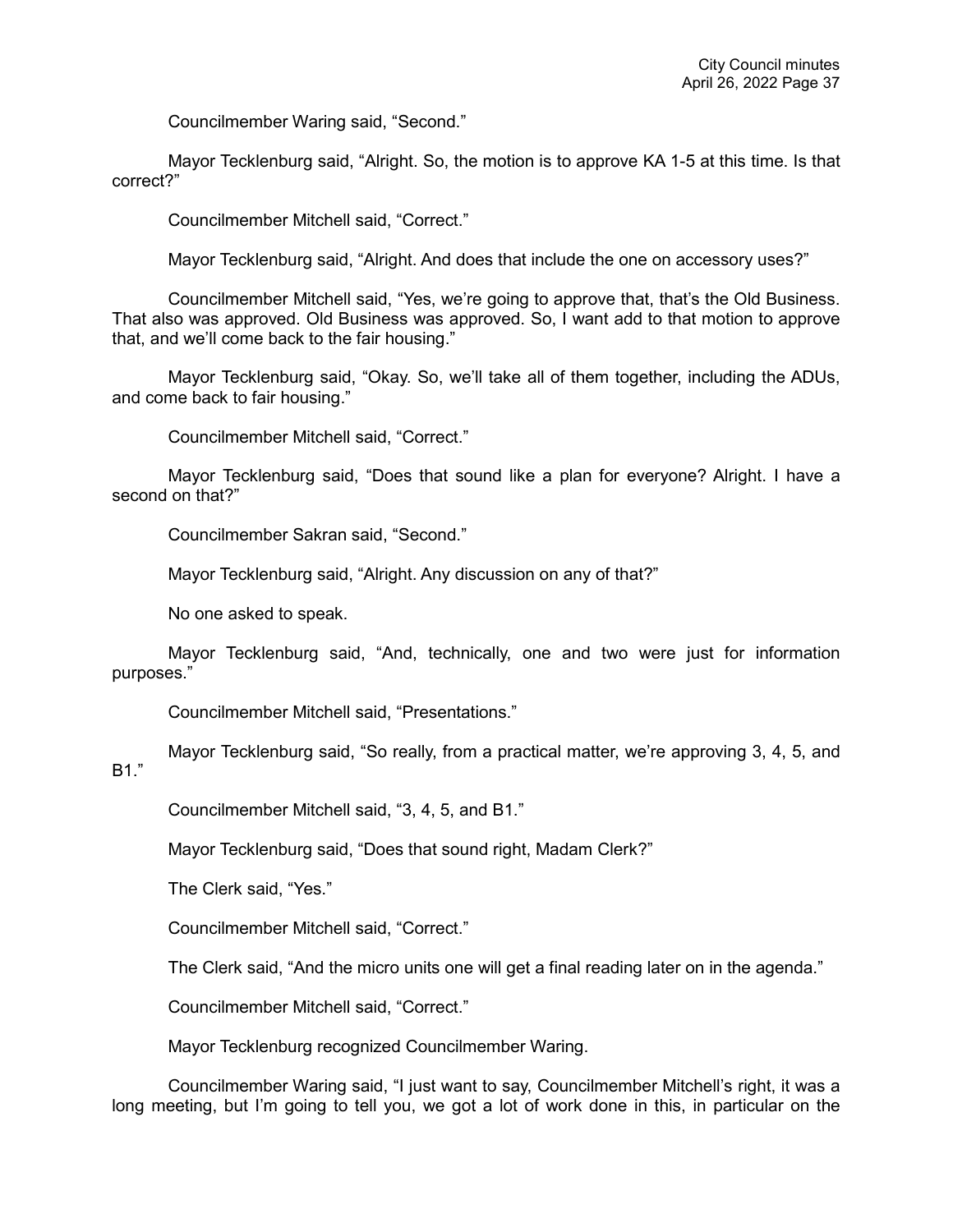micro units. Everybody's on the same page. I'd like to thank Mr. Roberts because he certainly contributed. He was another member of the Committee, almost, but anyway, he contributed some very good ideas that will make leases going forward in that area, and parking, hopefully, and enforcement, that Councilmember Appel was very serious about, I think will make those units fit into neighborhoods a lot easier as a result of that working together in that Committee. So, I just wanted to recognize all input that made the Ordinance coming in a better product that's on the floor tonight."

Mayor Tecklenburg said, "And, for my own edification, but maybe also for those that might be watching on YouTube, could someone, maybe Geona or Legal, explain what little number five, with the parking adjustments for affordable housing and also for the accessory dwelling units, what we're approving tonight, what it means for everyday folk?"

Ms. Shaw Johnson said, "Mayor, are you referring to microunits or--"

Mayor Tecklenburg said, "Item A5 and Item B1."

Mr. Summerfield said, "So, Mr. Mayor, members of Council, so, the micro—as we've been calling it—the micro unit ordinance, honestly, for everyday folks, it won't change anything. For developers who want to develop in that unique style and meet the criteria that's established in the Ordinance, they will be able to have a lower parking standard than they otherwise would if they were building multi-family elsewhere in the City. So, if they meet those criteria, they'll be able to build less parking as a part of their overall building.

For the affordable, the accessory dwelling units, what this means now is that, if you finance your entire accessory dwelling unit, you won't have an affordability period by the Code, but, again, more often than not, these are naturally occurring affordable dwelling units. You just can't demand the kind of rent that you can for a luxury apartment, for a 350 sq. ft. converted garage. So, the reality is they will become affordable housing kind of naturally. But if, through any of the grant programs that Geona's team provides, or anything like that, there's a City subsidy, then they would have an affordability period attached to them."

Mayor Tecklenburg said, "I see. That makes sense. Alright. Any other questions on A3, 4, or 5, or B1?"

Mayor Tecklenburg recognized Councilmember Parker.

Councilmember Parker said, "Just a quick question. I believe 1 is just for the peninsula. Did I read that—the ordinance? Okay, not that one. B1, is that just on the Peninsula? That's for the entire-"

Mayor Tecklenburg said, "It's City-wide, as well."

Councilmember Parker said, "Okay."

Mayor Tecklenburg recognized Councilmember Appel.

Councilmember Appel said, "Yes, Mr. Mayor. Thank you, yeah. We're going to let freedom reign with ADUs City-wide in the City of Charleston. My question was, regarding the ADU ordinance, we're giving these amendments first reading this evening, and then we'll have second and third reading, presumably, at the next Council meeting?"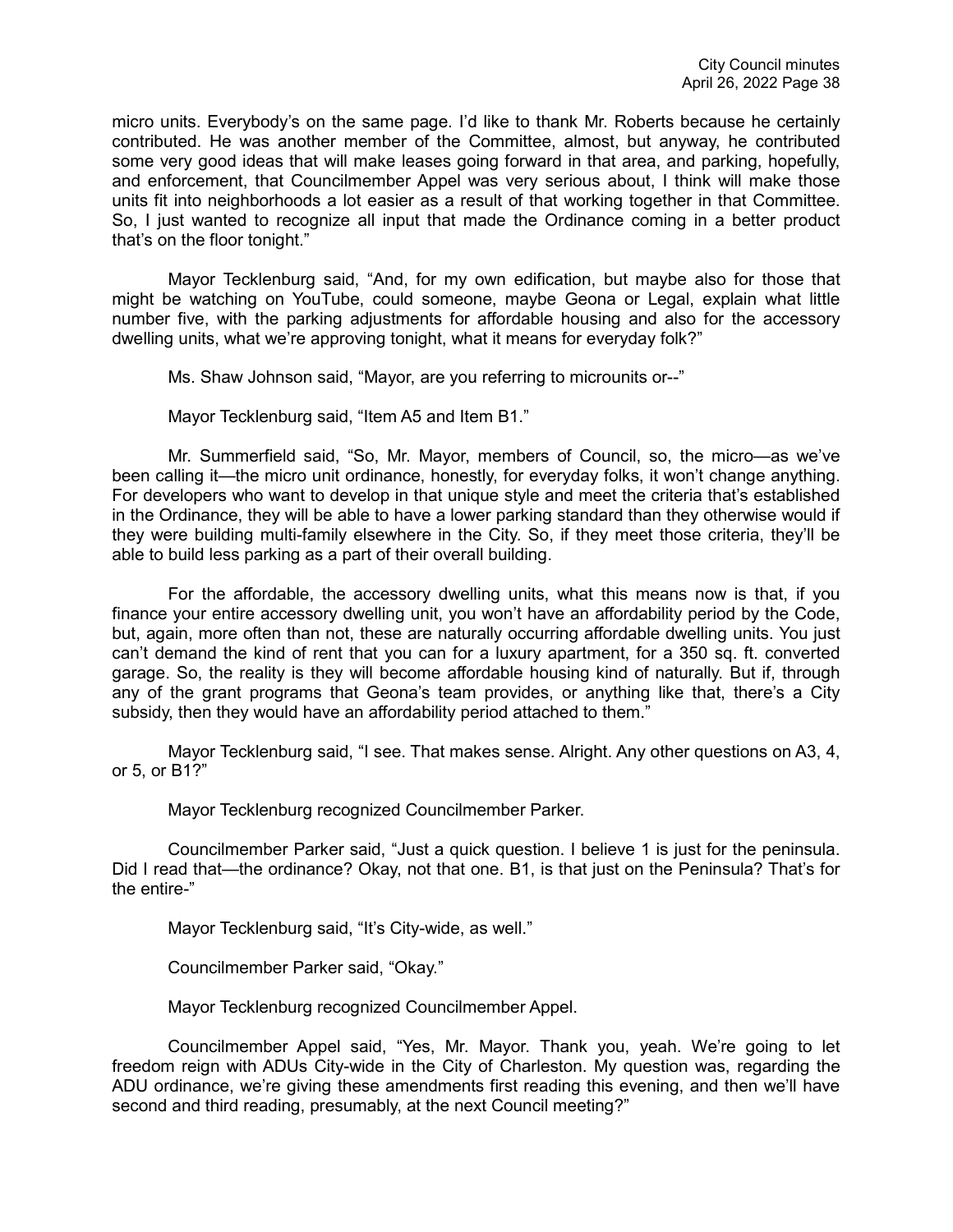Ms. Shaw Johnson said, "Yes."

Councilmember Appel said, "My follow-up question is, since this is a zoning ordinance, do we have a public hearing component as part of that, or does it just go to second and third? Oh, we already had the public hearing."

The Clerk said, "Yes."

Councilmember Appel said, "Okay."

The Clerk said, "But the ADU ordinance is up for a first reading. It was deferred."

Mr. Summerfield said, "We had a public hearing, so it has had a public hearing."

Councilmember Appel said, "Got it."

Mr. Summerfield said, "But it did not get first reading. First reading was deferred for staff to go back to CD, to have the debate that you and Councilmember Gregorie have had kind of back and forth."

Councilmember Appel said, "Okay."

Mr. Summerfield said, "And for staff to provide some additional information."

Councilmember Appel said, "Got it, thank you for that. That's very clarifying. And just to briefly touch on this, I think that this amended ordinance, as it arrives today, is a compromise between two different visions of how you reach affordability. One is through, sort of, the free market approach. The other is through, sort of, the covenant, you know, government mandate approach. And, this ordinance has something for everybody in that regard, and I really look forward to seeing how this works over the coming years, and if we need to make additional tweaks, we can do it. Thanks."

Mayor Tecklenburg recognized Councilmember Mitchell.

Councilmember Mitchell said, "When we're doing this, even with the profit restrictions that we have, we will be looking at that along the way, as these are being built, to make sure that we stay with the parking situation. If we see a problem there, then we can make changes along the way."

Mayor Tecklenburg recognized Councilmember Sakran.

Councilmember Sakran said, "Thank you, Mayor. I'm proud to support these coming out of our CD Committee. I want to thank Councilmember Appel for kind of pushing the ADU conversation. I think it's a dual track, and I think it's a great idea. And, for folks that are paying attention to our affordable housing crisis, this is not a silver bullet, it's just another tool in our toolbox. And, they're very similar. I mean, they're very similar ideas. We're trying to attract middle income folks and all along the spectrum. We need affordable housing. And it's not just, you know, for the lowest, but all along the spectrum. So, I think this is a great idea, and I'm proud to support it, and we have to have additional conversations. Councilmember Mitchell, thank you for indulging us for three hours, but we got work done."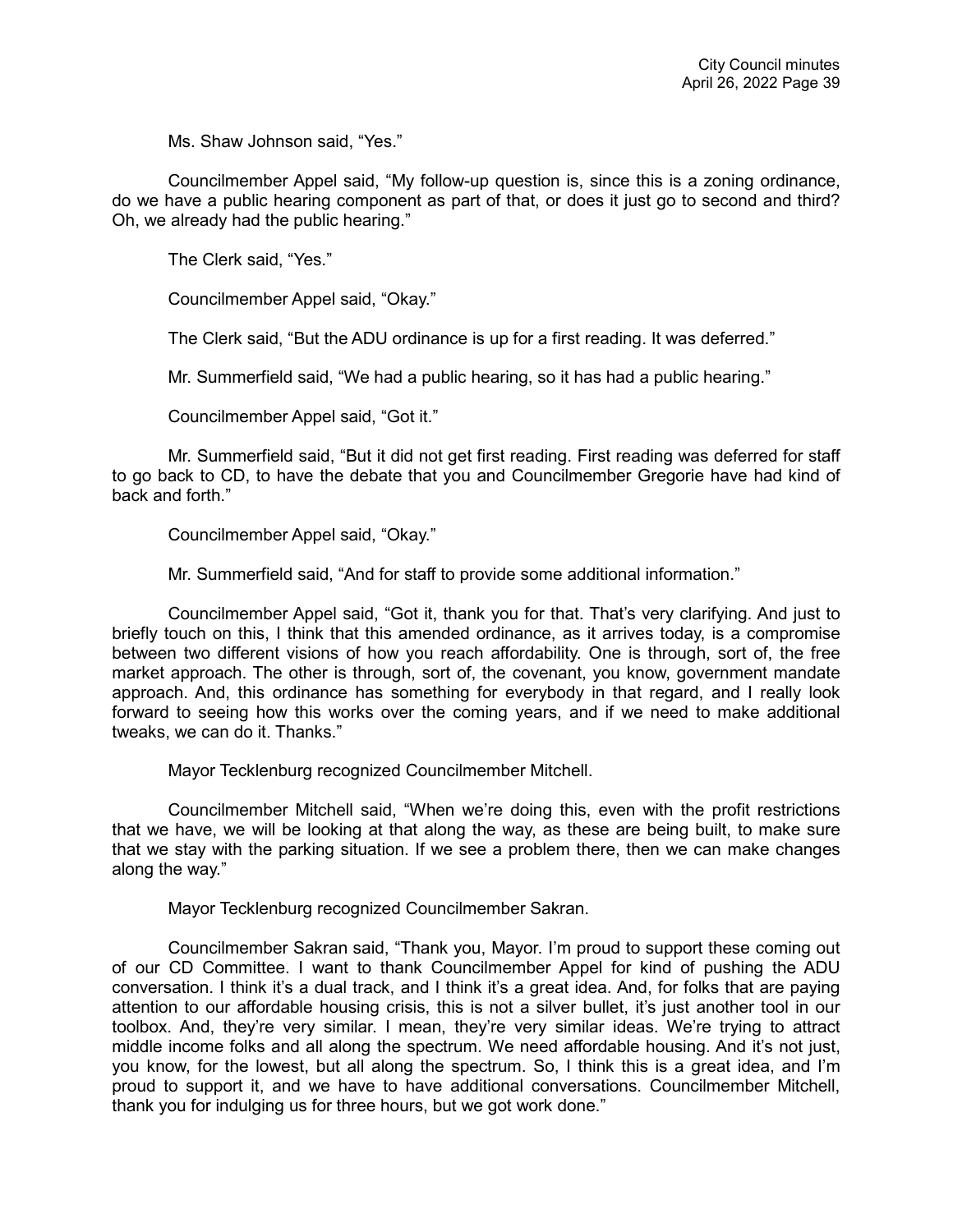Mayor Tecklenburg said, "Alright."

Mayor Tecklenburg recognized Councilmember Gregorie.

Councilmember Gregorie said, "I'd just like to say, I think that it's a much better ordinance because it came to Community Development and had extensive discussions. So, I think that we need to really make sure that we continue to do that because I think the results are much better."

Mayor Tecklenburg said, "Absolutely. Alright. Any further comments, questions?"

No one asked to speak.

On a motion of Councilmember Mitchell, seconded by Councilmember Waring, City Council voted unanimously to adopt the Committee on Community Development Report as presented:

### **a. New Business**

- iii. Certification of Abandoned Building Site at 11.5 St. Philip Street
- iv. Requests for additional TIF funding Lowline Housing, LP

v. Discussion: Amend Chapter 54 of the Code of the City of Charleston (Zoning Ordinance) Article 2-Land Use Regulations, Part 15-Workforce Housing Districts and Opportunity Zones: And Article 3-Site Regulations, Part 4-Off Street Parking Requirements: Small Efficiency Dwelling Unit (Micro-Unit) *(See also City Council agenda item L-8)*

### **b. Old Business**

i. To amend Part 4 (Accessory Uses) of Article 2 (Land Use Regulations) of the Zoning Ordinance of the City of Charleston, by Modifying Section 54-214 (Accessory Dwelling Unit) Thereof to Clarify that the Affordability Requirements for Accessory Dwelling Units is limited to those receiving subsidy and to clarify the existing procedures and requirements for approval of accessory dwelling units.

First reading was given to the following ordinance:

*An ordinance to amend Part 4 (Accessory Uses) of Article 2 (Land Use Regulations) of the Zoning Ordinance of the City of Charleston, by Modifying Section 54-214 (Accessory Dwelling Unit) Thereof to Clarify that the Affordability Requirements for Accessory Dwelling Units is limited to those receiving subsidy and to clarify the existing procedures and requirements for approval of accessory dwelling units.*

Mayor Tecklenburg said, "Thank you, Mr. Roberts. We appreciate your contribution to this discussion, as well. Next, we'll take up the Fair Housing Practices Ordinance."

Mayor Tecklenburg recognized Councilmember Mitchell.

Councilmember Mitchell said, "Mr. Mayor, I'm asking, would our attorney, Julia, come and explain the amendments that we have to it? So we can get that squared away, and then we can move on."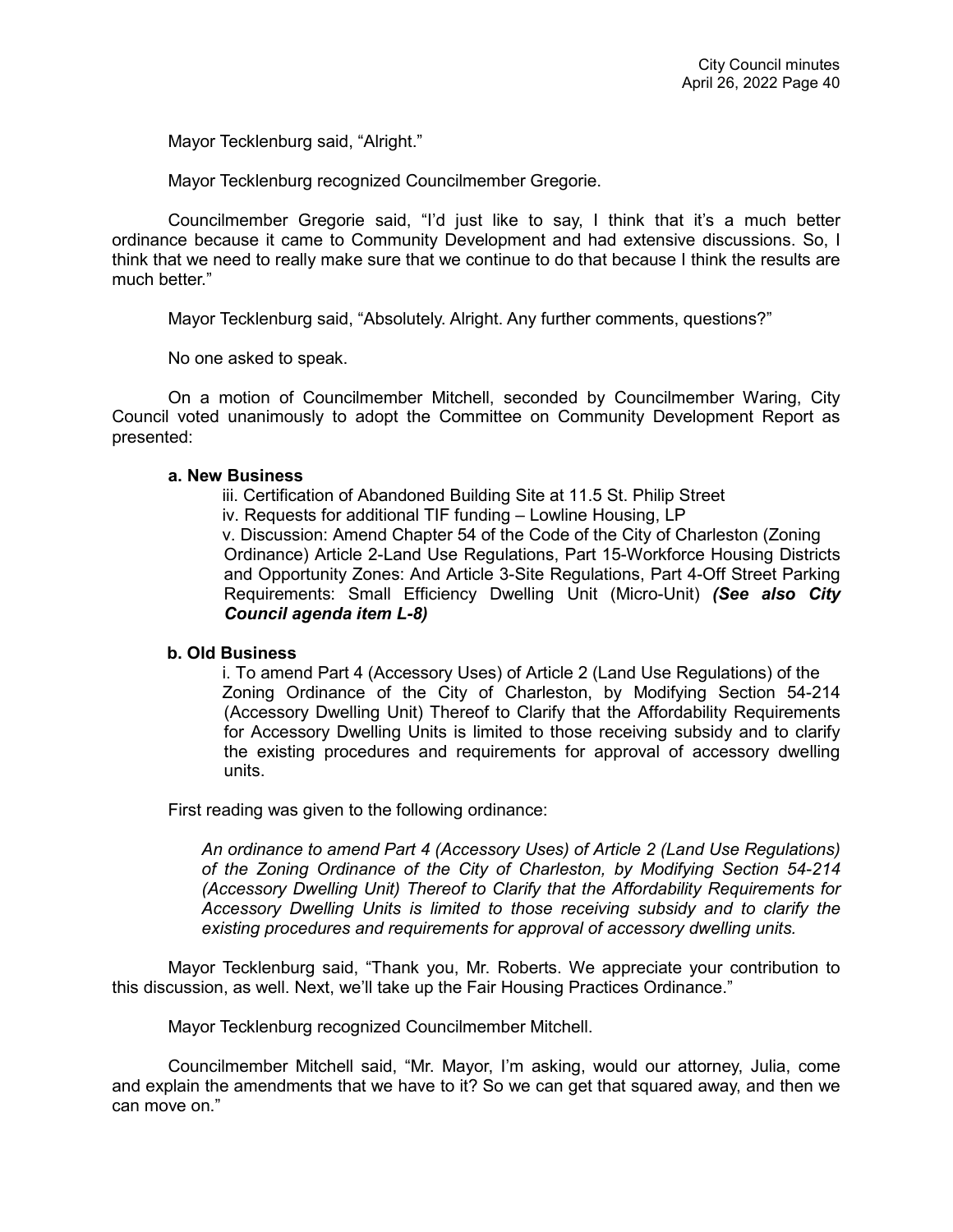Councilmember Gregorie said, "Mr. Mayor?"

Mayor Tecklenburg recognized Councilmember Gregorie.

Councilmember Gregorie said, "Just to be clear, I mean, it did pass Committee. Let's just make sure everybody knows that it did pass Committee. But there are some items that I think Legal may want to explain."

Councilmember Mitchell said, "And we approved it at Community Development."

Mayor Tecklenburg said, "You approved it as--"

Councilmember Mitchell said, "With the amendments."

Mayor Tecklenburg said, "With some amendments that were requested, right?"

Councilmember Mitchell said, "So, we are sending it to full Council, but I'm asking the attorneys to kind of give the highlights of the amendments to the full Council."

Mayor Tecklenburg said, "Alright. Okay. Terrific. Mr. Johnson, or Ms. Copeland, whoever would like to address. Maybe both of you would."

Ms. Copeland said, "Thank you. I can give you the procedural history on this one. So, the original version that was taken to CDC is the procedural, it's essentially the South Carolina Human Affairs Commission's statute providing the procedural and the enforcement mechanism for the Fair Housing Act. It was whittled down to an ordinance version for consideration for CDC, but, instead of the Human Affairs Commission, it was noted that the HARCC, the Human Affairs and Racial Conciliation Commission, would be taking on the investigatory and the enforcement mechanism. So, during the meeting, it was recommended that that be removed and that we just have the City enforcing, investigating, through its Legal Department. So, that was one big change that came out of the CDC, as well as the removal of number seven, where it would allow the Commission to take donations and grants in order to enforce the ordinance itself. So, that's the version that you have in front of you today for consideration."

Mayor Tecklenburg said, "Alright. Any further consideration, or comments, or questions, about the ordinance as it stands now?"

Councilmember Gregorie said, "Yes."

Mayor Tecklenburg recognized Councilmember Gregorie.

Councilmember Gregorie said, "Just a comment."

Mayor Tecklenburg said, "And I will note that Councilmember Gregorie brought this item to us for consideration. Thank you, sir."

Councilmember Gregorie said, "Yes. Especially, I mean, we're celebrating 54 years of the Fair Housing Act. I just think it's pretty appropriate for this Council to move forward with providing more enforcement. We've always had a fair housing piece of legislation, our ordinance. But, this gives it a bit more teeth. And by that, I think it's very important for us to know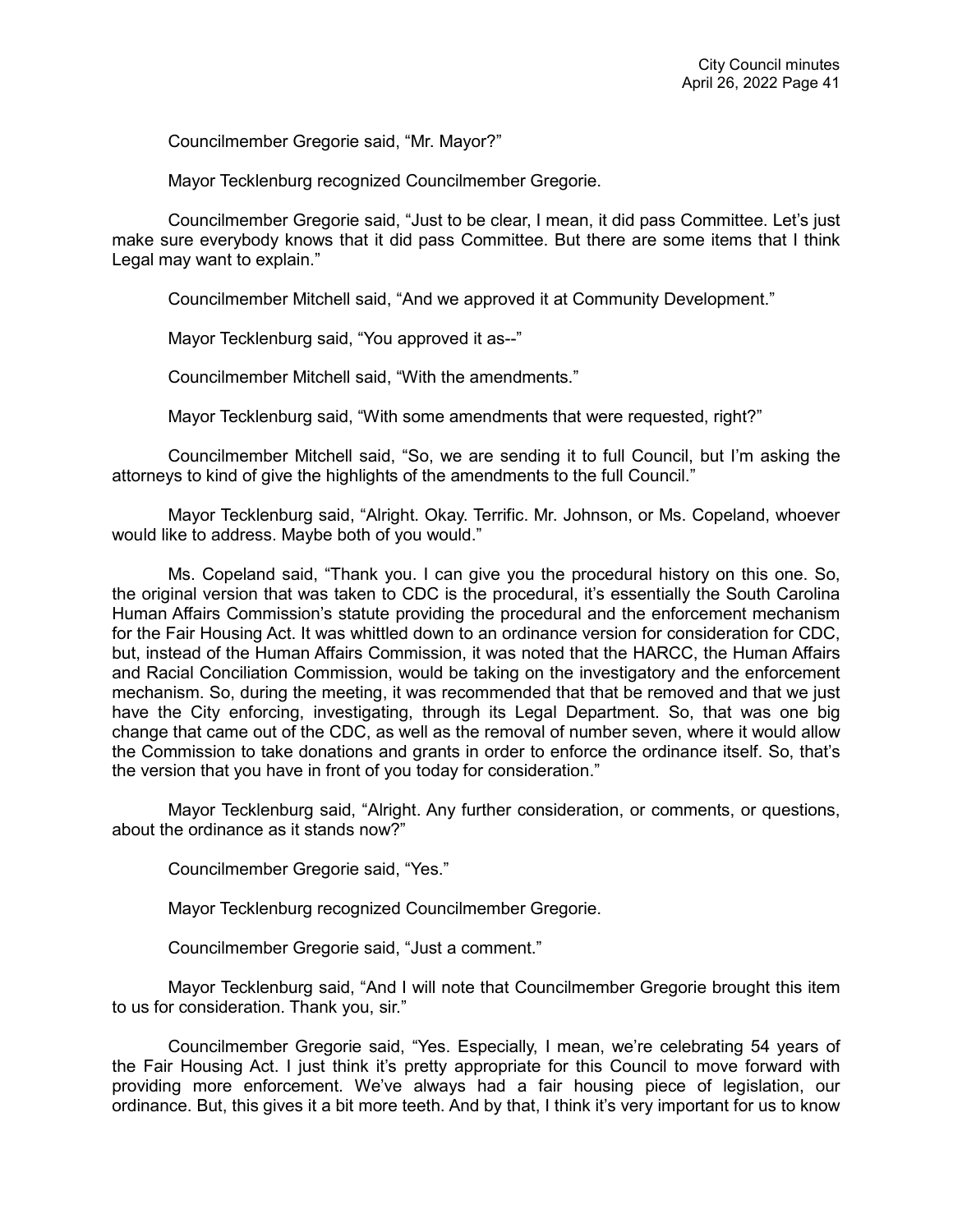that it has to be under the jurisdiction of a government entity. If it's not under the jurisdiction of a government entity, it would not pass the muster as being substantially equivalent. No non-profit will be able to make the decisions, with respect to subpoena, etc. etc., all of that has to float through our Legal Department."

Mayor Tecklenburg said, "Don't talk bad about my friend, Mr. Meadows, over here."

Councilmember Gregorie said, "We got that, we got."

Mayor Tecklenburg said, "I'm just kidding. I'm sorry."

Councilmember Gregorie said, "And that is not to say that there are some subcontracting activities that we would partner with the Urban League, who already has a FHIP, a Fair Housing Initiative program. And, at the national level, they look pretty well on localities that have FHIP and a FHAP. The question is, how are we going to pay for it? It's going to be paid for through the Department of Housing and Urban Development. That is not to say the City must not have some resources tied to it. And, I think, as we move forward, this ordinance will continue to evolve as we get closer to submitting to the Department of Housing and Urban Development to determine if there is substantial equivalents. There are a number of things that are prerequisites in addition to the ordinance. The structure, and how that's going to work in our Legal Department, is necessary for us to also submit.

So, I'm saying all that to say that there are still some things that we will have to do as we move forward, some of which, hopefully, we'll be able to do by second reading, if it passes first reading tonight. But, I'm very pleased because I had a conversation today with the CEO of the State Human Affairs Commission, Jamie Davis, who's appointed by the Governor, and she stated that, in our area, and when I say our area, I mean the coast, from Hilton Head to Myrtle Beach, there are over 150 complaints that have been filed, most of which are disability complaints. However, a portion is also race. A State of our size should only be looking at about 60 complaints annually. They're at 150. So, any help that they can get, at this point, would be great. We would be the first city in the State of South Carolina to do this, and one raises the question, 'why haven't others done it?' Well, because they're not Charleston, is my answer. So, I hope that my colleagues would support first reading, and be prepared for amendments as we move forward to make sure that, on its face, that our law is substantially equivalent to the Federal law."

Mayor Tecklenburg said, "Regarding the funding, the way I understand it is, once we get qualified by HUD, it's almost like they give us a grant to administer the program, and we may have a match to make to the grant, although I can't quote percentage that equates to."

Councilmember Gregorie said, "Well, there, I mean, first of all, we'll need capacity building, we'll need technical assistance, and all of that will be funded through HUD. We will have three years, initially, to cut the mustard. And, if we don't, it's over."

Mayor Tecklenburg said, "We're done and out."

Councilmember Gregorie said, "But, we also would be paid based upon caseload. There is a number attached to each complaint. I think it's \$4-5,000, it may be higher now. So, any investigation that we do will be paid for through the Department of Housing and Urban Development. And, yeah, you can call it a grant, but we're working for them, really."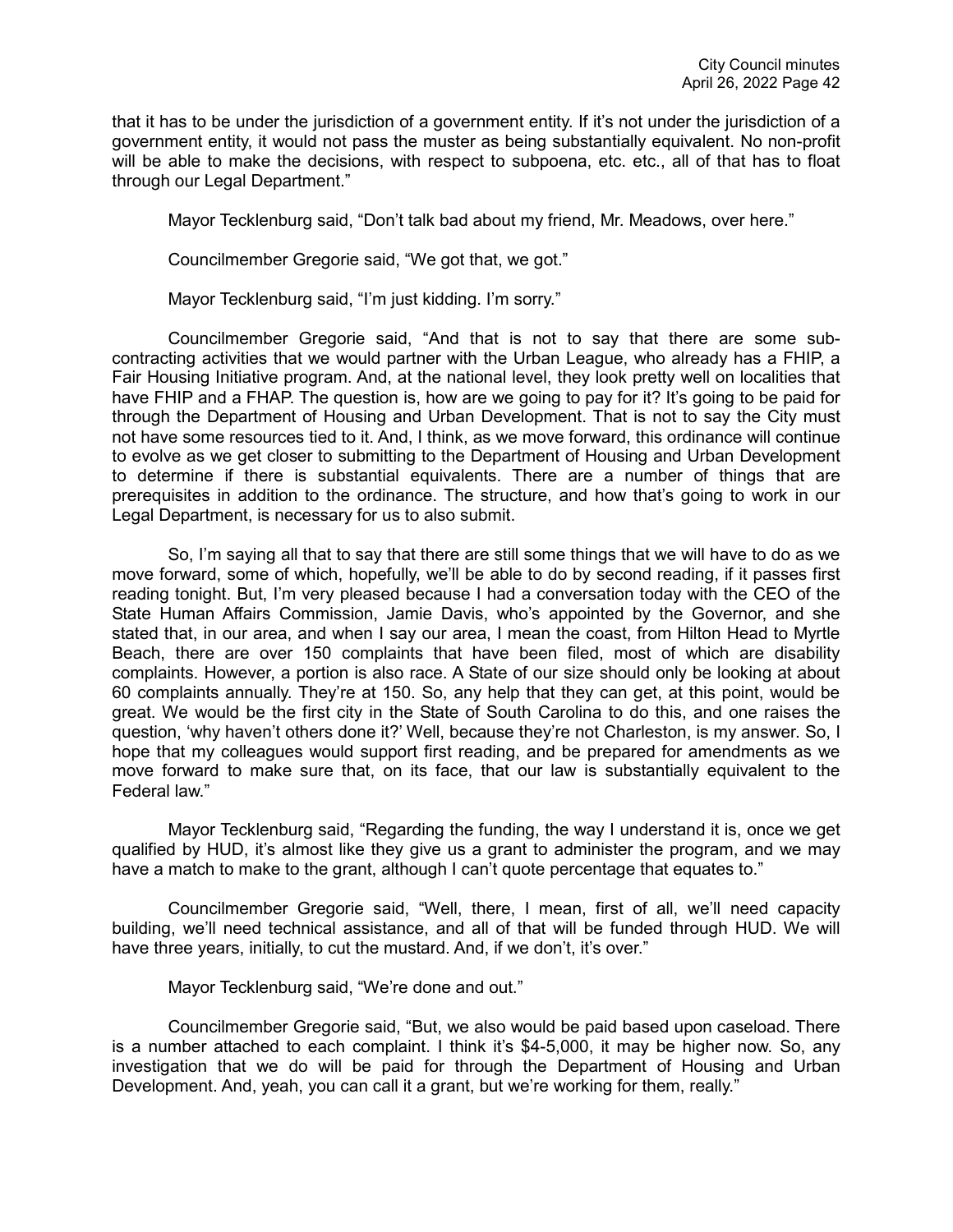Mayor Tecklenburg said, "Right."

Councilmember Gregorie said, "So, they're paying us for what we're doing."

Mayor Tecklenburg said, "Understood."

Mayor Tecklenburg recognized Councilmember Mitchell.

Councilmember Mitchell said, "Councilmembers, Mr. Mayor, that's why I asked Otha to stay around to listen to what we are planning on doing, since he is handling fair housing, and he is also working with the City now with fair housing through our Community Development Block Grant that we receive, and also other entities like Dorchester County, Berkeley County, North Charleston. He's doing all over, you know, the Urban League is doing that. So, we can partner with them when we get to a certain point in the Fair Housing Act. So, I just want to throw that out to you, so we'll be doing some other things. This is something that's very needed, and, like I mentioned, Councilmember Gregorie worked with Fair Housing in Boston and DC for all those years, but I did it here, locally, in Charleston, and I handled the whole South Carolina area right here, as a HUD-certified housing counselor for Fair Housing during that time. So, I'm very aware of what fair housing is about, and people don't understand that there's a lot of fair housing complaints here, right here in Charleston.

When I was on the Board, it was Bankers Trust, the Community Development Board, and we were trying to work with them in regarding the redlining of people that were coming in the banks, and I was working with them and all the banks in the Charleston area with redlining, where people go and try to make loans and borrow, and they had the red line there, and it's still going on to this day. But, people don't understand it's still happening. That fell under the rug, too, so they got away with that if you may, the banks did. So, these are some things that happened over the period of years since I've been here coming up to the present day. So, we have to get a handle on a lot of these things, and right now, it's the time to do it. Now, because in a couple or three years, even for the past last three years, I wouldn't be around, and a couple others here wouldn't be around, so we can put it in place now. Let's show people that we are serious about these things, about the Fair Housing Act in the City of Charleston, at least. Thank you."

Councilmember Gregorie said, "Is Wells Fargo our bank?"

Mayor Tecklenburg said, "I'm sorry?"

Councilmember Gregorie said, "Do we bank with Wells Fargo?"

Mayor Tecklenburg said, "I believe we do have an account with Wells Fargo."

Councilmember Gregorie said, "Because Wells Fargo has just recently been charged with discrimination on mortgages, and the discrimination is based on the value and interest rates, and how it differs between blacks and whites. And, I raise that question because, if it becomes a class action suit, or, if the Secretary of HUD determines that it's systemic throughout Wells Fargo, then the Secretary of HUD would initiate its own complaint. There's only been one Secretary-initiated complaint in the State of South Carolina, okay? And that was done when I was the Director of HUD, and we took that straight through to make sure that the remedies were appropriate. So, again, absent a complainant, if there's enough evidence brought forward, the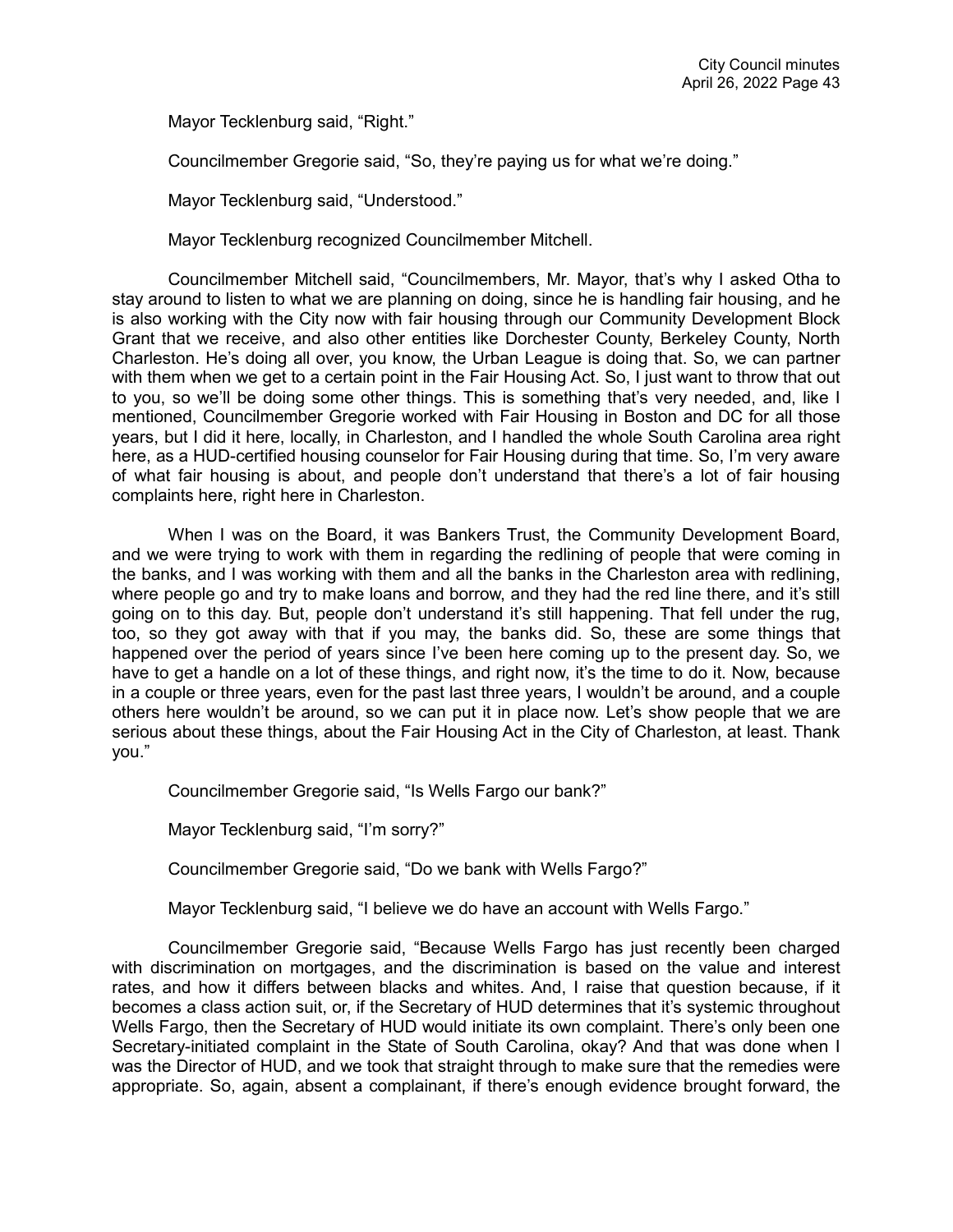Secretary of HUD has the power to initiate complaint action on its own. And, if it's systemic, okay, it could be pretty costly, for any institution, not just the bank.

Mayor Tecklenburg said, "Alright."

Mayor Tecklenburg said, "Alright."

Mayor Tecklenburg recognized Councilmember Bowden.

Councilmember Bowden said, "Can you all help me understand exactly what responsibilities we're taking on here? Are we investigating for them to make some report to some other entity to adjudicate, or are we taking on some adjudication responsibility, as well?"

Councilmember Gregorie said, "We're taking it all on. We're taking on the investigative function. We're taking on the conciliation function, because most times things don't go any further than conciliation. As long as the respondent and the complainant come to an agreement, it's over. It's when they can't come to some type of conciliation agreement that it goes further. Yes, on both sides, there may have to be some subpoena of information, yes. Will courts be involved? Yes. Yes, they can be involved, because it goes beyond the scope of the powers that are given to the City. So, to answer your question, yes."

Mayor Tecklenburg said, "So, I did not, I was not able to attend the 3 hour meeting the other day, so I didn't have the benefit of hearing all that discussion. I was at a Mayors Conference out of town. I would just respectfully ask that, given the way this ordinance has matriculated up to us, and I know we can make changes between first and second reading, I would like to request that we acknowledge that staff be charged with reviewing the ordinance to see if there are other appropriate amendments or changes, edits, that might help it comply with the Federal Housing Act. I'd like to call on Wilbur Johnson to share with us a few, he shared a few with me today that he thinks we could make this even a little better and things that we still need to work on, maybe, to make this in full compliance with the Federal Act. Wilbur."

Mr. Johnson said, "Yeah, I had a similar conversation with Councilmember Gregorie about this. The present legislation, I think, provides sort of a good template for what I think Councilmember Gregorie and other members of Council are trying to accomplish, and that is how to investigate and enforce fair housing practices and laws. What we will need to do, though, it may be the present iteration of this legislation needs some work, frankly, because there has to be, there's been some discussion, I think, about perhaps using the Urban League, or some other entity as the investigating and enforcement authority. We will need to be fairly clear in our agreement with the Urban League, whatever that turns out to be, that the delegation of authority on behalf of the City is pretty clear, pretty understandable, and legal, in the sense that we are able to invest upon the Urban League, or whoever that other entity might be, that we do that properly, and we do that in a way that is sustainable and enforceable, if there is a challenge. So, that's one issue I think that requires us to look very closely, or more closely, at this legislation as it proceeds.

Another issue has to do with the fact that the current legislations indicates that it's subject to the APA, or Administrative Procedures Act of the State of South Carolina. At the moment, there's no State entity actually involved. The APA covers State action, or State entity, or some dispute with a State entity. We do not have that at the moment, so we will need to somehow reconcile the language of the legislation that speaks to the APA, or that the legislation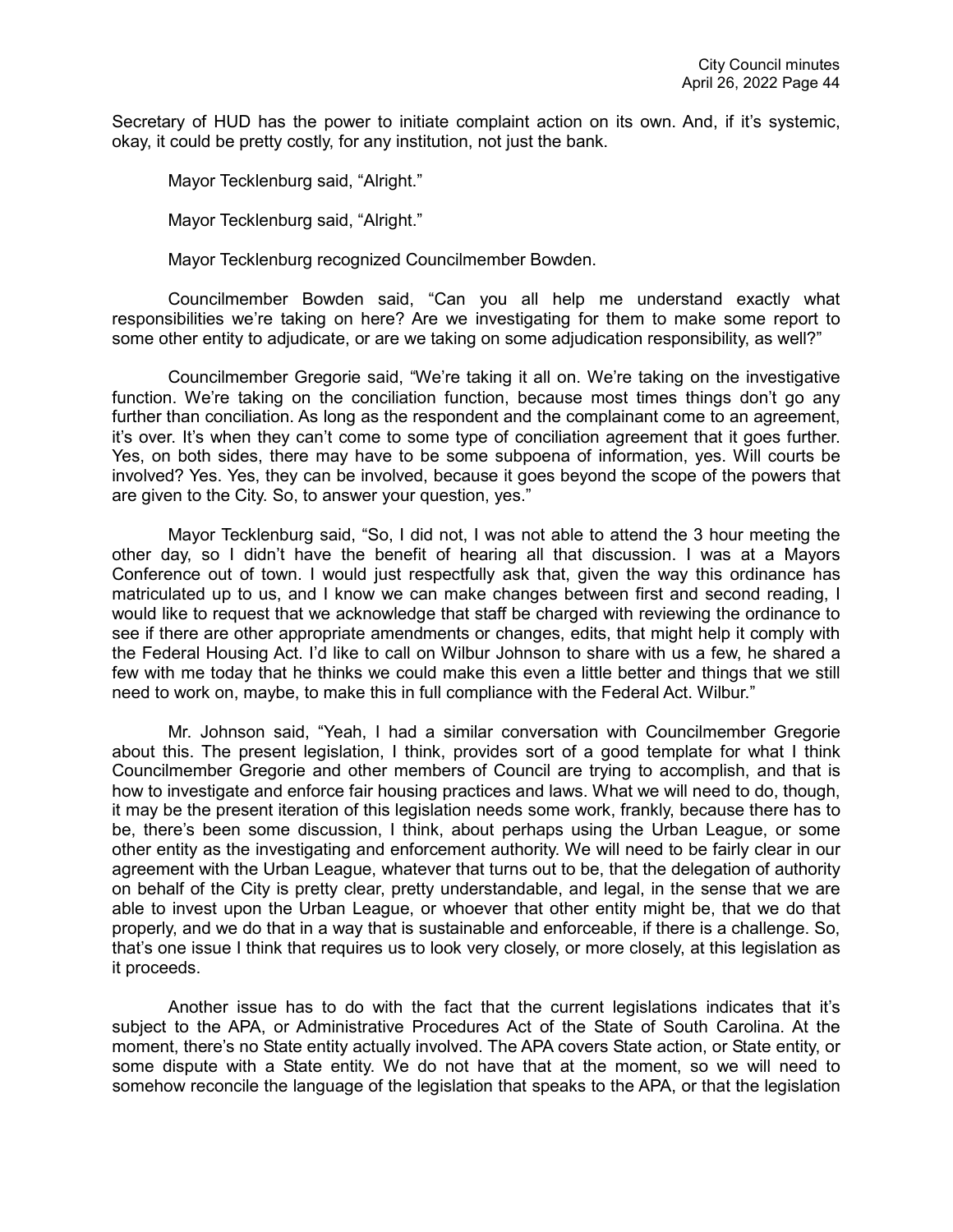is subject to the APA, to be sure that we can properly invoke the authority of the Administrative Procedures Act.

A third issue, I think, has to do with the fact that the current legislation suggests, actually, requires, that the City attorney sue for unlawful or unfair practices in Federal Court. I think we need to be sure that there's a proper basis for Federal Court jurisdiction. Now, you can make the, I guess, the judgement that, if the suit, or if there's some basis for suit on the basis of racial discrimination, or discrimination on some other unlawful factor, that maybe gets us into the Federal Court, but, I think we need to be a little bit more clear about how that works to be sure we have the proper jurisdiction, or background, or basis, for the City attorney or, for some other entity to pursue an action, or to bring a lawsuit, against an entity in Federal Court. So, those are some of the things that I think we need to be sure that we have clarified, and that we have the appropriate language in the legislation as this moves forward."

Mayor Tecklenburg said, "Thank you, sir."

Mayo Tecklenburg recognized Councilmember Shahid.

Councilmember Shahid said, "Thank you, Mr. Mayor. And, Mr. Johnson, thank you for that summary. When I first saw the proposed ordinance, I had a lot of concerns about it, particularly trying to coattail this with the Human Affairs and Racial Conciliation, since we had spent so much time debating that and getting that passed, and that Commission has not even been fully staffed and formed. We've got on our table the recommendations of those members who are going to be appointed to that, so I'm glad that the amendments that I see initially have taken this out of that conversation, so it's not going to be considered as part of that.

And, I understand what we're trying to do here, so I think it's not only noble but, unfortunately, I think it's probably necessary, what we're trying to accomplish. I pulled out and read, this afternoon, our existing ordinance dealing with this. I'm very proud that we have a history of an ordinance dealing with fair housing because I can't think of anything more insidious, quite frankly, of a person being denied an opportunity to rent, to own, or to build a house because they've been discriminated against, for whatever reason. I think that just speaks volumes as to what we're trying to accomplish here. But, I have to tell you, I have some real concerns about some of the issues on here.

I'll just, let me just point out a few of them. For instance, under Section 16-24.02, Section 8, under f, it sounds like we're talking about the City having the ability to issue a subpoena duces tecum. Now, how can a City have the ability to issue a subpoena decus tecum? I mean, a subpoena decus tecum is something that a party in a civil action issues to another party to try to produce documents and records. This is not Congress. I mean, Congress has the ability to issue a subpoena, but how does a city impose upon itself the ability to say, on behalf of the City of Charleston, I'm issuing my own subpoena without the institution of an existing pending case going forward? In doing that, this sounds unconstitutional, quite frankly, to be able to do that.

Then, further down, when you go to Section 9, under Section 16-24.03, again, they talk about subpoenas. Subpoenas, for those of us who don't practice law, a subpoena is not just a request to do something, it is a demand, and if you fail to abide by a subpoena, you can be held in contempt of court. Donald Trump, as you may have heard, has been held in contempt of court for failing to comply with the subpoena duces tecum. But under Section 9a, it even goes a bit further, and it says 'in conducting an investigation, the City shall have access at all reasonable times to premises.' Well, I'm sorry, there's a constitutional prohibition from coming into my home,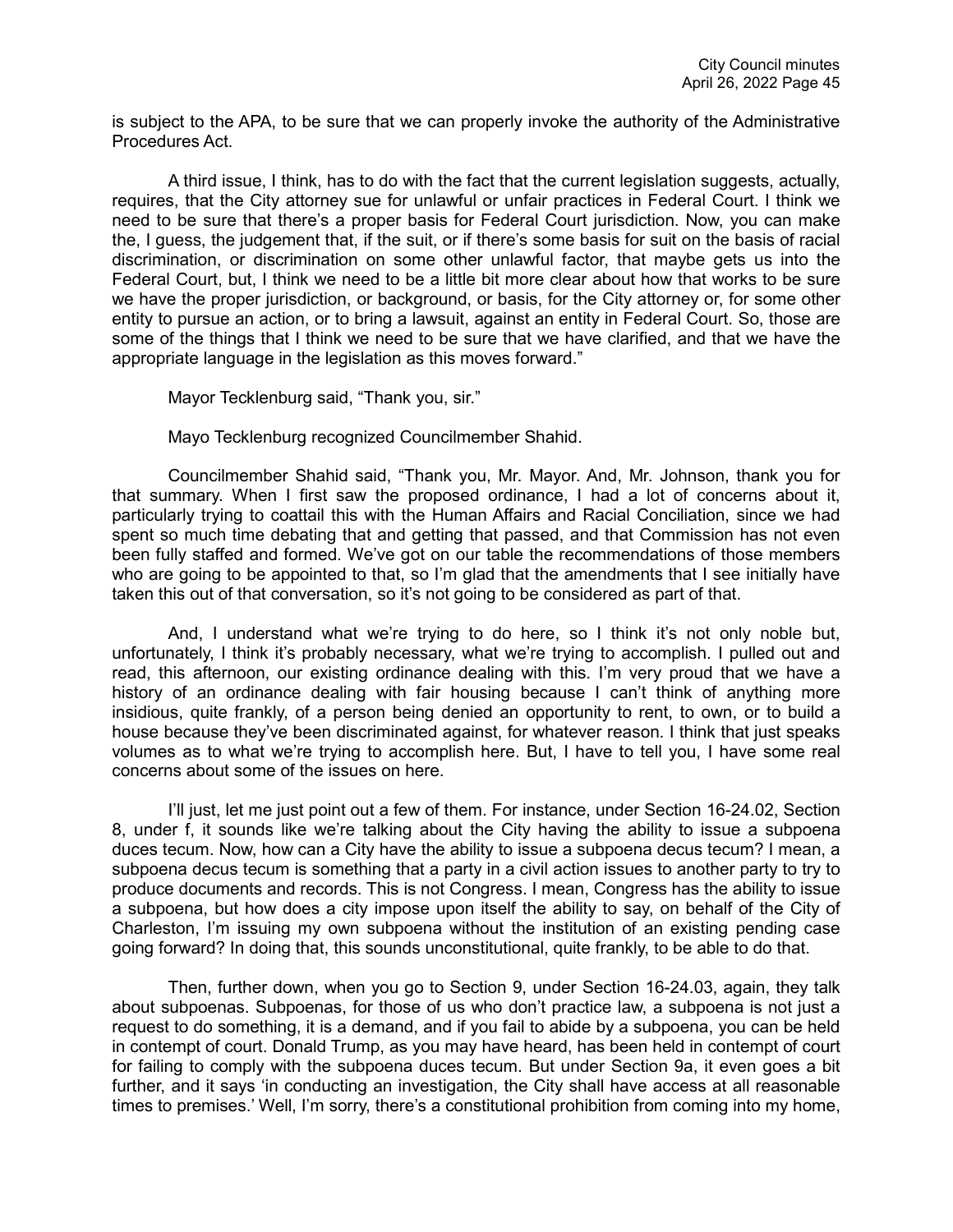to my premises. I mean, in order for anybody to go onto a premise, you've got to have a search warrant, because the Constitution protects us from unreasonable searches and seizures.

I understand what we're trying to accomplish. I really do understand what we're trying to accomplish, but I'm just looking at this, and I'm going 'wait a minute, we've got to hit the pause button as to what we're trying to accomplish versus what this ordinance is speaking of right now.' That gives me a lot of heartburn and problems with it. In addition, I can go on to other things. I think my point I'm trying to make is, what are we trying to accomplish beyond what we have as an existing ordinance that we need to have accomplished to fill the gaps, I think, that Councilmember Gregorie is talking about? Mr. Johnson, you've been clarifying it for us, I think. I don't know what the best way of handling this, you know, either deferring it, going back to the drawing board on this thing, I don't know. I understand what we're trying to do, but I think we have to be careful that you, if you want to model something after an existing Federal law, that's fine, but we don't have the same components that a Congress has, that the City does not have.

In addition, another legal term I'll throw out there for everybody is standing, legal standing. To initiate a lawsuit, you have to have the legal ability to bring the lawsuit. You have to have what's called standing to do that, meaning I have the right. So, if Mike Seekings and I have a car accident, he can sue me, or I can sue him because we were injured. We have a standing to seek redress against one or the other because of a car accident. But, Councilmember Bowden can't bring that lawsuit on my behalf as a private citizen. He could do it as a lawyer on my behalf, but not as a private citizen. So, is the City taking on this obligation when it doesn't have the standing, the legal ability to do that? Those are just questions I'm bringing up, as to how far we can point in the direction that I think I understand that this Committee is trying to accomplish. So, those are questions, and those are grave concerns I have as for what we're trying to accomplish."

Councilmember Gregorie said, "And I think they're all ---"

Mayor Tecklenburg recognized Councilmember Gregorie.

Councilmember Gregorie said, "I'm sorry. I think they're all legitimate questions. However, some of what you just raised, okay, if it's not included, the law won't be substantially equivalent to the Federal law. Secondly, I, along with Julia, Amber, we have looked at other local jurisdictions, okay, and their language is exactly the same language we have here. So, if it's a Constitutional question, it goes beyond us, because every single one that I've read has every single item we have, and some even go further. Some even go to the point of determining what level of compensation, if someone's violated. It goes much further than that, than ours. I don't have a problem with deferring this, but deferring this, and it not going anywhere will be problematic for me, just to let you know. Because I have compared what we've written with the national law, with the State law, and with other local jurisdictions. We are the first in the State of South Carolina. Yeah, of course, the State agency, but we would be the first locally, in South Carolina. However, as you look at North Carolina and some of the other places, the language that we have is the same language. So, if we want to test constitutionality, you need to start at the Federal level because, I'm just explaining to you, because, in order for our law to be substantially equivalent, it has to mirror the Federal law.

And, secondly, no non-profit, including the Urban League, can make determinations with respect to the result of an investigation. That information comes to us. Once we review what has been submitted to us, then that determination is made. So, no non-profit, including the Urban League, can make any decision in this regard. It has to be a government entity."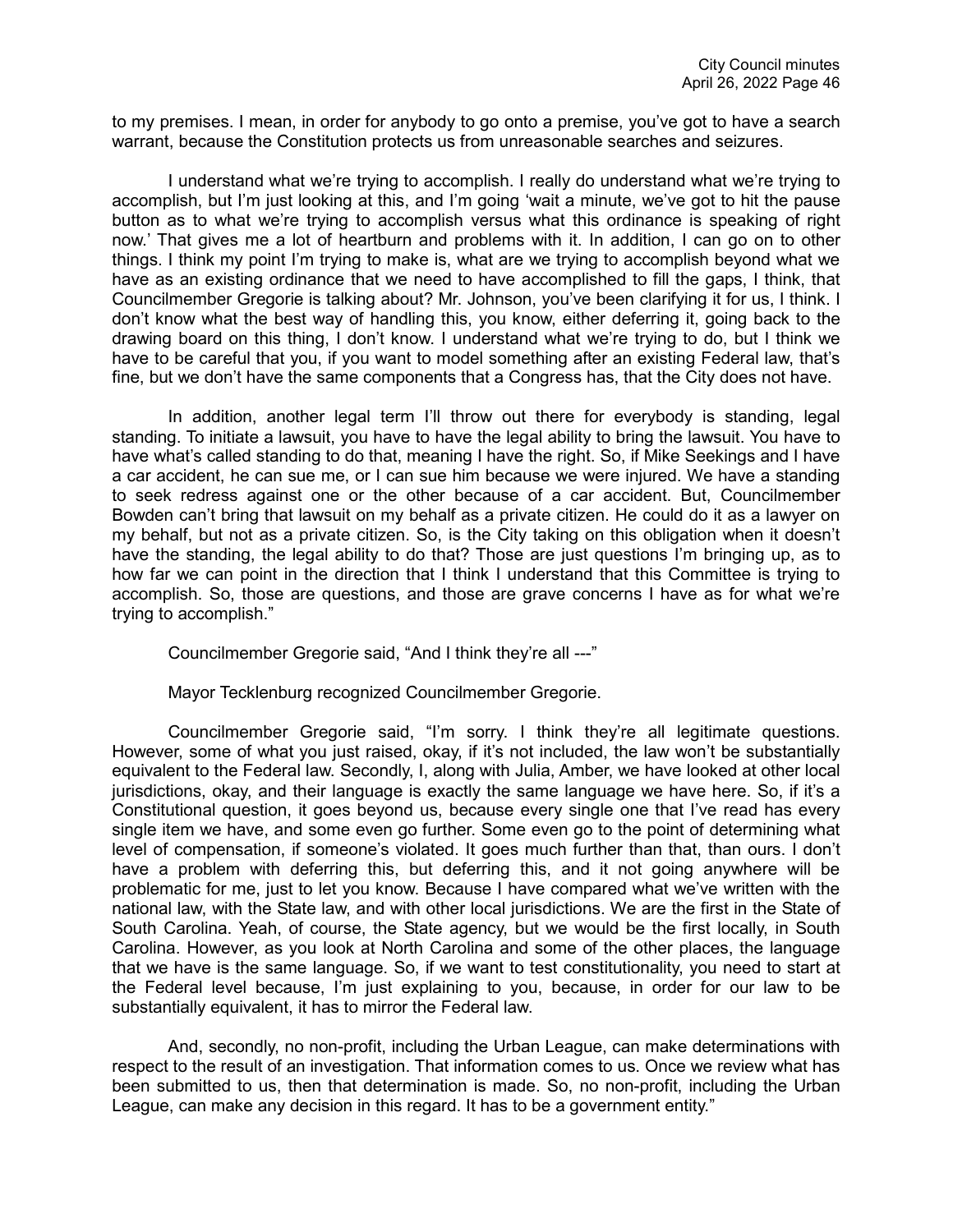Mayor Tecklenburg recognized Councilmember Brady.

Councilmember Brady said, "Yes, thank you, Mr. Mayor. I do agree with Councilmember Shahid. I think the core of what this is trying to accomplish and the sentiment is noble and good, and we should definitely continue to move in that direction, but I think just given the nature of what Mr. Johnson said, as well as, you know, it's my understanding it was a last minute add to the CD agenda, Legal didn't have a ton of time to review. I would think, we've gone over the 10 minutes, it's okay. I would like to offer the motion to defer, but only for 90 days, to allow Geona and the Legal Department adequate time to craft an ordinance and go through some of the answering of the questions that Mr. Johnson has rightfully brought up on this. Thank you, Mr. Mayor."

Mayor Tecklenburg said, "Alright."

Councilmember Gregorie said, "Okay, Mayor, and I'm for the deferral."

Mayor Tecklenburg said, "Okay, is that a second?"

Councilmember Gregorie said, "I mean, that's a second, but ---"

Mayor Tecklenburg said, "Okay."

Councilmember Gregorie said, "But there's a 'but' here. First of all, I think 90 days is too long, because, what you're talking about doing, we've done it. Been there, done what you're talking about. That's where it's very problematic for me, that folks don't clearly understand that, before we bring something to them, we're going to do our due diligence. We've done everything you just said to do, so with 90 days, no. I don't think 90 days. If I can amend it to 30 days."

Mayor Tecklenburg said, "Why don't we ask the Legal Department how much time they think they need to work on it. Put them on the spot."

Mr. Johnson said, "So, Julia and I are sort of tag teaming this. What's your thought on the actual time to rework it? I mean, there are a couple things that need to be done. One, we need to be certain that the basis for the City's implementation of action, I think, is sound. Secondly, if we are certain that the City has a sound basis, that the City can then vest upon another entity, such as the Urban League, in a way that provides that entity with the legal basis for an investigative or an enforcement action. So, there's sort of two levels to that."

Ms. Copeland said, "So, the research that we've been doing today is reaching out, there's some great versions of this ordinance in North Carolina – Durham, Winston-Salem, Charlotte. They're written in a form that we could easily adopt and change to make it our own. The question of the subpoena power, that's something we still need to figure out just because Charlotte or North Carolina has its own chartering legislation that gives municipalities the right to subpoena, so we need to make sure that we have the same kind of enforcement power. Those are questions we need to get answers to. We can do that in what, 30, 45 days? I mean, we can do that."

Mr. Johnson said, "Yeah, I think 30 or 45 days would be the least amount of time."

Mayor Tecklenburg said, "Let's give them 45 days to be safe."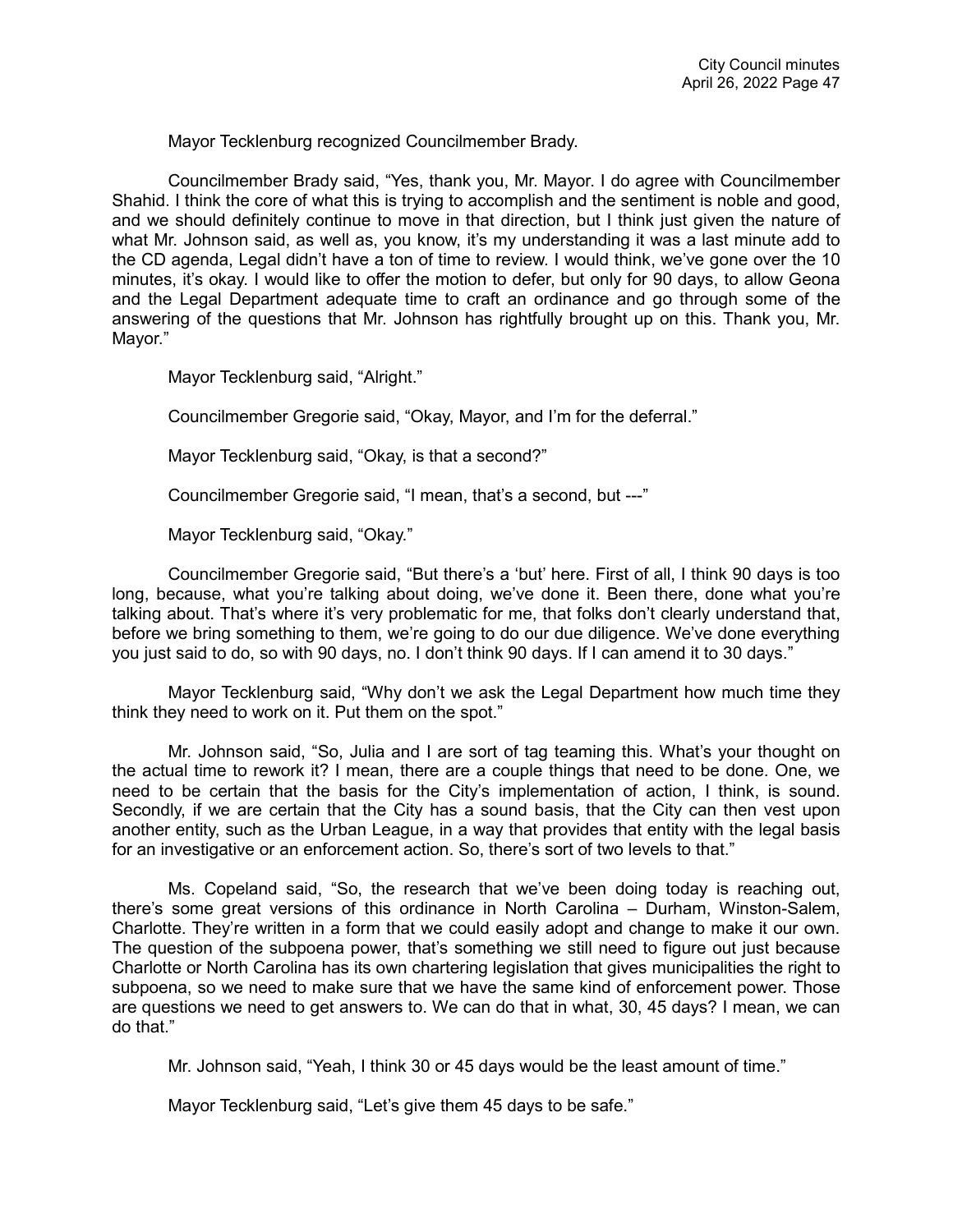Mayor Tecklenburg recognized Councilmembers Sakran, Bowden, and Seekings.

Councilmember Sakran said, "Thank you, Mayor. I'm good."

Mayor Tecklenburg said, "You're good? Councilmember Bowden."

Councilmember Bowden said, "Thank you. Forty-five days does seem sort of tight, and, Councilmember Gregorie, I do not at all mean to suggest that you didn't do your homework here or that everybody else involved didn't do their homework. I just haven't been privy to all that conversation and, sitting here, and this is the problem with lawyers generally is we come up with problems. I have about a million questions, starting with the ones that they just suggested. I also want to note, just from a practical standpoint, if anybody has come up with an idea of the number of new staff that we're going to need to take on, the institutions we're going to need to create. And so, I think maybe more than just legal work is going to need to be done and, you know, figure out how much this all is going to cost, whether the HUD funds are going to cover it because you said they're sort of prescribed based on the number of cases, whether we're going to have those cases, or whether we're taking on additional expenses. So, I would think that 90 days would be appropriate just for all that. Then, not only for them to do the work, but then to educate me. So, that would just be my suggestion, is that there's, I think, a ton to get done here, and I just don't want to put anybody in a bind saying 45 days, then we come back and do all of this over again."

Mayor Tecklenburg recognized Councilmember Seekings.

Councilmember Seekings said, "Just briefly, I didn't really actually come here to practice law tonight. I came here to sit as a City Councilman, but just a couple things. I think, one, first and foremost, we don't want to put something out there that doesn't establish on the front end what Mr. Johnson was alluding to, although I don't think he used the exact word, and that is, 'where does jurisdiction vest when we adopt this as we go through the process?' And, if you look, and I did this today, I looked at how our proposed ordinance is drafted, and I went and looked at, thanks to our Legal Counsel, they pointed me towards the Code of Federal Regulations. One of the questions that I have is, in pursuing our ordinance as a city, where we pursue it on the legal side, and Mr. Johnson alluded to, well, if you've got some issues of unfair housing and the like, that may get you into Federal Court. Well, he's right about that, but the way it gets you into Federal Court, if I'm not mistaken, and I'll stand down if I am, is by bringing an action pursuant to a Federal statute. We can't just walk into Federal Court without having a Federal statute, and if you look at the Code of Federal Regulations, one of the things that caught my eye was what makes a law inadequate on its face for purposes of certification as a co-sponsored HUD city. And there are a few things that, I don't want to go through all of them, one of which is, you alluded to, is handing any of these administrative duties, it's not just final decision making, it's administrative duties to a third party. Okay, that's one, and we can go through that, and I think you're well aware of that. But the second is, we have to bring the action to a court of competent jurisdiction, which is empowered to do the following: award the plaintiff, the complainant, actual and punitive damages. We can't do that in City Court. We can't do that, so there's got to be a way to get to a court of competent jurisdiction, and that we have to figure out before we put this out there, because we will put ourselves way behind the eight ball if we don't do that.

So, with all due respect, Councilmember, I know you've worked really hard on this, but 45 or 60 days compared to the whole process, I think we need to get this right, and we need to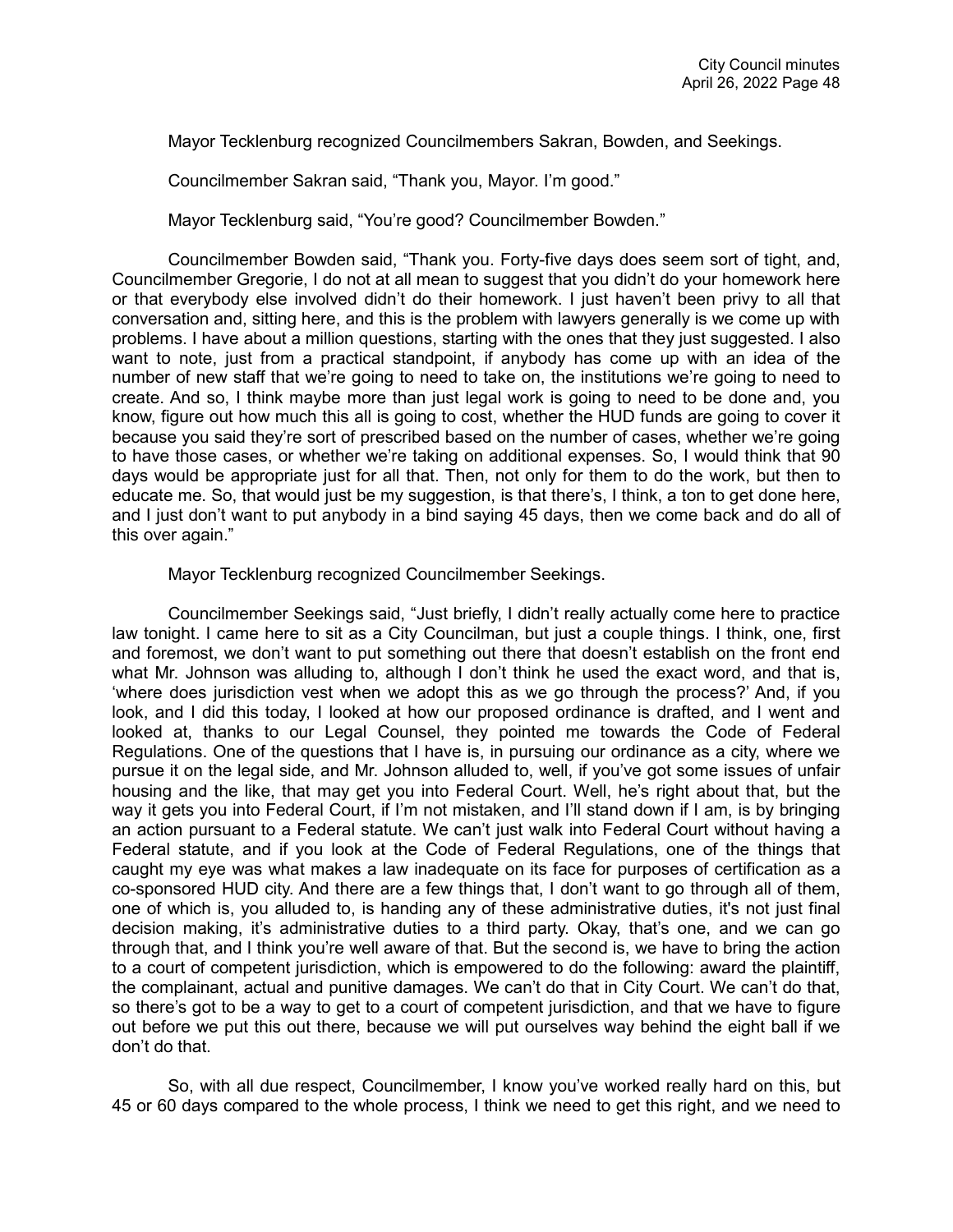get legal answers to what path we pursue, and how we attach jurisdiction to a complaint for a violation of the City's unfair housing practices ordinance, whatever it is. I did go back today, by the way, and look at our currently existing ordinance, and it's got some things in there that are actually interesting. It is linked to the criminal code, I'm sure you're aware of that, which actually makes it criminal, per se, if you're found to have violated it civilly. We probably need to fix that, by the way, but that's a whole different issue. I would just caution and ask a deep breath be taken, and we figure out, through our very competent Legal staff, the actual jurisdictional process by which we are going to pursue and enforce a City of Charleston-adopted fair housing practices ordinance, as opposed to a State or a Federal Fair Housing practices statute, which attaches Federal jurisdiction. And that's just one of the issues. There's plenty more, but I'm not getting paid by the hour for this. Well, I am. By the way, for the record, its \$5."

There was laughter in the Chamber.

Councilmember Seekings said, "And, I think probably, the advice I gave is just worth that. So, with all due respect, I think, at a minimum, to put this team under a microscope and come up with those answers in 30 or 45 days is aggressive. I think we should give them a little more time. Anyway, with that, I think 90 days is the right number."

Councilmember Gregorie said, "I think 45."

Mayor Tecklenburg said, "Can we do this? Can we proceed with a motion to defer and, as Legal Counsel reviews all these questions, some of which do sound a little complicated to me, that if we don't have an ordinance truly ready in 45 days ---"

Councilmember Seeking said, "So, Mayor, maybe this ---"

Mayor Tecklenburg said, "You give us a report back in 30 days on how you're doing, what you really think you need, and assess it from there. We want to move it along, is the point, Councilmember Gregorie. We're not deferring this just for it to go in the wastebasket or anything like that. We want to pursue this diligently, but we want to do the right thing. It does sound like there are a lot of complicated issues."

Councilmember Gregorie said, "This is one of the suggestions from the CEO for the State that what we may want to do, okay, is sit with HUD, and start having some discussions with HUD. I think that is the way to go, as well."

Mayor Tecklenburg said, "That's a good starting point."

Councilmember Seekings said, "Can I quickly follow up on that, Mr. Mayor?"

Mayor Tecklenburg said, "Yes, sir. Councilmember Seekings."

Councilmember Seekings said, "I agree with that, and it's the one chance we get at the law. One of the things we don't get to do as lawyers representing our clients is get advisory opinions. You actually have to walk into a courtroom and have a judge or a jury tell you yay or nay. They don't give you advice. We can get some advice in advance of this, and why wouldn't we go get an advisory opinion rather than have to be challenged, and we will be at some point if we do this without getting that advisory opinion, and set us back to square one? So, Mr. Mayor, with all due respect, I think around this table, and Councilmember Gregorie can certainly speak for himself and does very well and very often, is that 60 days really is a good reporting period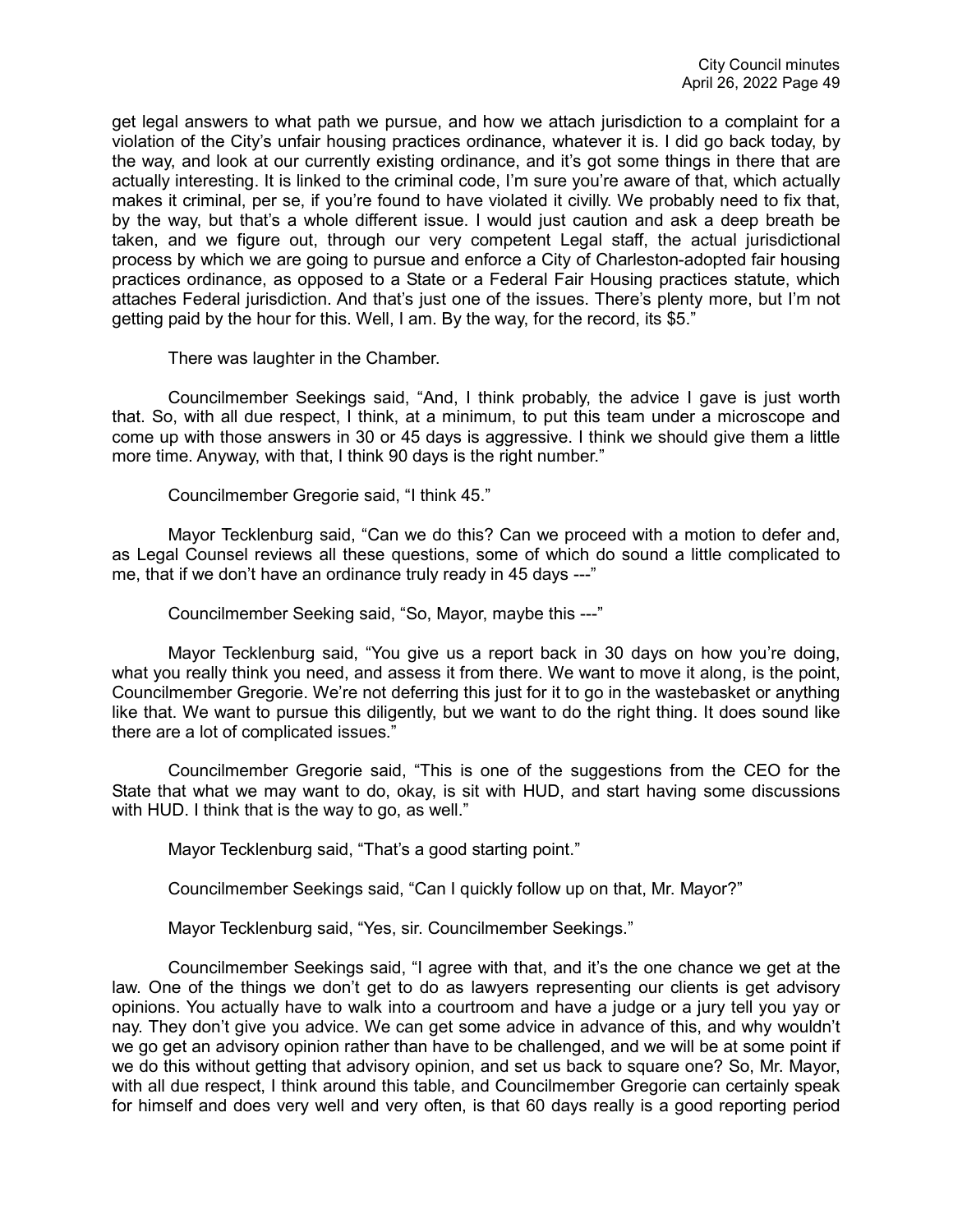time to come back, and then we can see where we are. I just, there's a lot in here for them to get going on when we've got other things going, so I would respectfully request, whoever made the motion, that it be a 60 day reporting back period, and then we see where we are from there."

Mayor Tecklenburg said, "Absolutely. And in a practical matter, we're the second meeting in April. In June, we go to one meeting per month. It would be the third Tuesday, so could we ask for a report back at the June meeting? Does that sound like a good plan?"

Councilmember Gregorie said, "Yeah."

Mayor Tecklenburg recognized Councilmember Appel.

Councilmember Brady said, "As a point of order, I'll submit to the amended motion."

Councilmember Gregorie said, "And I second."

Mayor Tecklenburg said, "Alright. Councilmember Appel."

Councilmember Appel said, "Thank you, Mr. Mayor. I just want to echo a lot of the sentiment that was raised just now from Councilmember Seekings, and Shahid, and Bowden, and others. The intent here is good, we just need to get this right. You know, I don't want to reiterate what I said on Thursday and reiterate what these fine folks have said tonight, but I just want to throw out another consideration. We have limited staff resources, our Legal Department has a limited bandwidth, so when we put them on tasks, we need to have some sort of prioritization in mind because we have to be mindful and cognizant of their time. They only have a certain amount of bandwidth. So when we talk, and I'm just throwing this out for what it's worth, we talked about barriers to access to housing. If you were to ask me what the top ten barriers to access to housing are for minorities, for everybody in the City of Charleston, number one, price. Number two, price. Number three, price. Number four, price. You get what I'm saying?"

Councilmember Gregorie said, "No, I don't."

Councilmember Appel said, "Well, I'm here to tell you that ---"

Councilmember Gregorie said, "It's price for you."

Councilmember Mitchell was excused from the Chamber at 8:03 p.m.

Mayor Tecklenburg said, "Alright. Let's have one person at a time. Sorry. Councilmember Appel."

Councilmember Appel said, "Okay, and I'm going to say another thing, and I appreciate Councilmember Mitchell walking out. One of the other things that we do during process in committee is we get information, and we get facts. Like, how many fair housing complaints have there been in the last 10 years in the City of Charleston? What's wrong with our current ordinance? What is the State doing? What is the Federal government doing? Have we been provided with any of that information? What role does this serve? These are things that need to be fleshed out. These are things that need to be developed. Frankly, I'll be honest with you, I think that we need to have fair housing, no question about it. I don't think this is even close to being in the top priorities. I think housing price and affordability is the number one problem in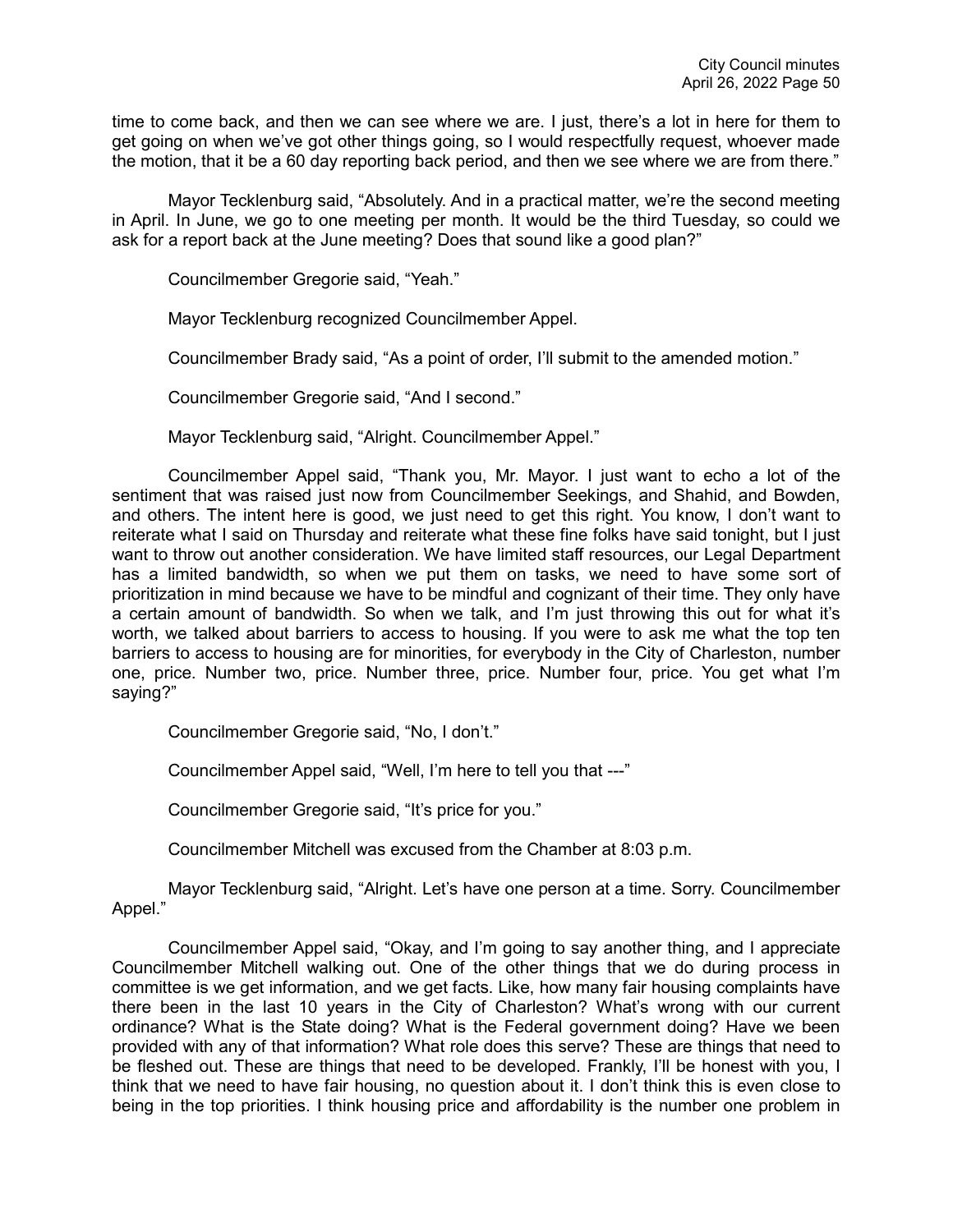the City. I think jobs. I think those are the issues we need to be focusing and spending our time on. And, oh, by the way, those are the things that we actually have control over as a municipality, okay? To try to think that we're going to become a mini HUD, I think, is a very unrealistic thing to say. I don't think we have the bandwidth for that. We don't do this kind of level of enforcement for anything in the City, outside of our criminal code. So, I think we need to be a little bit more humble when we're approaching these issues.

Councilmember Mitchell returned to the Chamber at 8:04 p.m.

I think the way that this ordinance was presented to us at the CD Committee was shockingly sloppy. It was an awfully drafted ordinance, and our Legal Department's not going to say this, but I'm going to say this, our Legal Department did not have a hand in what we saw on Thursday, and that's a fact. That's a fact because I know our lawyers, and they would not put what I saw on that ordinance on Thursday night in an ordinance to go before Council. No way. So, let's do this right. We spent over a year on our ADU ordinance. This is far more significant than that. Let's spend the time to do it right. I don't understand why we're putting artificial deadlines on this. We're talking about real serious stuff, and we're trying to send signals to the market 'come to Charleston to provide affordable housing.' But, meanwhile, we're going to set up this draconian enforcement regime. We're going to be subpoena duces tecum-ing people and getting nasty with people. I mean, it's sending the wrong message."

Councilmember Mitchell said, "Mr. Mayor, I say point of order before we get out of hand here. I think we're going to get out of hand. I think point of order. Let's move on."

Mayor Tecklenburg called for order.

Councilmember Appel said, "Oh, I'm sorry if I hurt your feelings."

Mayor Tecklenburg called for order.

Mayor Tecklenburg said, "Let Councilmember Appel finish his piece."

Councilmember Appel said, "Whatever. Whatever, I'm done. Let's defer it."

Mayor Tecklenburg said, "We have a motion on the floor to defer with a report back from Legal in June. Any further discussion?"

No one asked to speak.

On a motion of Councilmember Brady, seconded by Councilmember Gregorie, City Council voted unanimously to defer the following bill and requested a report from the Legal Department at the June City Council meeting.

*An ordinance to amend Chapter 16, Article IV, Section 16-18 of the Code of the City of Charleston; to delete and replace with new language Sections 16- 20, 16-22, 16-23, and 16-24 of the Code of the City of Charleston; and to create Sections 16-24.01, 16-24.02, 16-24.03, 16-24.04, 16-24.05, 16-24.06, 16-24.07, 16-24.08, 16-24.09, 16-24.10, and 16-24.11 of the Code of the City of Charleston, the purpose of which is to adopt a City of Charleston Fair Housing Act which is substantially equivalent to the Federal Fair Housing Act. (AS AMENDED)*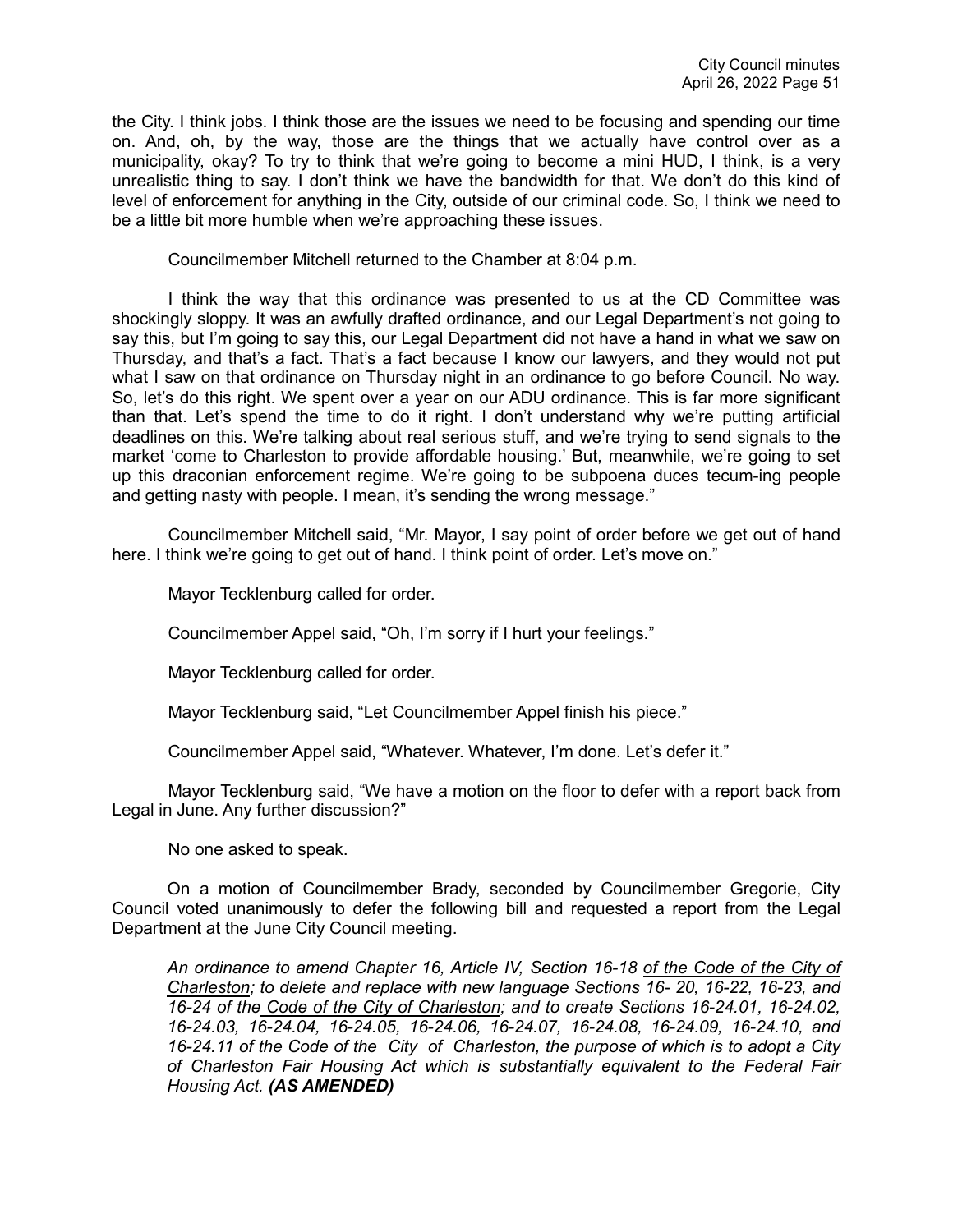Councilmember Gregorie said, "And I'm glad that's on the record."

Mayor Tecklenburg said, "Thank you. Next up is our [Committee on Public Works,](https://youtu.be/iZmTRv8HbBI?t=10782) I think."

Mayor Tecklenburg recognized Councilmember Waring.

Mayor Tecklenburg called for order.

Mayor Tecklenburg said, "Please. Order, you all. Councilmember Appel and Gregorie, please."

Mayor Tecklenburg called for order.

Mayor Tecklenburg recognized Councilmember Waring.

Councilmember Waring said, "Thank you, Mr. Mayor. The Committee on Public Works met on Monday. Everything you saw in the agenda passed unanimously, and I so move for the adoption of the Committee reports."

Councilmember Seekings said, "Second."

Mayor Tecklenburg said, "Any further discussion?"

No one else asked to speak.

On a motion of Councilmember Waring, seconded by Councilmember Seekings, City Council voted unanimously to adopt the Public Works and Utilities Reports as presented:

### **Stormwater Management Department Update:**

(i) Approval of Church Creek Drainage Basin Improvements Fee Amendment #6 with Weston & Sampson Engineers in the amount of \$69,574.00 for the final US Army Corps of Engineers permitting for the Glenn McConnell Parkway culverts. Approval of Fee Amendment #6 will increase the Professional Services Contract by \$69,574.00 (from \$618,231.00 to \$687,805.00). Funding for this project is the Drainage Fund.

(ii) Approval of the Low Battery Seawall Repairs – Phase III Memorandum of Agreement with CPW for in-contract utility work on the Low Battery Seawall Repairs Phase III project from King St. to Limehouse St. Reimbursement will be provided by CPW for expenses incurred in the contract for water and utility work.

Mayor Tecklenburg said, "Next up is our **Committee on Ways and Means-**"

Councilmember Brady said, "Move for approval."

Councilmember Gregorie said, "As amended."

Mayor Tecklenburg said, "As amended. Any discussion?"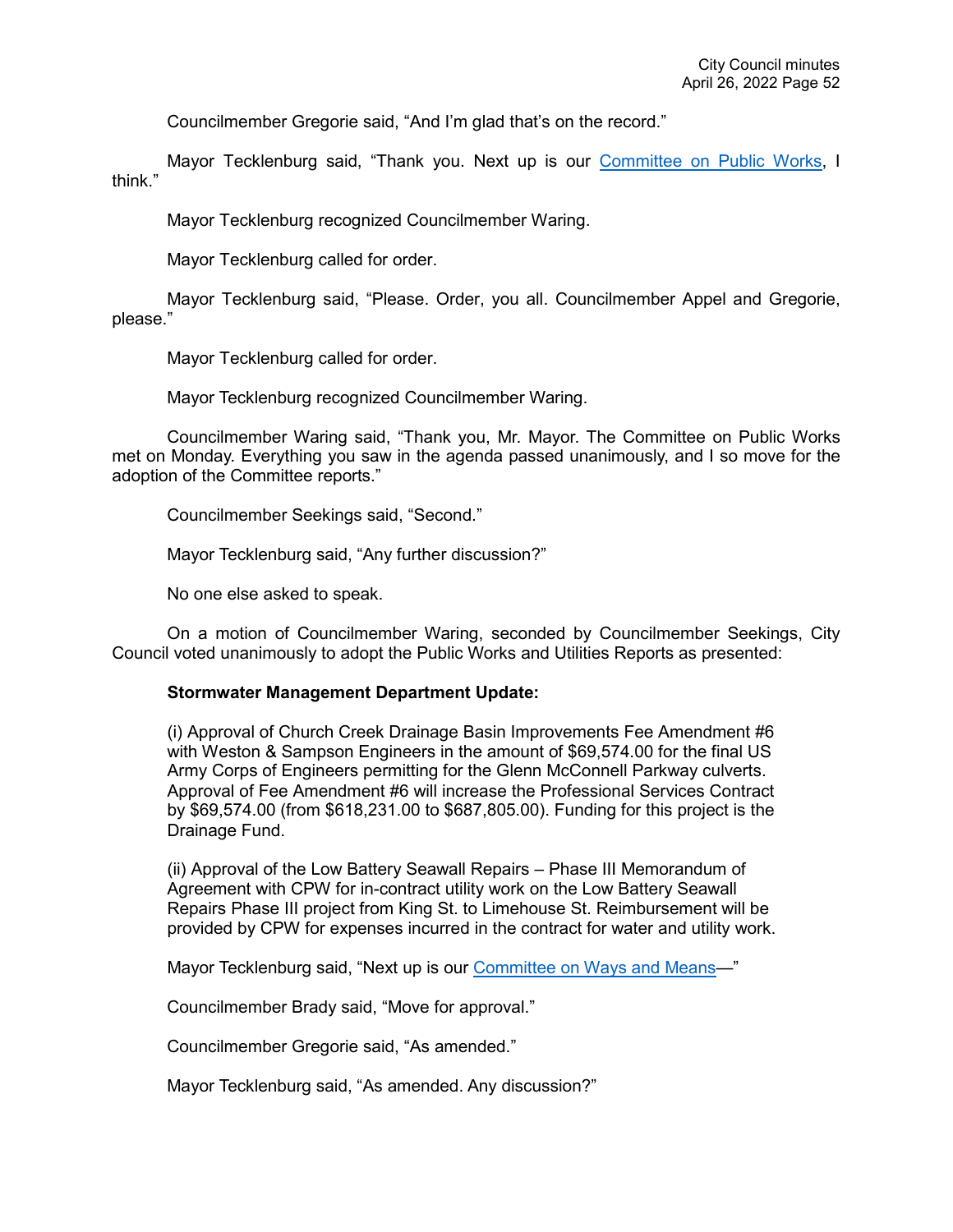On a motion of Councilmember Brady, seconded by Councilmember Gregorie, City Council voted unanimously to adopt the Committee on Ways and Means Report, as amended:

(Bids and Purchases

- (Budget, Finance, and Revenue Collections: Approval of the 2022 Amended State Accommodations Tax budget approved by Council on 12/7/21, to amend the budget to include grant awards from the 2022 grant process held in early 2022. This was approved by the Accommodations Tax Advisory Committee on 4/14/2022. *(AS AMENDED.)*
- (Office of Cultural Affairs: Approval to accept the grant award in the amount of \$20,000 from the U.S. Department of Agriculture (USDA)'s Pandemic Response and Safety Grant Program for costs associated with enhanced safety protocols for Charleston Farmers Market and West Ashley Farmers Market. There is no City match required.
- (Parks Capital Projects: Approval of International African American Museum GMP Change Order #15 with Turner Construction Company in the amount of \$2,332,588 for subcontractor claims due to roofing delays (\$244,076), general conditions for the contractor due to delays in substantial completion (\$689,706.34), payments for builder's risk insurance due to contract extending past the contractual completion date (\$270,355) and various change requests in design and materials from the IAAM (\$1,128,450.66). Funding will come from the Owner Sitework Allowance (\$354,644), the Moisture Barrier balance (\$65,167) and the Owner Contingency Allowance (\$220,500) in the GMP contract. The remainder needing Council's approval is \$1,692,277, and those funds will come from the IAAM. Approval of Change Order #15 will increase the GMP contract by \$1,692,277 (from \$59,829,652 to \$61,521,929). The funding sources for this project are: Accommodations Tax (\$13,200,000), Charleston County Accommodations Tax (\$12,500,000), State Funding (\$14,000,000), IAAM Contributions (\$53,000,000).
- (Parks Capital Projects: Approval of International African American Museum GMP Change Order #16 with Turner Construction Company in the amount of \$372,071 for landscaping changes, security camera and alarm changes, and kitchen changes. Funding for this will come from the IAAM. Approval of Change Order #16 will increase the GMP contract by \$372,071 (from  $$61,521,929$  to  $$61,894,000$ ). Funding sources for this project are: Accommodations Tax (\$13,200,000), Charleston County Accommodations Tax (\$12,500,000), State Funding (\$14,000,000), and IAAM Contributions (\$53,000,000).
- (Parks Capital Projects: Approval of Cannon St. Fire Station #6 Retrofit FEMA HMGP 4166-10 grant modification acceptance for additional Federal funds in the amount of \$564,216.75 for Phase 2 of the Cannon St. Fire Station Retrofit project. This increases the Federal funding for both phases of the project to \$3,942,388.50. The additional match of \$188,072.25 will come from 2018 General Fund Reserves. The project is complete. Approval of this grant modification does not adjust the total project budget of \$5,754,229. Funding sources for this project are: FEMA HMGP (\$3,942,388.50), 2015 IPRB Bond (\$1,126,057.25), 2015 General Fund Reserves (\$269,000), and 2018 General Fund Reserves (\$416,783.25).
- (Stormwater Management: Approval of Church Creek Drainage Basin Improvements Fee Amendment #6 with Weston & Sampson Engineers in the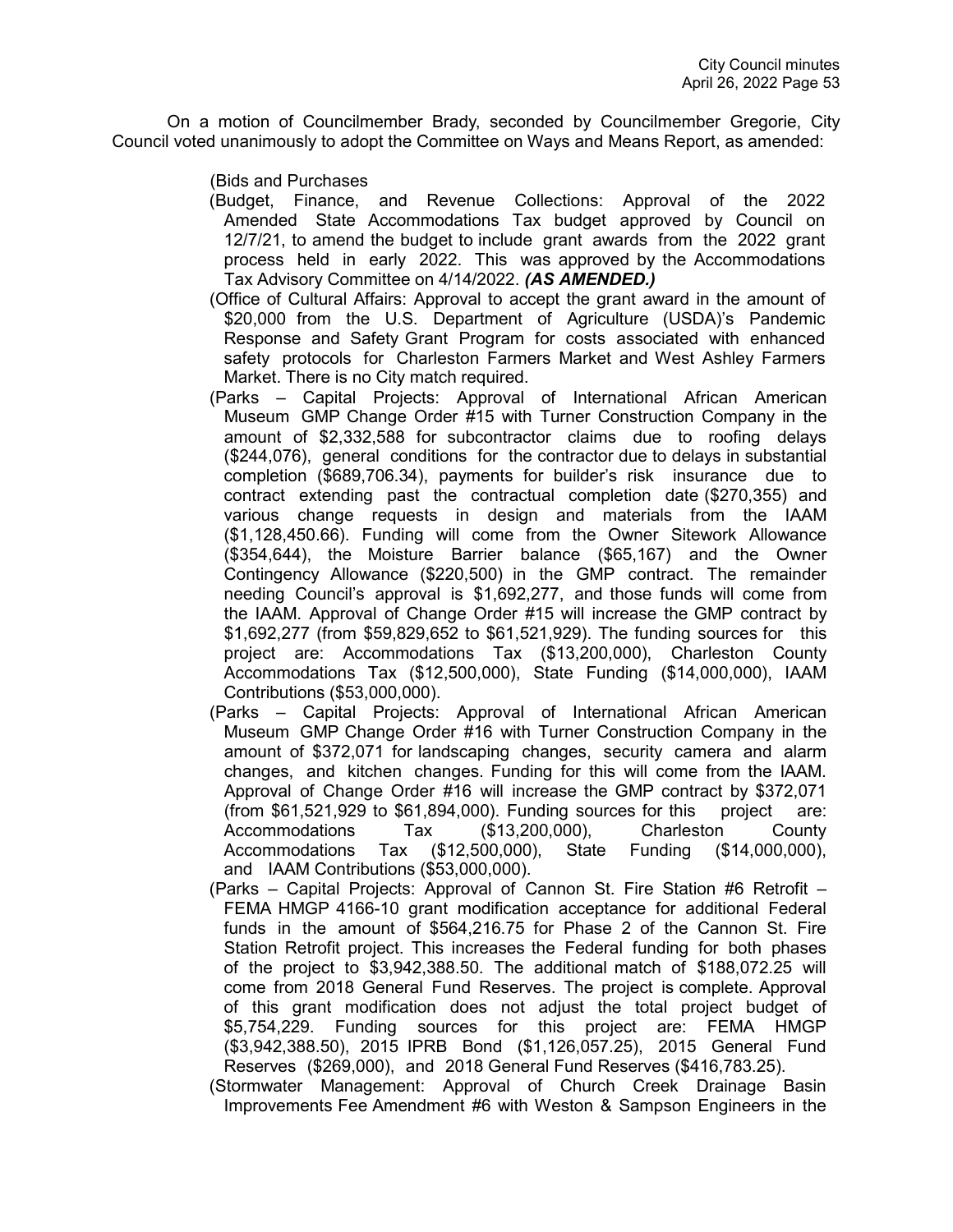amount of \$69,574 for the final US Army Corps of Engineers permitting for the Glenn McConnell Parkway culverts. Approval of Fee Amendment #6 will increase the Professional Services Contract by \$69,574 (from \$618,231 to \$687,805). Funding for this project is the Drainage Fund.

- (Stormwater Management: Approval of the Low Battery Seawall Repairs Phase III Memorandum of Agreement with CPW for in-contract utility work on the Low Battery Seawall Repairs Phase III project from King St. to Limehouse St. Reimbursement will be provided by CPW for expenses incurred in the contract for water and sewer utility work. The estimated dollar amount is around \$2,000,000 and could be more or less depending on how much actual CWS related work is performed during this phase of the project.
- (Housing and Community Development: Approval of a Memorandum of Understanding (MOU) template between the City of Charleston and partner organizations. The MOU would be executed between the City of Charleston and organizations partnering with the City of Charleston to provide specific services to persons experiencing homelessness or those at-risk of becoming homeless at the Hope Center. Approval is also requested for the execution of the MOUs for each organization upon review by Corporation Council.
- (Housing and Community Development: Request the Mayor and City Council approve \$500,000 in TIF funding to support development of fifty-five (55) affordable rental apartments at the Lowline Affordable Housing Development. Council originally allocated \$1.5M for this project, and the developer previously requested \$900,000 of the funds. Due to increased construction costs, they are requesting an additional \$500,000 in TIF funding from the original approval amount.
- (Police Department: Approval to submit an application for the 2022 Duke Energy SC Emergency Preparedness/Storm Grant in the amount of \$12,050 for publication of Hurricane Preparation Guides and promotional pens. The application is due April 29, 2022. There is no City match required for this grant.
- (Police Department: Approval to sign a CARFAX Enrollment Form giving CPD access to CARFAX Investigative tools which provide motor vehicle data for investigative purposes. There is no cost for this service.
- (Request to authorize the extension of deadline from May 1, 2022 to August 1, 2022 in the Memorandum of Understanding between the City of Charleston and Landmark Enterprises, LLC regarding 14 Sumar Street. The property is owned by the City of Charleston.
- (Please consider the following annexations:
- -- 2506 Birkenhead Drive (0.25 acre) (TMS # 309-13-00-051), West Ashley, (District 2). The property is owned by Christopher R Jefferies.
- -- 1940 Capri Drive (0.6 acre) (TMS # 350-14-00-039), West Ashley, (District 5). The property is owned by Jeffrey and Meredith Fox.
- -- 1804 Able Street (0.25 acre) (TMS # 351-02-00-035), West Ashley, (District 7). The property is owned by Lanita Brown.

First reading was given to the following bills:

*An ordinance to provide for the annexation of property known as 1804 Able Street (0.25 acre) (TMS# 351-02-00-035), West Ashley, Charleston County, to the City*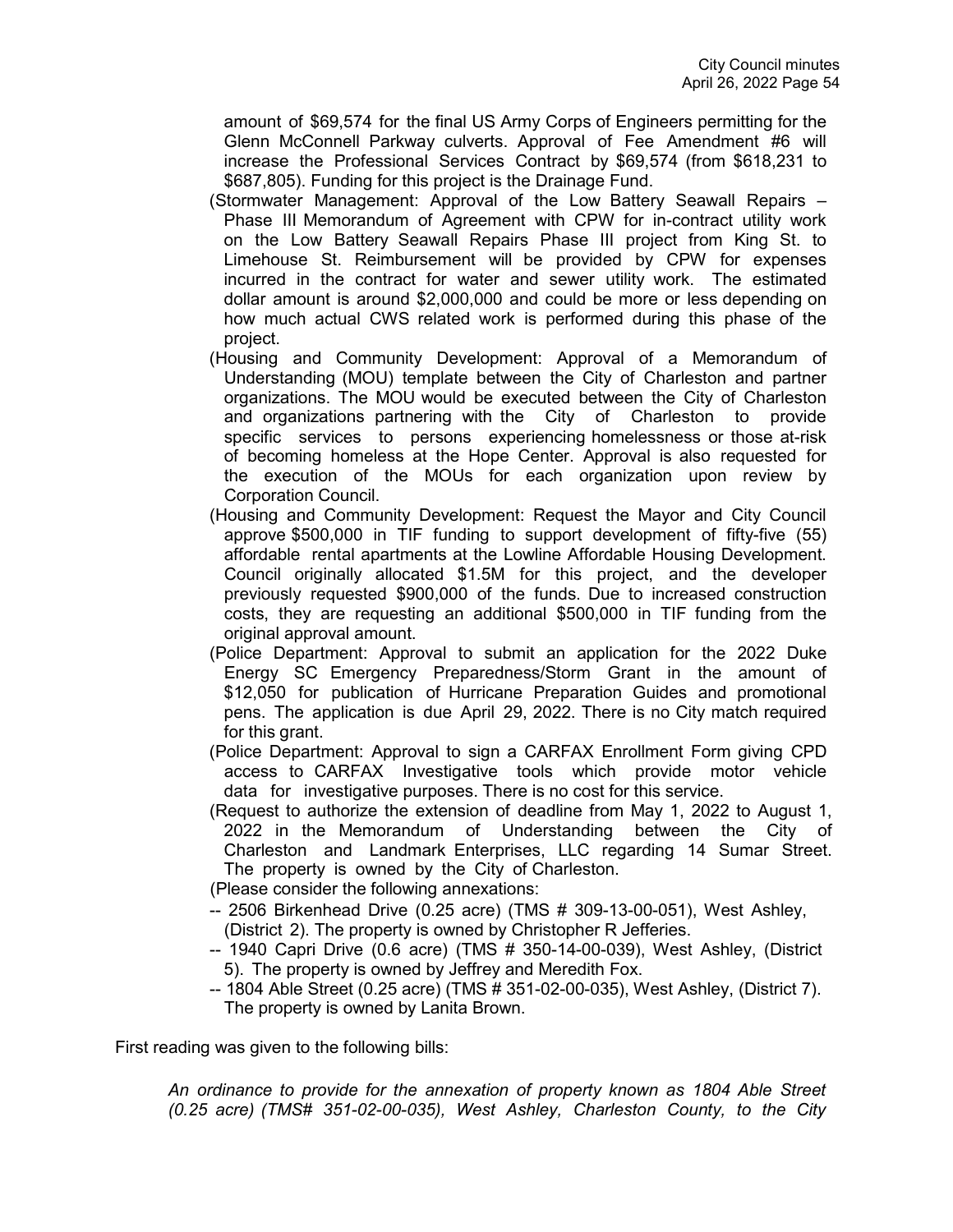*of Charleston, shown within the area annexed upon a map attached hereto and make it part of District 7. The property is owned by Lanita Brown.*

*An ordinance to provide for the annexation of property known as 2506 Birkenhead Drive (0.25 acre) (TMS# 309-13-00-051), West Ashley, Charleston County, to the City of Charleston, shown within the area annexed upon a map attached hereto and make it part of District 2. The property is owned by Christopher R. Jefferies.*

*An ordinance to provide for the annexation of property known as 1940 Capri Drive (0.6 acre) (TMS# 350-14-00-039), West Ashley, Charleston County, to the City of Charleston, shown within the area annexed upon a map attached hereto and make it part of District 5. The property is owned by Jeffrey and Meredith Fox.*

Mayor Tecklenburg said, "Next up, we have our [bills for second reading.](https://youtu.be/iZmTRv8HbBI?t=10841) We have eight of them this evening. Does anybody need to carve out one of them for any reason?"

On a motion of Councilmember Mitchell, eight (8) bills (Items L-1 through L-8) received second reading. They passed second reading on motion by Councilmember Seekings and third reading on motion of Councilmember Mitchell. On further motion of Councilmember Shealy, the rules were suspended, and the bills were immediately ratified as:

- **2022-058-** AN ORDINANCE AUTHORIZING THE MAYOR TO EXECUTE ON BEHALF OF THE CITY A LEASE AGREEMENT TO LEASE SIX PARKING SPACES AT 2150 MILFORD STREET TO THE CITY OF FOLLY BEACH, SOUTH CAROLINA.
- **2022-059-** AN ORDINANCE AUTHORIZING THE MAYOR TO EXECUTE ON BEHALF OF THE CITY A UTILITY EASEMENT, APPROVED AS TO FORM BY THE OFFICE OF CORPORATION COUNSEL, TO DOMINION ENERGY SOUTH CAROLINA, INC., ENCUMBERING A PORTION OF THE CITY'S REAL PROPERTY DESIGNATION AS CHARLESTON COUNTY TMS NO. 463-16-02-039, COMMONLY KNOWN AS 645 MEETING STREET , WITHIN THE RIGHT OF WAY SHOWN ON DRAWING D-84391, TO PERMIT INSTALLATION AND MAINTENANCE OF UNDERGROUND ELECTRICAL LINES IN ORDER TO CREATE AN ELECTRICAL LOOP SERVICING 645, 649, AND 651 MEETING STREET AND TO ALLOW FOR THE CONVERSION OF OVERHEAD TO UNDERGROUND CABLES NORTH OF 651 MEETING STREET AS SHOWN ON DRAWING D-84391.
- **2022-060-** AN ORDINANCE TO CLOSE AND ABANDON ACKERMAN COURT AND AUTHORIZING THE MAYOR TO EXECUTE ON BEHALF OF THE CITY ONE OR MORE QUITCLAIM DEEDS AND ANY OTHER NECESSARY DOCUMENTS, APPROVED AS TO FORM BY THE OFFICE OF CORPORATION COUNSEL, TO QUITCLAIM EQUAL PORTIONS TO THE ADJACENT PROPERTY OWNERS, SUBJECT TO ANY AND ALL EASEMENTS AND UTILITIES.
- **2022-061-** AN ORDINANCE TO PROVIDE FOR THE ANNEXATION OF PROPERTIES KNOWN AS 1890 AND 1886 ASHLEY RIVER ROAD AND 1407 ADELE ST (0.35 ACRE) (TMS# 351-07-00-027, 028 AND 048), WEST ASHLEY, CHARLESTON COUNTY, TO THE CITY OF CHARLESTON, SHOWN WITHIN THE AREA ANNEXED UPON A MAP ATTACHED HERETO AND MAKE IT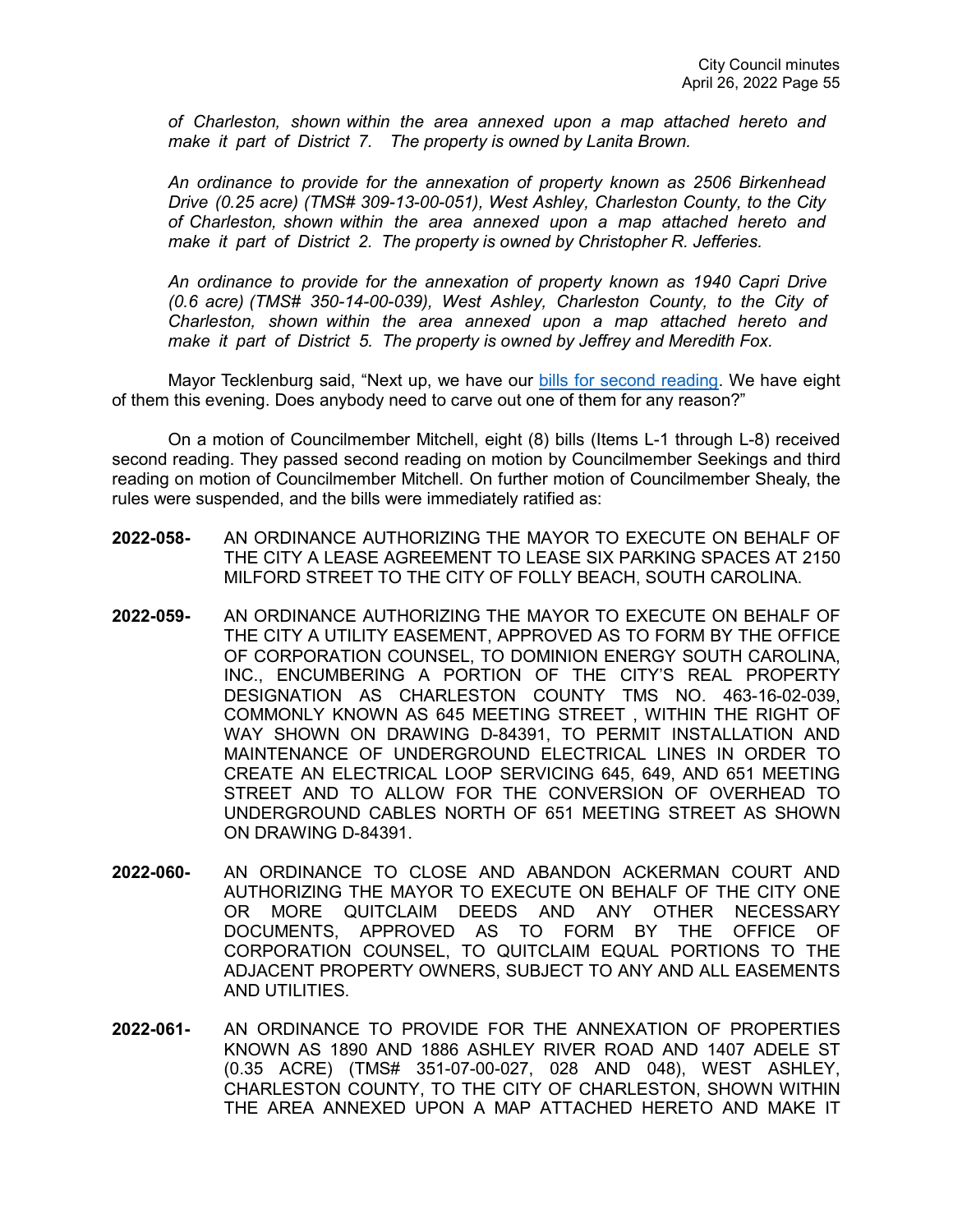PART OF DISTRICT 7. THE PROPERTIES ARE OWNED BY THE CHARLESTON REDEVELOPMENT CORPORATION.

- **2022-062-** AN ORDINANCE TO PROVIDE FOR THE ANNEXATION OF PROPERTY KNOWN AS 2158 AND 2154 WESTRIVERS ROAD (0.48 ACRE) (TMS# 343-01- 00-115; 136), JAMES ISLAND, CHARLESTON COUNTY, TO THE CITY OF CHARLESTON, SHOWN WITHIN THE AREA ANNEXED UPON A MAP ATTACHED HERETO AND MAKE IT PART OF DISTRICT 11. THE PROPERTY IS OWNED BY RYAN AND LAUREN FOGELGREN.
- **2022-063-** AN ORDINANCE TO PROVIDE FOR THE ANNEXATION OF PROPERTY KNOWN AS 2153 WESTRIVERS ROAD (0.24 ACRE) (TMS# 343-06-00-209), JAMES ISLAND, CHARLESTON COUNTY, TO THE CITY OF CHARLESTON, SHOWN WITHIN THE AREA ANNEXED UPON A MAP ATTACHED HERETO AND MAKE IT PART OF DISTRICT 11. THE PROPERTY IS OWNED BY NICHOLAS AND MARTHA KLIOSSIS.
- **2022-064-** AN ORDINANCE TO PROVIDE FOR THE ANNEXATION OF PROPERTY KNOWN AS 2931 MAYBANK HIGHWAY (0.61 ACRE) (TMS# 313-00-00-092), JOHNS ISLAND, CHARLESTON COUNTY, TO THE CITY OF CHARLESTON, SHOWN WITHIN THE AREA ANNEXED UPON A MAP ATTACHED HERETO AND MAKE IT PART OF DISTRICT 5. THE PROPERTY IS OWNED BY HCC HOLDINGS, LLC.
- **2022-065-** AN ORDINANCE TO AMEND CHAPTER 54 OF THE CODE OF THE CITY OF CHARLESTON (ZONING ORDINANCE) ARTICLE 2-LAND USE REGULATIONS, PART 15-WORKFORCE HOUSING DISTRICTS OPPORTUNITY ZONES; AND ARTICLE 3- SITE REGULATIONS, PART 4-OFF-STREET PARKING REQUIREMENTS.

Mayor Tecklenburg said, "Our bill up for first reading is deferred, so we have a miscellaneous business of two [executive sessions.](https://youtu.be/iZmTRv8HbBI?t=10875) One, to receive legal advice regarding a settlement proposal for the 334 Dewberry appeal, and the other an executive session to receive legal advice regarding the Charleston School of Law. Let me say beforehand, I will recuse myself from the second matter, and if we go into a continuous executive session, I'll excuse myself when we get to the second matter. Can I entertain, and we'll maybe take a five minute break before we go into executive session? Maybe seven. Could I entertain a motion that we go into executive session for those two items?"

On a motion of Councilmember Brady, seconded by Councilmember Waring, City Council voted unanimously to enter into Executive Session at 8:15 p.m.

On a motion of Councilmember Brady, seconded by Councilmember Seekings, City Council voted unanimously to come out of Executive Session at 8:36 p.m.

Mayor Tecklenburg said, "Let the record show that no action was taken while we were in Executive Session, and I'll confirm with the Mayor Pro Tem no action was taken while I was out of the second half of Executive Session. Thank you. So, Can I entertain any motions regarding Item 1 regarding any legal advice on a settlement?"